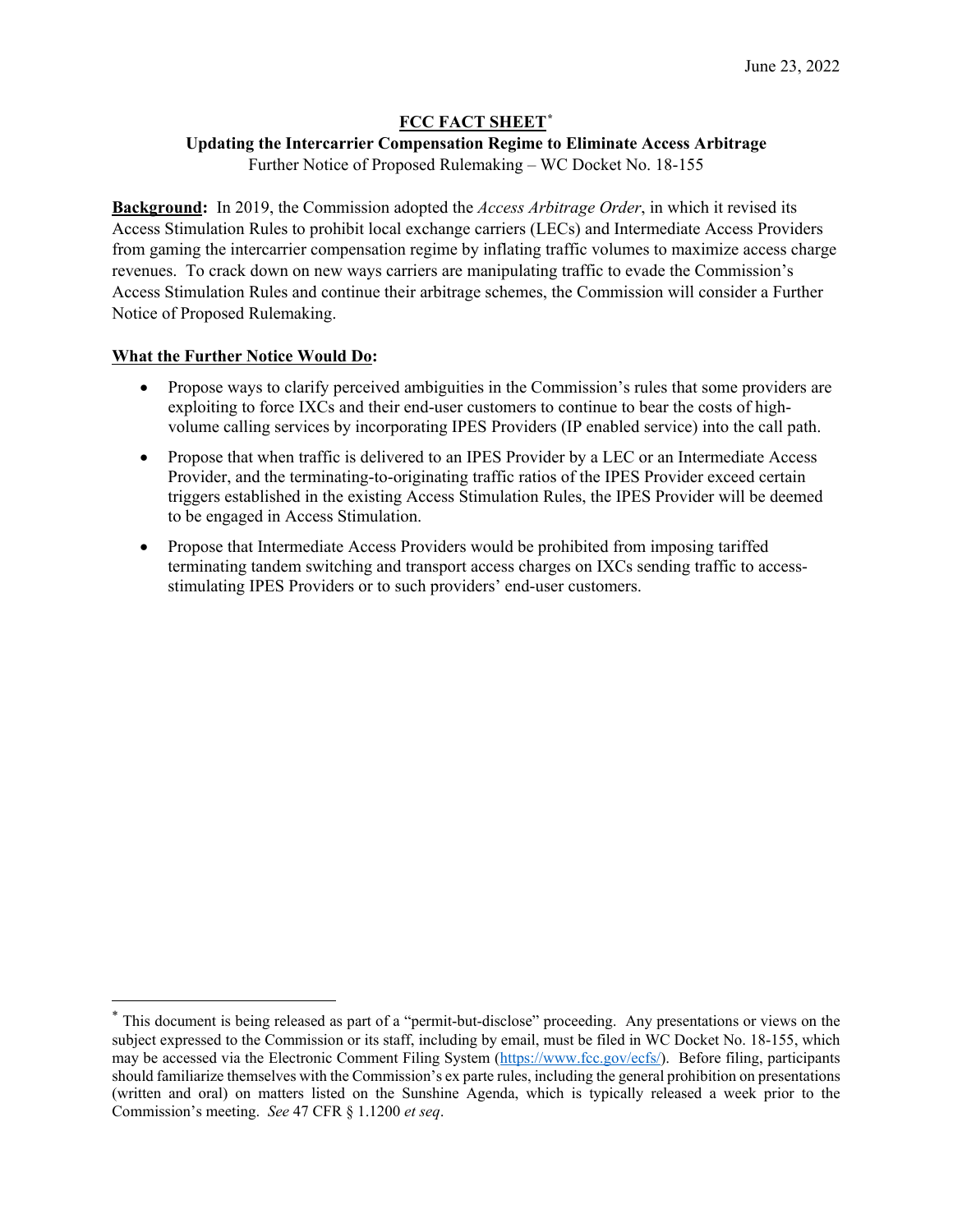# **Before the**

**Federal Communications Commission Washington, D.C. 20554**

| In the Matter of                                 |                      |
|--------------------------------------------------|----------------------|
|                                                  |                      |
| Updating the Intercarrier Compensation Regime to | WC Docket No. 18-155 |
| Eliminate Access Arbitrage                       |                      |

## **FURTHER NOTICE OF PROPOSED RULEMAKING[\\*](#page-1-0)**

**Adopted: [] Released: []**

## **Comment Date: 30 days after publication in the Federal Register Reply Comment Date: 60 days after publication in the Federal Register**

By the Commission:

## **TABLE OF CONTENTS**

| A. Proposed Rules When IPES Providers' Traffic Ratios Exceed the Access Stimulation |  |
|-------------------------------------------------------------------------------------|--|
|                                                                                     |  |
|                                                                                     |  |
|                                                                                     |  |
|                                                                                     |  |
|                                                                                     |  |
|                                                                                     |  |
|                                                                                     |  |
|                                                                                     |  |
| $APPENDIX A - Proposed Rules$                                                       |  |
| APPENDIX B - Initial Regulatory Flexibility Analysis                                |  |

## **I. INTRODUCTION**

1. In this Further Notice of Proposed Rulemaking, we seek comment on several proposals to prevent companies from executing new business strategies to engage in access stimulation by evading our existing Access Stimulation Rules, thereby harming consumers and imposing unwarranted costs on

<span id="page-1-0"></span><sup>\*</sup> This document has been circulated for tentative consideration by the Commission at its July 14, 2022 open meeting. The issues referenced in this document and the Commission's ultimate resolution of those issues remain under consideration and subject to change. This document does not constitute any official action by the Commission. However, the Chairwoman has determined that, in the interest of promoting the public's ability to understand the nature and scope of issues under consideration, the public interest would be served by making this document publicly available. The FCC's *ex parte* rules apply and presentations are subject to "permit-but-disclose" *ex parte* rules. *See, e.g.*, 47 C.F.R. §§ 1.1206, 1.1200(a). Participants in this proceeding should familiarize themselves with the Commission's *ex parte* rules, including the general prohibition on presentations (written and oral) on matters listed on the Sunshine Agenda, which is typically released a week prior to the Commission's meeting. *See* 47 CFR §§ 1.1200(a), 1.1203.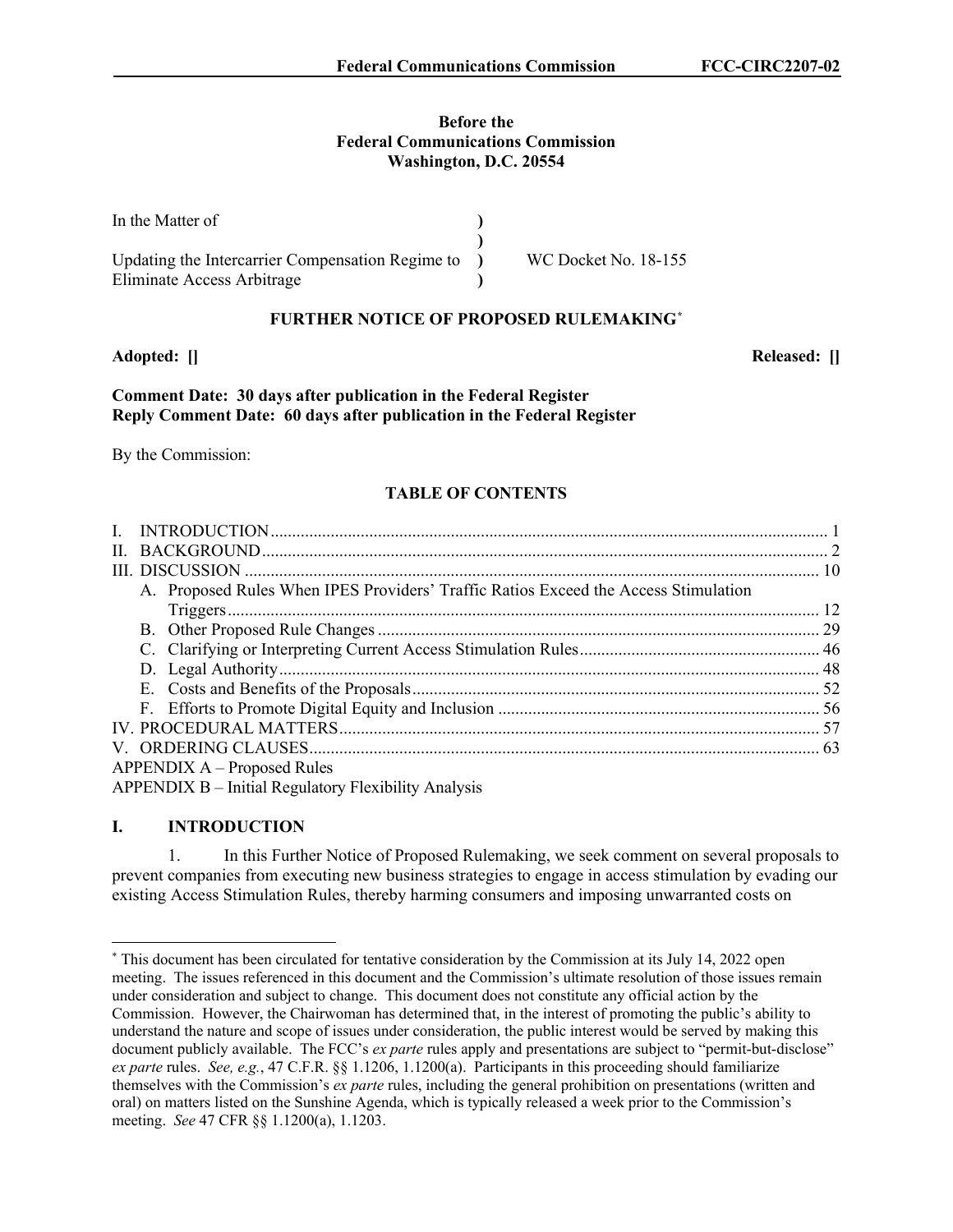America's telecommunications networks. In 2019, the Commission adopted the *Access Arbitrage Order*, [1](#page-2-0) in which it revised its Access Stimulation Rules to prohibit local exchange carriers (LECs) and Intermediate Access Providers from charging interexchange carriers  $(IXCs)^2$  $(IXCs)^2$  for terminating tandem switching and transport services used to deliver calls to access-stimulating LECs. The revised rules sought to end the ability of LECs to engage in arbitrage of the intercarrier compensation (ICC) system by extracting artificially inflated tandem switching and transport charges from IXCs to subsidize "free" highvolume calling services. This sort of arbitrage harms consumers, who ultimately bear the costs for these services, whether or not they use them. Since the rules took effect, the Commission has received information about new ways carriers are manipulating their businesses to continue their arbitrage schemes in the wake of the new rules. In this Further Notice, we propose ways to eliminate these new arbitrage schemes and the harms those schemes inflict on consumers.

## **II. BACKGROUND**

2. The access charge regime was originally designed to compensate carriers for the use of their networks by other carriers. It also helped ensure that people living in rural areas had access to affordable telephone service through a system of implicit subsidies. The key to this system was the charges IXCs were required to pay to LECs for access to their networks—particularly the high charges IXCs had to pay rural LECs to terminate calls to rural customers. In 1996, Congress directed the Commission to eliminate these implicit subsidies $3$ —a process the Commission has pursued by steadily moving access charges to a bill-and-keep framework.<sup>[4](#page-2-3)</sup> As part of the ongoing transition to bill-and-keep, the Commission has capped most access charges and moved terminating end-office charges and some tandem switching and transport charges to bill-and-keep.<sup>[5](#page-2-4)</sup>

3. Arbitrage schemes take advantage of relatively high access charges, particularly for the remaining terminating tandem switching and transport services that have not yet transitioned to bill-andkeep. Switched access charges were originally established based on the costs of providing service and normal call volumes.<sup>[6](#page-2-5)</sup> These rates were subsequently capped and are no longer based on actual costs or

<span id="page-2-1"></span><sup>2</sup> The term IXC, as used in this Further Notice, encompasses wireless carriers to the extent they are payers of switched access charges.

<span id="page-2-2"></span><sup>3</sup> *See* 47 U.S.C. § 254(b)(5), (e); *see also Connect America Fund et al.*, WC Docket No. 10-90 et al., Report and Order and Further Notice of Proposed Rulemaking, 26 FCC Rcd 17663, 17909, para. 747 (2011) (*USF/ICC Transformation Order*), *aff'd*, *In re FCC 11-161*, 753 F.3d 1015 (10th Cir. 2014) (noting the "direction from Congress in the 1996 Act that the Commission should make support explicit rather than implicit"); *Access Arbitrage Order*, 34 FCC Rcd at 9046, para. 26.

<span id="page-2-3"></span><sup>4</sup> As the Commission has explained, "[u]nder bill-and-keep carriers look first to their subscribers to cover the costs of the network, then to explicit universal service support where necessary." *USF/ICC Transformation Order*, 26 FCC Rcd at 17676, para. 34.

<span id="page-2-4"></span><sup>5</sup> *Id*. at 17676-77, para. 35.

<span id="page-2-0"></span><sup>&</sup>lt;sup>1</sup> *Updating the Intercarrier Compensation Regime to Eliminate Access Arbitrage*, WC Docket No. 18-155, Report and Order and Modification of Section 214 Authorizations, 34 FCC Rcd 9035 (2019) (*Access Arbitrage Order* or Order); *see also Updating the Intercarrier Compensation Regime to Eliminate Access Arbitrage*, WC Docket No. 18-155, Notice of Proposed Rulemaking, 33 FCC Rcd 5466 (2018) (*Access Arbitrage Notice*).

<span id="page-2-5"></span><sup>6</sup> Most of the costs of providing telephone service are "fixed" network costs, that do not vary based on usage. Access charges for end office switching, tandem switching, and tandem switched transport between the end office and the tandem were based on dividing the costs that were attributed to interstate access by the number of interstate access minutes of use the LEC provided for each of these services. *See, e.g.*, *Access Charge Reform et al.*, CC Docket No. 96-262 et al., First Report and Order, 12 FCC Rcd 15982, 15994-96, 16006, paras. 28-31, 63 (1997). Rates no longer change based on traffic volumes so higher traffic volumes result in inflated revenues. *USF/ICC Transformation Order*, 26 FCC Rcd at 17875, para. 662 ("Commenters agree that the interstate switched access rates being charged by access stimulating LECs do not reflect the volume of traffic associated with access stimulation.").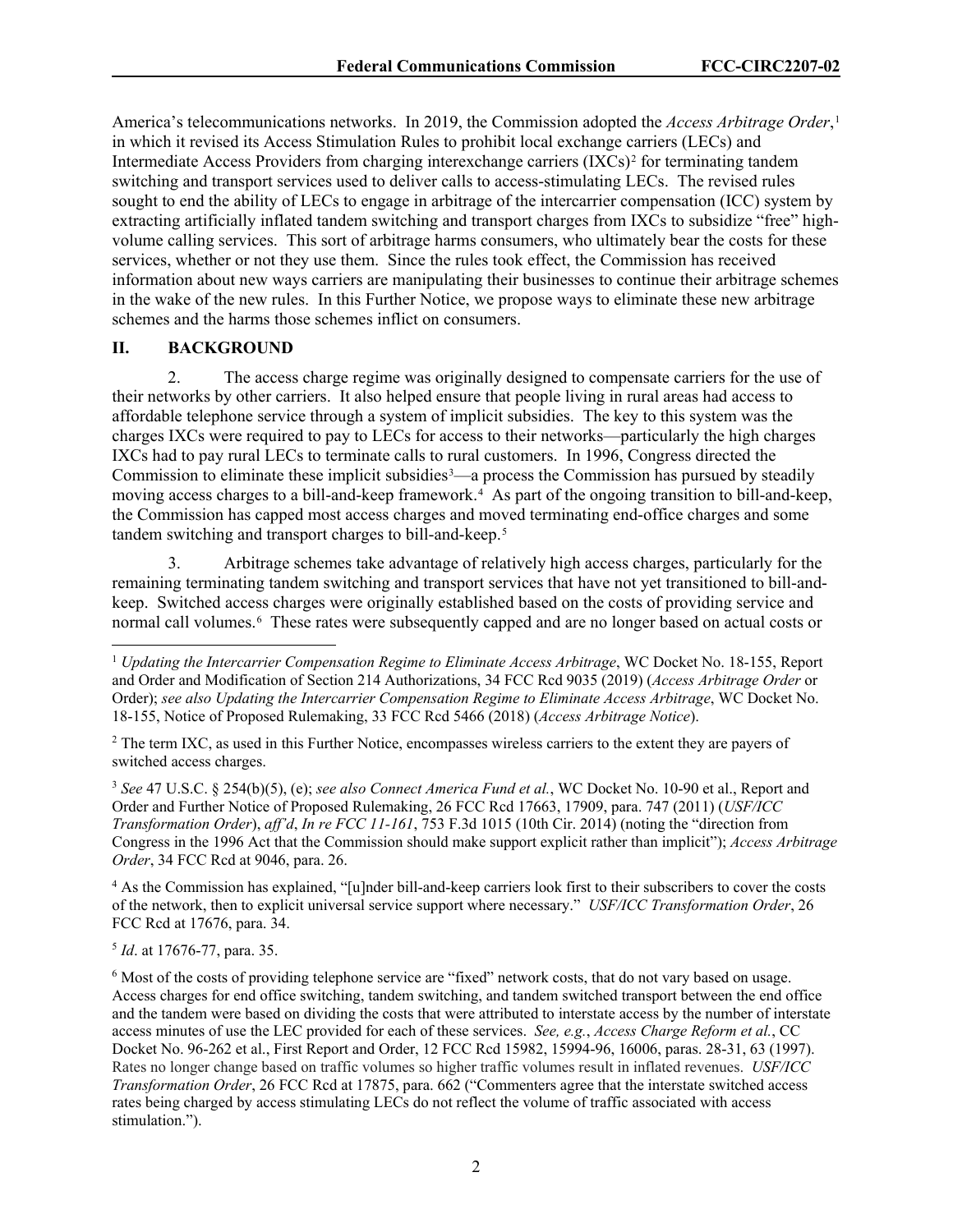actual usage and therefore no longer decrease when traffic volumes increase.[7](#page-3-0) Some LECs devised business plans to exploit this fact by artificially stimulating terminating call volumes through arrangements with entities that offer high-volume calling services. [8](#page-3-1) The resulting high call volumes generate revenues that far exceed the costs that the terminating tandem switching and tandem switched transport charges are designed to cover.

4. "Free" conference calling, chat lines, and certain other services accessed by dialing a domestic telephone number are all types of calling services that can be, and are, used to artificially increase call volumes.<sup>[9](#page-3-2)</sup> The terminating switched access charges, however, were intended to allow LECs to recover the costs of operating their networks, not to allow LECs to subsidize "free" conference calling, chat line, and similar "free" services offered by the LECs' end-user customers.[10](#page-3-3) IXCs nonetheless have no choice but to carry traffic to these high-volume calling services and pay the tariffed access charges to the terminating LECs or the Intermediate Access Providers the LECs choose, inefficiently transferring revenues from IXCs to the traffic stimulators that greatly exceed the cost these termination charges are intended to cover.<sup>[11](#page-3-4)</sup> As a result, terminating tandem switching and tandem switched transport charges that these high-volume calls generate are shared by all of the IXC's customers, who collectively fund the "free" services offered by high-volume calling service providers, whether the IXC customers use those services or not.

5. In the 2011 *USF/ICC Transformation Order*, the Commission adopted rules identifying rate-of-return LECs and competitive LECs engaged in access stimulation and requiring that such LECs lower their tariffed access charges. The 2011 rules defined "access stimulation" as occurring when two conditions are satisfied: (1) the rate-of-return LEC or competitive LEC has entered into an access revenue sharing agreement that, "over the course of the agreement, would directly or indirectly result in a net payment to the other party;"[12](#page-3-5) and (2) one of two traffic triggers is met: either an interstate terminating-to-originating traffic ratio of at least 3:1 in a calendar month, or more than a 100 percent growth in interstate originating and/or terminating switched access minutes of use in a month, compared to the same month in the preceding year.<sup>[13](#page-3-6)</sup> At the same time, the Commission began moving terminating, end-office switched access charges to bill-and-keep.[14](#page-3-7) 

6. Parties engaged in access stimulation adapted to these rules by taking advantage of tandem switching and transport access charges that had not yet transitioned to bill-and-keep, namely, the

<span id="page-3-2"></span><sup>9</sup> *Id*.

<span id="page-3-0"></span><sup>7</sup> *See USF/ICC Transformation Order*, 26 FCC Rcd at 17934-36, fig. 9.

<span id="page-3-1"></span><sup>8</sup> *Access Arbitrage Notice*, 33 FCC Rcd at 5467, para. 2.

<span id="page-3-3"></span> $10$  By terminating traffic to high-volume calling services, LECs are able to generate enough access charge revenue to recover the costs of operating their networks, cover the costs of the "free" high-volume calling services, sometimes share revenue with the high-volume calling service, and still make a profit. *USF/ICC Transformation Order*, 26 FCC Rcd at 17874, paras. 656-57; *Access Arbitrage Notice*, 33 FCC Rcd at 5467, para. 2.

<span id="page-3-4"></span><sup>11</sup> *Access Arbitrage Order*, 34 FCC Rcd at 9036, para. 2.

<span id="page-3-5"></span> $12$  The rules adopted in 2011 stated the access revenue sharing agreement could be "express, implied, written or oral," and that in such agreements, payment by the rate-of-return LEC or competitive LEC "is based on the billing or collection of access charges from interexchange carriers or wireless carriers. When determining whether there is a net payment under this rule, all payments, discounts, credits, services, features, functions, and other items of value, regardless of form, provided by the rate-of-return local exchange carrier or Competitive Local Exchange Carrier to the other party to the agreement shall be taken into account."  $\overline{47}$  CFR § 61.3(bbb)(1)(i) (2012).

<span id="page-3-6"></span><sup>13</sup> 47 CFR § 61.3(bbb)(1)(ii) (2012); *USF/ICC Transformation Order*, 26 FCC Rcd at 17874, para. 658.

<span id="page-3-7"></span><sup>14</sup> *See USF/ICC Transformation Order*, 26 FCC Rcd at 17934-36, fig. 9.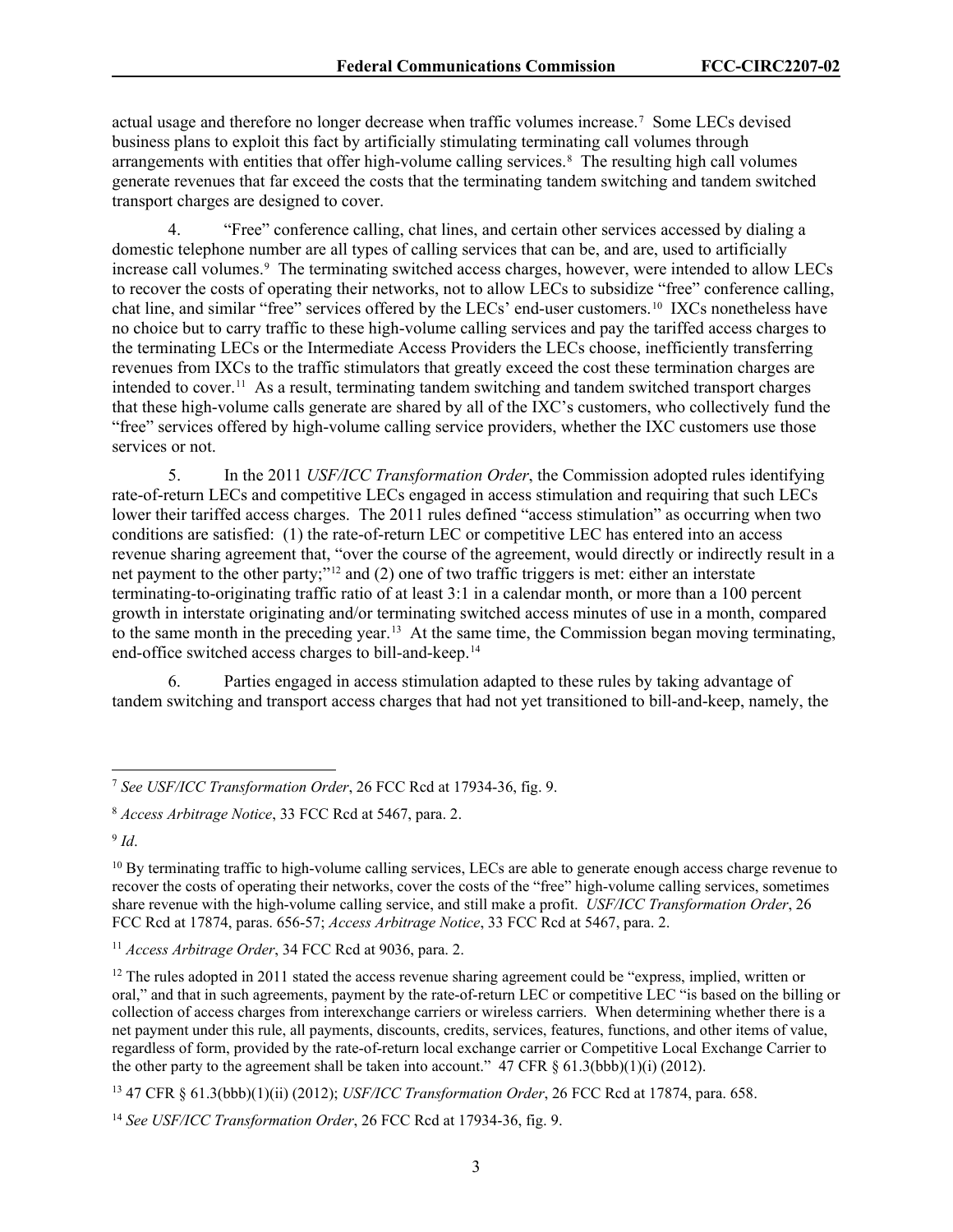terminating tandem charges for rate-of-return and competitive LECs.<sup>[15](#page-4-0)</sup> As a result, new access arbitrage schemes forced IXCs to pay high tandem switching and tandem switched transport charges to accessstimulating LECs or to Intermediate Access Providers that may be chosen by those access-stimulating LECs. And although the direct cost to IXCs of access stimulation dropped because of the rules adopted in 2011, the number of access-stimulated minutes did not.<sup>[16](#page-4-1)</sup> Indeed, arbitrageurs openly promoted "opportunities to get paid for generating minutes by dialing telephone numbers owned by access stimulator LECs."<sup>[17](#page-4-2)</sup>

7. In 2019, the Commission responded to the new access arbitrage schemes that had sprung up after 2011 by broadening the scope and reach of its Access Stimulation Rules. Most significantly, the Commission found that requiring "IXCs to pay the tandem switching and tandem switched transport charges for access-stimulation traffic is an unjust and unreasonable practice" that was prohibited pursuant to section 201(b) of the Communications Act of 1934, as amended (the Act).<sup>18</sup> The Commission then adopted rules making access-stimulating LECs—rather than IXCs—financially responsible for the tandem switching and tandem switched transport service access charges associated with the delivery of traffic from an IXC to an access-stimulating LEC serving end users at its end office or its equivalent.<sup>[19](#page-4-4)</sup> The Commission adopted these changes to reduce carriers' incentives to artificially inflate traffic volumes by routing traffic inefficiently to maximize access charge revenues. [20](#page-4-5) The Commission also found that combatting such arbitrage reduces call congestion and service disruptions.[21](#page-4-6) The Commission recognized that arbitrage may occur even when there is no revenue sharing agreement, so it modified the definition of access stimulation to include two alternative traffic ratio triggers (one applicable to competitive LECs and one applicable to rate-of-return LECs) that do not require a revenue sharing component.<sup>22</sup>

8. Since these rules took effect, parties have advised Commission staff of new efforts by access stimulators to evade the updated rules by integrating into the call flow IP enabled (IPES)

<span id="page-4-5"></span><sup>20</sup> *Access Arbitrage Order*, 34 FCC Rcd at 9044, para. 21.

<span id="page-4-0"></span><sup>&</sup>lt;sup>15</sup> *Access Arbitrage Order*, 34 FCC Rcd at 9036, para. 3. Some terminating tandem charges for price cap LECs have moved to bill-and-keep, but not the terminating tandem charges for rate-of-return and competitive LECs, which are at issue here. *See id*. at 9039, para. 10; *USF/ICC Transformation Order*, 26 FCC Rcd at 17934-36, fig. 9.

<span id="page-4-1"></span><sup>16</sup> *Access Arbitrage Order*, 34 FCC Rcd at 9036, para. 3.

<span id="page-4-2"></span><sup>&</sup>lt;sup>17</sup> Letter from Keith Buell, Senior Counsel, Sprint, to Marlene Dortch, Secretary, FCC, WC Docket No. 18-155, at 7 (filed May 16, 2019) (providing a screen shot of a Facebook page advertising one such scheme).

<span id="page-4-3"></span><sup>18</sup> *Access Arbitrage Order*, 34 FCC Rcd at 9073, para. 92.

<span id="page-4-4"></span><sup>19</sup> 47 CFR §§ 69.4(l), 69.5(b); *Access Arbitrage Order*, 34 FCC Rcd at 9036-37, para. 4 (citing *Access Arbitrage Notice*, 33 FCC Rcd at 5467, para. 3).

<span id="page-4-6"></span><sup>&</sup>lt;sup>21</sup> *See id.* at 9036, para. 3. In addition to imposing direct costs on IXCs and their customers, access stimulation imposes other harms including call blocking and dropped calls caused by the staggering volume of minutes generated by these schemes. *But cf.* Letter from G. David Carter, Counsel to Joint CLECs, to Marlene Dortch, Secretary, FCC, WC Docket No. 18-155, at 1-2 (filed May 13, 2019) (claiming there is still insufficient evidence of the "harm and negative consequences" of access stimulation).

<span id="page-4-7"></span><sup>22</sup> 47 CFR § 61.3(bbb)(1)(ii)-(iii); *Access Arbitrage Order*, 34 FCC Rcd at 9053, para. 43. The definition of Access Stimulation revised in 2019 added that a LEC is deemed to be engaged in Access Stimulation if: (a) it is a competitive LEC serving end user(s) and has an interstate terminating-to-originating traffic ratio of at least 6:1; or (b) it is a rate-of-return LEC serving end user(s) and has an interstate terminating-to-originating traffic ratio of at least 10:1 in an end office in a three calendar month period and has 500,000 minutes or more of interstate terminating minutes-of-use per month in the same end office in the same three calendar month period. 47 CFR § 61.3(bbb)(1)(ii)-(iii). Neither of the two alternative prongs of the revised definitions added in 2019 require that the carrier also participate in a revenue sharing agreement.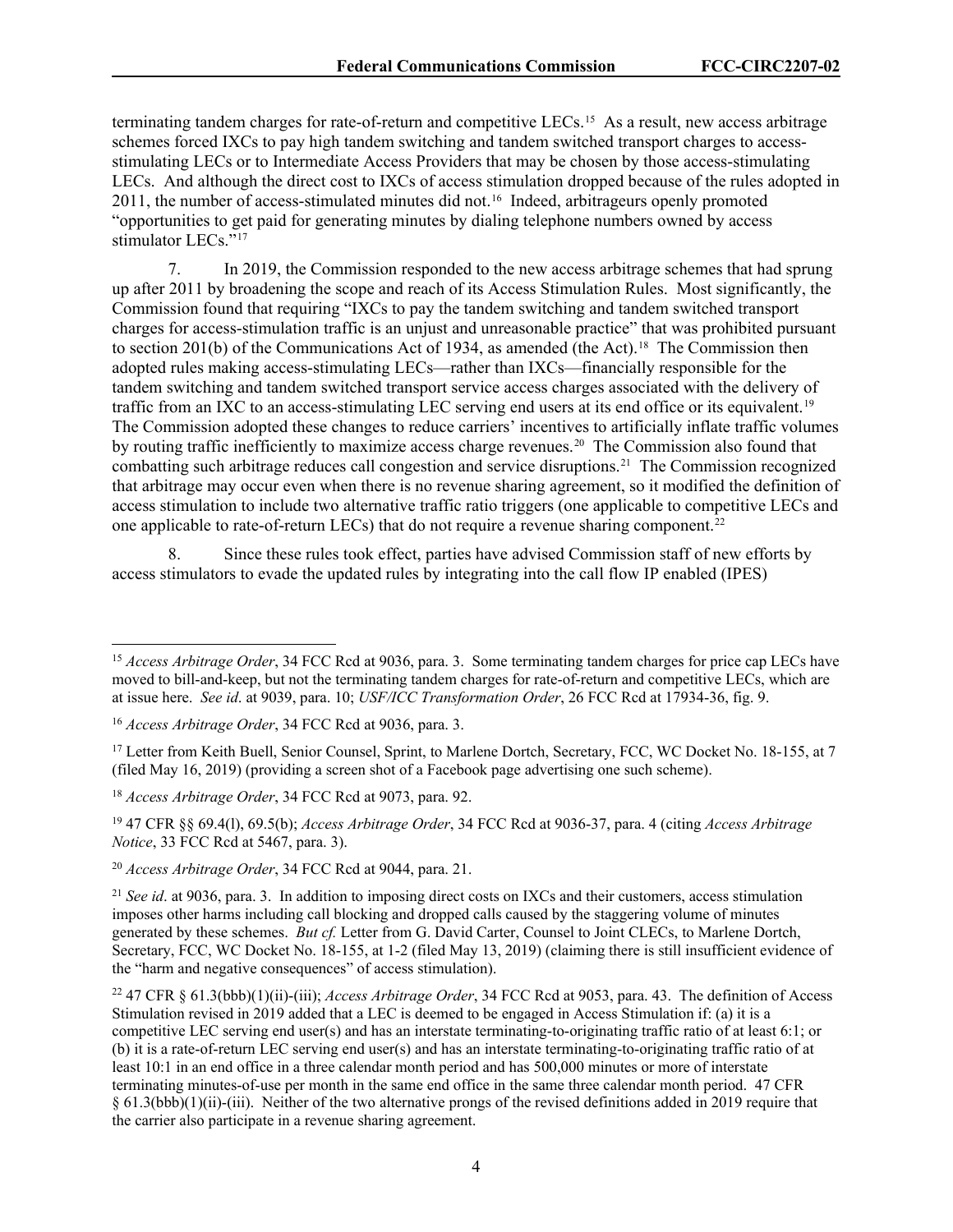Providers.[23](#page-5-0) For example, some parties described concerns that access stimulators are "converting traditional CLEC [(competitive LEC)] phone numbers to IPES numbers in order to claim that the [*Access Arbitrage Order*] is inapplicable" because the traffic is bound for telephone numbers obtained by IPES Providers and not bound for LECs serving end users.<sup>[24](#page-5-1)</sup>

9. USTelecom and its members allege that a substantial and growing portion of traffic that previously terminated through access-stimulating LECs now terminates through IPES Providers.<sup>[25](#page-5-2)</sup> AT&T and Verizon allege that certain LECs are attempting to evade the Commission's Access Stimulation Rules by, for example, having an IPES Provider take the place of the LEC delivering calls to an end user. As a result, IXCs allege, certain LECs claim the Access Stimulation Rules do not apply because the IPES Provider—and not the LEC—is responsible for delivering calls to the end user.<sup>[26](#page-5-3)</sup> In such a scenario, it is alleged that because the call flow does not include an access-stimulating LEC serving end users, such LECs continue to bill IXCs for the termination of access-stimulated traffic.<sup>[27](#page-5-4)</sup> Thus, IXCs and their long-

<span id="page-5-1"></span><sup>24</sup> Letter from Mike Saperstein, VP, Strategic Initiatives & Partnerships, USTelecom, to Marlene H. Dortch, Secretary, FCC, WC Docket No. 18-155 (filed Sept. 22, 2020) (USTelecom Sept. 22, 2020 *Ex Parte* Letter); Letter from Michael Hunsender, Counsel for AT&T, & Scott H. Angstreich, Counsel for Verizon, to Marlene H. Dortch, Secretary, FCC, WC Docket No. 18-155, at 1 (filed Mar. 26, 2020) (AT&T and Verizon Mar. 26, 2020 *Ex Parte*  Letter) ("These companies claim that traffic routed to or from the PSTN through a LEC to telephone numbers assigned to a VoIP provider should be ignored when applying the Commission's traffic-volume tests for identifying access stimulating LECs."). In an attachment to its *ex parte* letter, USTelecom makes the point that "[a]lthough IPES providers cannot bill [tariffed] switched access, the tandem provider to the IPES entity can bill [tariffed] tandem switching on originating and terminating traffic." USTelecom Sept. 22, 2020 *Ex Parte* Letter Attach. at 2. Likewise, VoIP providers also cannot charge tariffed switched access, including tandem switching and transport charges. Instead, VoIP providers describe the services they offer and the rates for those services in commercial agreements. For purposes of this Further Notice, we consider the term "IPES Provider" to include "VoIP provider," and use the term "IPES Provider" throughout. We propose a definition for IPES Provider in Appendix A. Appx. A (proposed 47 CFR § 61.3(eee)).

<span id="page-5-2"></span><sup>25</sup> *See* USTelecom Sept. 22, 2020 *Ex Parte* Letter Attach. at 3; *see also infra* Diagram 1.

<span id="page-5-3"></span><sup>26</sup> AT&T and Verizon Mar. 26, 2020 *Ex Parte* Letter at 2-3 ("The attempted evasion of the Commission's rules is particularly clear here. Wide Voice is the 'CLEC partner to route traffic to the ILECs' and 'provide[s] connectivity to the PSTN' for HD Carrier. HD Carrier has obtained VoIP numbering authorization and now—attempting to evade the *Access Arbitrage Order*—provides telephone numbers to Free Conferencing (and likely others). . . . In sum, Wide Voice claims that, by the simple expedient of moving Free Conferencing's traffic to a VoIP provider ... that that traffic no longer counts when assessing whether Wide Voice triggers the 3:1 or 6:1 ratios and is an access stimulator.") (internal footnotes omitted).

<span id="page-5-4"></span><sup>27</sup> *See* 47 CFR § 61.3(bbb)(1) (definition of Access Stimulation, which applies to LECs "serving end users"); Letter from Matt Nodine, Assistant Vice President, Federal Regulatory, AT&T, to Marlene H. Dortch, Secretary, FCC, WC Docket No. 18-155, Attach. 2, Comments of AT&T Services, Inc., WC Docket No. 13-97 et al., at 5 (letter filed Feb. 11, 2022; comments rec. Oct. 14, 2021) (AT&T Feb. 11, 2022 *Ex Parte* Letter and AT&T Oct. 14, 2021, WC Docket No. 13-97, Comments) (explaining that "[e]ven though the Commission broadly proclaimed that it was unreasonable for IXCs to pay access charges on access stimulation traffic . . . certain CLECs and their VoIP partners have identified what they perceive to be loopholes in these rules; in their view, a CLEC is not engaged in 'access stimulation' where the CLEC inserts a VoIP partner into the calling path. Specifically, the rules provide that a CLEC is engaged in access stimulation when it is 'serving end user $(s)$ ,'... and the perceived loophole is that a CLEC is not 'serving end user(s)' when it routes traffic through a VoIP entity.") (internal citations omitted); *see also, e.g*., Letter from Lauren J. Coppola, Counsel for Wide Voice, LLC, to Marlene H. Dortch, Secretary, FCC, EB Proceeding No. 20-362, Bureau ID No. EB-20-MD-005, Attach. 1, Wide Voice, LLC's Answer to Numbered Paragraphs of Formal Complaint of AT&T Corp., AT&T Services, Inc. and MCI Communications Services LLC at (continued….)

<span id="page-5-0"></span><sup>&</sup>lt;sup>23</sup> Letter from Matthew S. DelNero, Counsel to Inteliquent, to Marlene H. Dortch, Secretary, FCC, WC Docket No. 18-155 et al., Attach. at 1 (filed Jan. 29, 2020) ("Initial impact of new rules, from Inteliquent's observation of traffic flows: No reduction in MOU [(minutes of use)], but traffic is shifting from multiple rural CLECs to a limited number of rural CLECs and IPES providers; Rural CLECs previously identified as access stimulators and still receiving traffic appear to be claiming they are outside the scope of access stimulation rules.").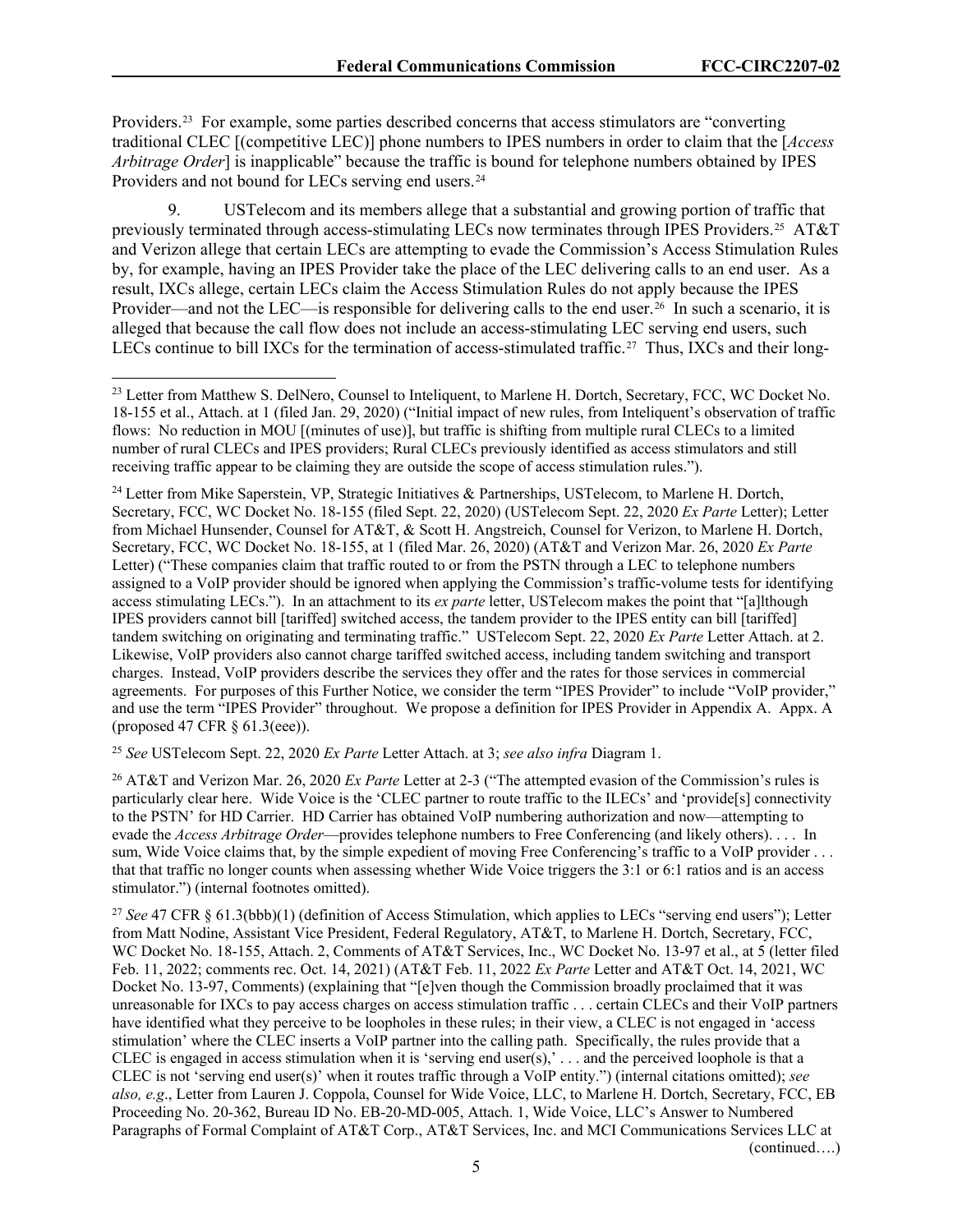distance customers continue to bear the costs of these calls to high-volume calling services. Inteliquent and Lumen describe a different call flow scheme in which the traffic does not pass through a LEC. In this call flow, an Intermediate Access Provider (tandem service provider) transmits long-distance traffic directly to an IPES Provider.<sup>28</sup> USTelecom explains that some IPES Providers claim that the Access Stimulation Rules do not apply to traffic terminating to "IPES numbers," and therefore the IPES Providers are not responsible for the costs of tandem switching and transport, "regardless that their traffic patterns qualify as access stimulation under the Commission's rules."[29](#page-6-1)

#### **III. DISCUSSION**

10. In this Further Notice, we propose to eliminate perceived ambiguity in our rules that the record shows companies are seeking to leverage to force IXCs and their long-distance customers to continue to bear the costs of high-volume calling services by incorporating IPES Providers into the call path. This is an increasingly important issue because IPES Providers are prevalent in today's networks. As a result, we propose that when traffic is delivered to an IPES Provider by a LEC or an Intermediate Access Provider and the terminating-to-originating traffic ratios of the IPES Provider exceed the triggers in the Access Stimulation Rules, the IPES Provider will be deemed to be engaged in access stimulation. In such cases, we propose that the Intermediate Access Provider would be prohibited from imposing tariffed terminating tandem switching and transport access charges on IXCs sending traffic to the IPES Provider or the IPES Provider's end-user customer.

11. The rules we propose will serve the public interest by reducing carriers' incentives and ability to send traffic over the Public Switched Telephone Network (PSTN) solely for the purpose of collecting tariffed tandem switching and transport access charges from IXCs to subsidize high-volume calling services, which the Commission has found to be an unjust and unreasonable practice.<sup>30</sup> Consistent with the Commission's previous efforts to eliminate this conduct, our proposals seek to reduce the routing of artificially high volumes of calls to places where above-cost access charges continue to exist. Our proposals will reduce the ability to apply access charges to those calls, the costs of which are ultimately borne by consumers, most of whom do not even use high-volume calling services.

## **A. Proposed Rules When IPES Providers' Traffic Ratios Exceed the Access Stimulation Triggers**

12. We seek comment on call paths involving Intermediate Access Providers, LECs, and IPES Providers.[31](#page-6-3) As an initial matter, we seek comment on whether the following diagram accurately illustrates how calls are delivered to high-volume calling service providers by IPES Providers that receive those calls from LECs. If not, how should the diagram be modified to make it more accurate? We encourage commenters to submit diagrams and explanations in the record to provide a more comprehensive and clearer understanding of the flow of traffic to high-volume calling service providers when an IPES Provider is inserted into the call flow. We strongly encourage parties to submit simple

<span id="page-6-1"></span><sup>29</sup> USTelecom Sept. 22, 2020 *Ex Parte* Letter at 2.

<span id="page-6-2"></span><sup>30</sup> *Access Arbitrage Order*, 34 FCC Rcd at 9073, para. 92 (citing 47 U.S.C. § 201(b)).

<span id="page-6-3"></span><sup>31</sup> We recognize that Intermediate Access Providers are often, if not always, LECs, but for purposes of these discussions, we use the term "LEC" to refer to local exchange carriers that are not providing tandem services as part of the calls in question.

<sup>(</sup>Continued from previous page)

<sup>34 (</sup>filed Feb. 18, 2021) ("Wide Voice is not an access stimulating LEC" because it "does not have end users or provide end office termination services.").

<span id="page-6-0"></span><sup>28</sup> *See infra* Diagram 2; Letter from Matthew S. DelNero & Thomas G. Parisi, Counsel to Inteliquent, to Marlene H. Dortch, Secretary, FCC, WC Docket No. 18-155, at 2 (filed Apr. 30, 2021) (Inteliquent/Lumen Apr. 30, 2021 *Ex Parte* Letter); *see also* Letter from Lauren Coppola, On behalf of CarrierX, LLC, to Marlene H. Dortch, Secretary, FCC, WC Docket No. 18-155, Exh. A, at 6-7 (filed May 19, 2021) (CarrierX May 19, 2021 *Ex Parte* Letter).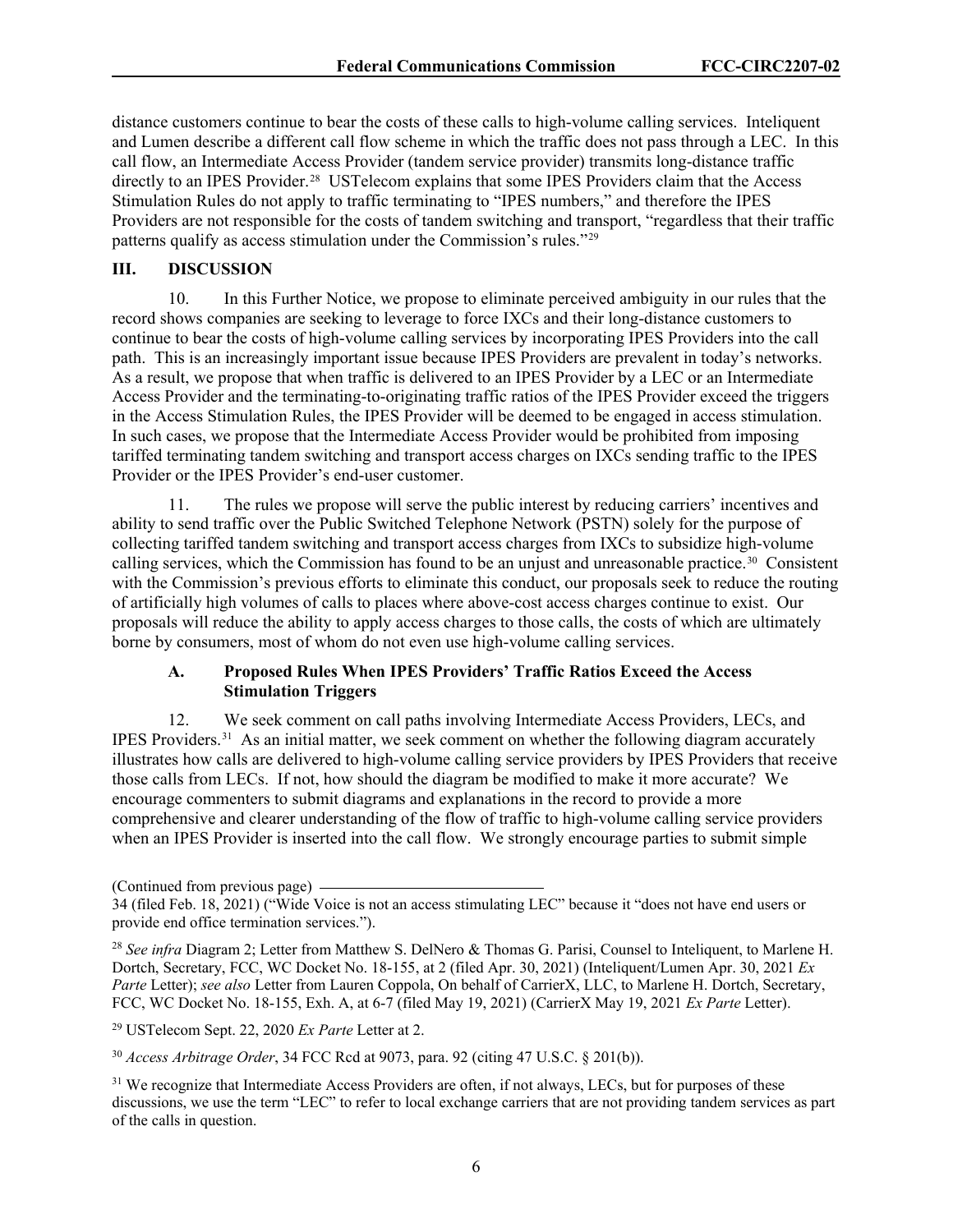diagrams showing all providers in the call path to illustrate and help clarify the various calling scenarios that our proposals to combat access stimulation should target.



**Diagram 1** Hypothetical call path including a LEC and an IPES Provider

13. We also seek information on the providers' services (tariffed and non-tariffed) and the access charges involved in routing these calls. When traffic is routed from an Intermediate Access Provider to a LEC as in Diagram 1, is that LEC at times the same entity that serves as the Intermediate Access Provider? In what circumstances? Commenters should enumerate each of the services provided by the Intermediate Access Provider, the LEC, and IPES Provider along this call path and which entities are charged for each service. For instance, when the LEC sends calls to the IPES Provider in the call path, is the LEC providing transport or other services? If the LEC delivers these calls to the IPES Provider, is the LEC providing any end-office functionality? When traffic is exchanged between the LEC and the IPES Provider, how is compensation, if any, handled between the two entities? What other services does the LEC charge for? Does the IPES Provider charge any entity in the call path for any services? If so, what services are provided by the IPES Provider, and which entity does the IPES Provider charge? Parties should provide any additional information that will enhance our understanding of how calls are routed and billed for along the hypothetical call path in Diagram 1, so we can better assess whether entities are meeting their financial responsibilities when they route traffic in this manner.

14. The record suggests that there are call flows that do not include a LEC between the Intermediate Access Provider and the IPES Provider (or the end user), as pictured in Diagram 2 below.[32](#page-7-0)  In this scenario, the Intermediate Access Provider (tandem provider) delivers calls directly to an IPES Provider without an intermediate LEC. We seek comment on the existence of such call flows. Does Diagram 2 below accurately depict such call flows? If not, what adjustments need to be made to the diagram to make it more accurate?



**Diagram 2** Hypothetical call path where the Intermediate Access Provider sends traffic directly to the IPES Provider

15. IPES Providers are not "LECs" and thus parties may argue that our Access Stimulation Rules do not apply to them, whether traffic they terminate to high-volume calling service providers is

<span id="page-7-0"></span><sup>32</sup> Inteliquent/Lumen Apr. 30, 2021 *Ex Parte* Letter at 2 ("[F]or access traffic, in contrast to the call flow for a traditional LEC end office scenario, traffic destined for an IPES provider does *not* necessarily traverse any LEC end office (including the Hosting LEC's facilities.") (emphasis in original).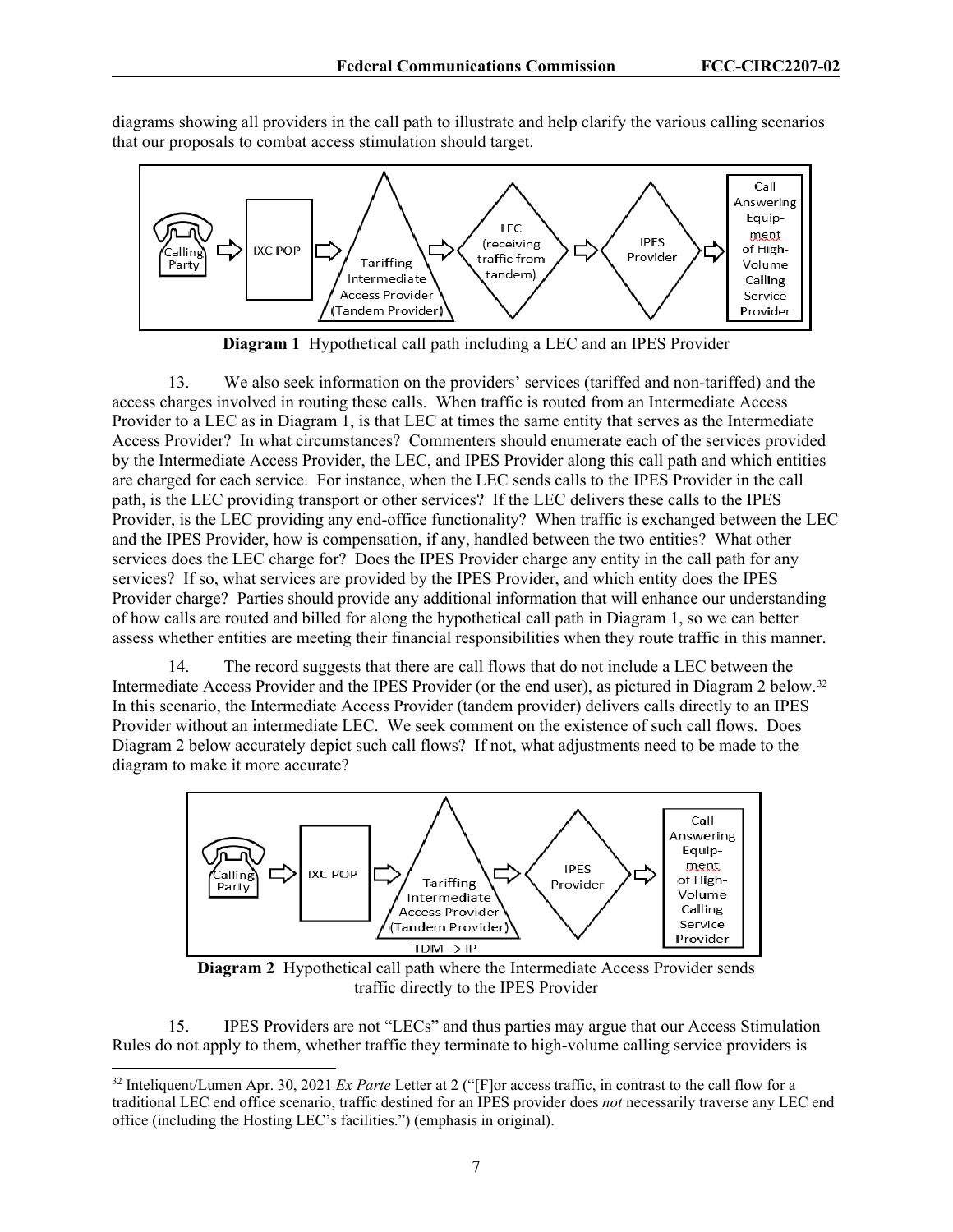received directly from Intermediate Access Providers or from LECs.<sup>[33](#page-8-0)</sup> This argument, however, leaves IXCs, who are captive to the routing decisions of IPES Providers that may choose Intermediate Access Providers solely to receive traffic they then deliver to the high-volume calling service provider, having to bear the cost of those routing decisions. These costs are ultimately passed onto the IXCs' customers. These schemes are similar to those that existed before the *Access Arbitrage Order* was adopted, where access-stimulating LECs had no incentive to make economical routing decisions because the cost implications of those decisions would be borne by IXCs who would pass the resultant inflated costs on to their customer bases. [34](#page-8-1) 

16. For example, in response to the *Access Arbitrage Order*, one competitive LEC, Wide Voice, modified its business to no longer offer service to end users, and instead only functions as a competitive tandem provider and sends call destined for a high-volume calling service to HD Carrier (an IPES provider), which then terminates calls to the end user.[35](#page-8-2) The Commission found that Wide Voice's actions resulted in it continuing to unlawfully bill IXCs for tandem services contrary to section 201(b) of the Act.[36](#page-8-3) Commenters should describe additional real-world examples of calls being routed from an Intermediate Access Provider directly to an IPES Provider (or indirectly through a LEC) that then terminates those calls to a high-volume calling service provider.<sup>37</sup> Does this routing scheme impose unlawful costs on IXCs? We seek additional detail on this practice and specific proposals as to how best it should be addressed. Parties should explain what charges are being assessed, what entity is billing for what services, and which parties are being charged in these situations. Commenters should likewise describe any other aspects of this call flow that might provide additional opportunities for arbitrage and suggest ways our rules might be revised to foreclose those opportunities.

17. *Proposal*. We propose to clarify that an Intermediate Access Provider shall not charge an IXC tariffed charges for terminating switched access tandem switching and switched access tandem transport for traffic bound to an IPES Provider whose traffic exceeds the ratios in sections 61.3(bbb)(1)(i) or 61.3(bbb)(1)(ii) of our Access Stimulation Rules.<sup>[38](#page-8-5)</sup> We seek comment on this proposal, including the question of whether it is appropriate to apply to IPES Providers the 3:1 terminating-to-originating traffic ratio plus revenue sharing agreement trigger in section  $61.3(bbb)(1)(i)$ , and the  $6:1$  terminating-to-

<span id="page-8-3"></span><sup>36</sup> *AT&T v. Wide Voice Enforcement Order*, 36 FCC Rcd at 9779, para. 20 ("We find that Wide Voice has violated section 201(b) of the Act in three respects: by restructuring its business operations so that it could impose tandem charges that it otherwise was not entitled to bill (Count V); by intentionally causing call congestion in an effort to force the IXCs into commercial arrangements that required the payment of tandem charges (Count I); and, for the same purpose, by unilaterally declaring a new interconnection point that does not create a net public benefit (Counts II and III)."); *see also* Letter from Tamar E. Finn, Counsel to Bandwidth, Inc., to Marlene H. Dortch, Secretary, FCC, WC Docket Nos. 18-156, 18-155, 13-97, and 07-243, at 1 (filed July 16, 2021) (Bandwidth July 16, 2021 *Ex Parte* Letter) ("Bandwidth applauds and is encouraged by the Commission's determinations" in the *AT&T v. Wide Voice Enforcement Order.*).

<span id="page-8-4"></span><sup>37</sup> *See* Inteliquent/Lumen Apr. 30, 2021 *Ex Parte* Letter at 2 (explaining that long-distance calls are routed from IXCs through the Intermediate Access Provider to IPES Providers, and local calls are routed through a LEC to the IPES Provider).

<span id="page-8-5"></span><sup>38</sup> We would expect the Intermediate Access Provider to charge the IPES Provider or the IPES Provider's LEC partner any tariffed rates for switched access tandem switching and switched access transport services. *See Access Arbitrage Order*, 34 FCC Rcd at 9044, para. 21 ("Our new rules eliminate the incentives that access-stimulating LECs have to switch and route stimulated traffic inefficiently, including by using intermediate access providers to do the same.").

<span id="page-8-0"></span><sup>33</sup> USTelecom Sept. 22, 2020 *Ex Parte* Letter at 2.

<span id="page-8-1"></span><sup>34</sup> *Access Arbitrage Order*, 34 FCC Rcd at 9074, para. 93.

<span id="page-8-2"></span><sup>35</sup> *AT&T Corp., AT&T Services, Inc., and MCI Communications Services LLC, Complainant v. Wide Voice, LLC*, *Defendant*, Proceeding No. 20-362, Bureau ID No. EB-20-MD-005, Memorandum Opinion and Order, 36 FCC Rcd 9771, 9775, para. 11 (2021) (*AT&T v. Wide Voice Enforcement Order*).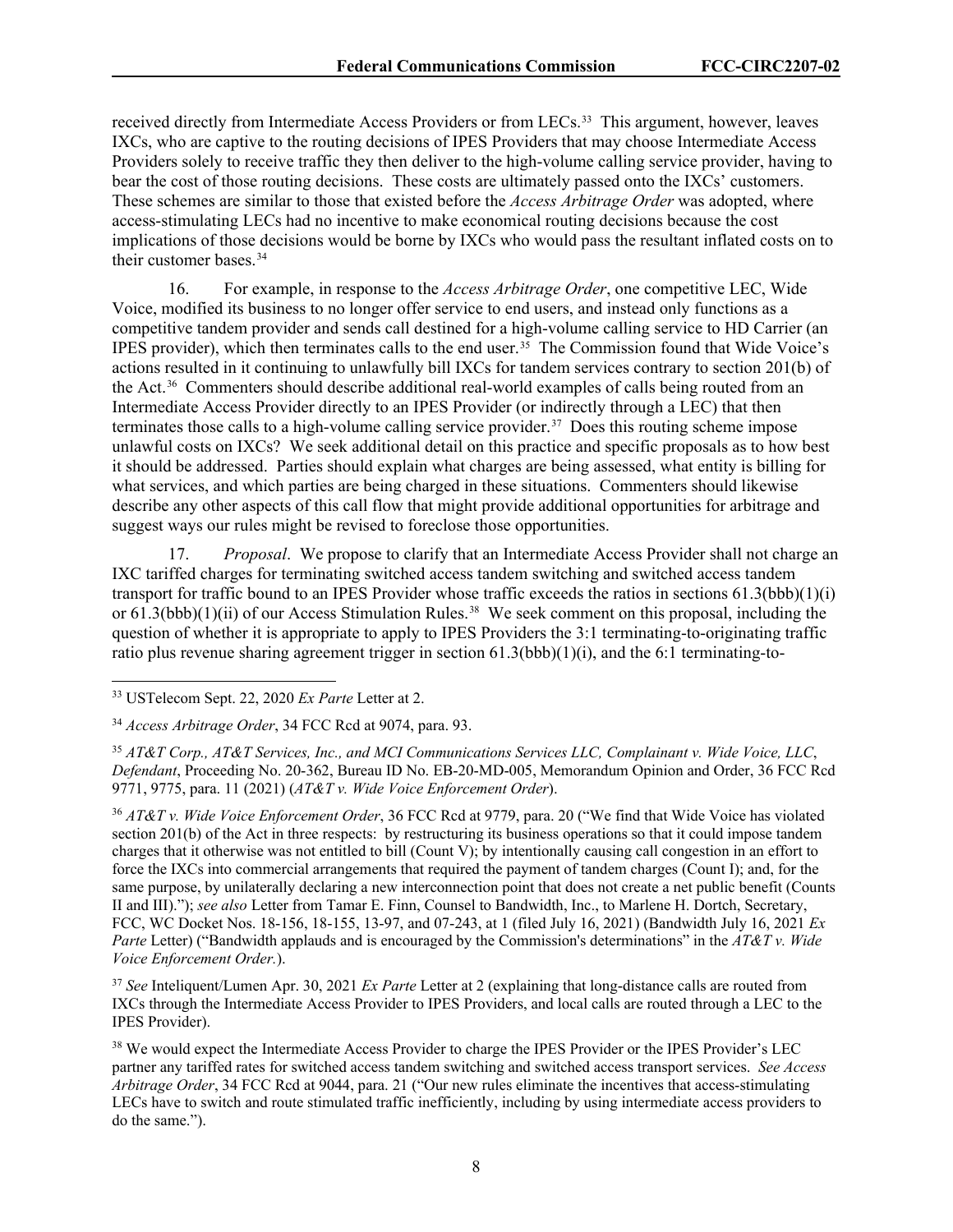originating traffic ratio trigger, absent a revenue sharing agreement, in section  $61.3(bbb)(1)(ii)$ . Commenters should consider that although we intend to reduce or eliminate arbitrage opportunities, we do not want the financial consequences of our Access Stimulation Rules to apply to LECs or IPES Providers that are not engaged in harmful arbitrage schemes.

18. Under our proposal, the IPES Provider would be responsible for calculating its traffic ratios<sup>[39](#page-9-0)</sup> and for making the required notifications to the Commission and affected carriers, just as LECs are responsible for these activities under the current rules.<sup>[40](#page-9-1)</sup> This proposal is consistent with other reporting requirements imposed on VoIP providers, such as the obligation to report certain information on FCC Forms 477 and 499.[41](#page-9-2) Similar to the approach the Commission took in the *Access Arbitrage Order*, we do not propose a specific format for the notification an access-stimulating IPES Provider would provide to affected carriers and the Commission.<sup>42</sup> After the rules adopted in the *Access Arbitrage Order* became effective, some carriers satisfactorily notified the Commission that they were stopping their access stimulation activities by filing letters in docket 18-155. [43](#page-9-4)

19. Under our proposal, if the IPES Provider's traffic ratios exceed the applicable rule triggers, it would have to notify the Intermediate Access Provider, the Commission, and affected IXCs. The Intermediate Access Provider would then be prohibited from billing IXCs tariffed rates for terminating switched access tandem switching or terminating switched access transport charges.[44](#page-9-5) Instead, the Intermediate Access Provider could recover the costs from the IPES Provider, or the IPES Provider's LEC partner. Thus, the entities choosing the call path—the IPES Provider or its partner should only be willing to generate traffic that creates more value than the costs these tariffed access charges are intended to recover. As a result, they would have an economic incentive to make efficient call routing decisions and little, if any, incentive to artificially stimulate traffic. Do commenters agree with our view that this proposal, reflected in the amended rules in Appendix A, will help "ensure that the entities choosing what network to use . . . have appropriate incentives to make efficient decisions"?<sup>45</sup> If

<span id="page-9-1"></span> $^{40}$  Appx. A (proposed 47 CFR § 51.914(d)).

<span id="page-9-2"></span><sup>41</sup> *See* 47 CFR § 1.7001(b) (requiring interconnected VoIP providers serving end users to file FCC Form 477). *See generally* 47 CFR § 64.604 (FCC Form 499). The Commission requires interconnected VoIP service providers to contribute to the Universal Service Fund as a means of ensuring a level playing field among direct competitors. *See* 47 CFR § 54.706(a); *Universal Service Contribution Methodology et al.*, WC Docket No. 06-122 et al., Report and Order and Notice of Proposed Rulemaking, 21 FCC Rcd 7518, 7541, para. 44 (2006) (*Universal Service Contribution Order*) (extending contribution obligations to interconnected VoIP service providers). Although the Commission did not address the regulatory classification of interconnected VoIP services under the Act, the Commission concluded that interconnected VoIP service providers are "providers of interstate telecommunications" for purposes of universal service contributions. *Id.* at 7537, para. 35 (citing 47 U.S.C. § 254(d)).

<span id="page-9-3"></span><sup>42</sup> *See* 47 CFR § 51.914(b).

<span id="page-9-4"></span><sup>43</sup> *See, e.g.*, Letter from Ronald Laudner, Jr., CEO, Interstate Cablevision, LLC, to Marlene H. Dortch, Secretary, FCC, WC Docket No. 18-155, at 1 (filed Jan. 9, 2020) (noting that as of December 29, 2019, the company terminated end-user relationships with high-volume calling providers); Letter from Randy Foor, General Manager, Louisa Communications, Inc., to Marlene H. Dortch, Secretary, FCC, WC Docket No. 18-155, at 1 (filed Dec. 27, 2019) (notifying the Commission that the company terminated its end-user relationships with high-volume calling providers as of December 25, 2019).

<span id="page-9-5"></span><sup>44</sup> *See, e.g.*, Appx. A (proposed 47 CFR § 51.914(e)).

<span id="page-9-6"></span><sup>45</sup> *Access Arbitrage Order*, 34 FCC Rcd at 9073, para. 89; *see also id*. at 9074, para. 93; *USF/ICC Transformation Order*, 26 FCC Rcd at 17905-06, para. 742.

<span id="page-9-0"></span><sup>39</sup> Appx. A (proposed 47 CFR § 61.3(bbb)); *see* CarrierX May 19, 2021 *Ex Parte* Letter at 1 ("CarrierX explained to Bureau staff that for the purposes of addressing access stimulation, IPES entities should be responsible for measuring traffic ratios."); Letter from Matthew S. DelNero, Counsel to Inteliquent, to Marlene H. Dortch, Secretary, FCC, WC Docket Nos. 13-97, 07-243, 20-67, and 18-155, at 2 (filed May 4, 2022) (Inteliquent May 4, 2022 *Ex Parte* Letter).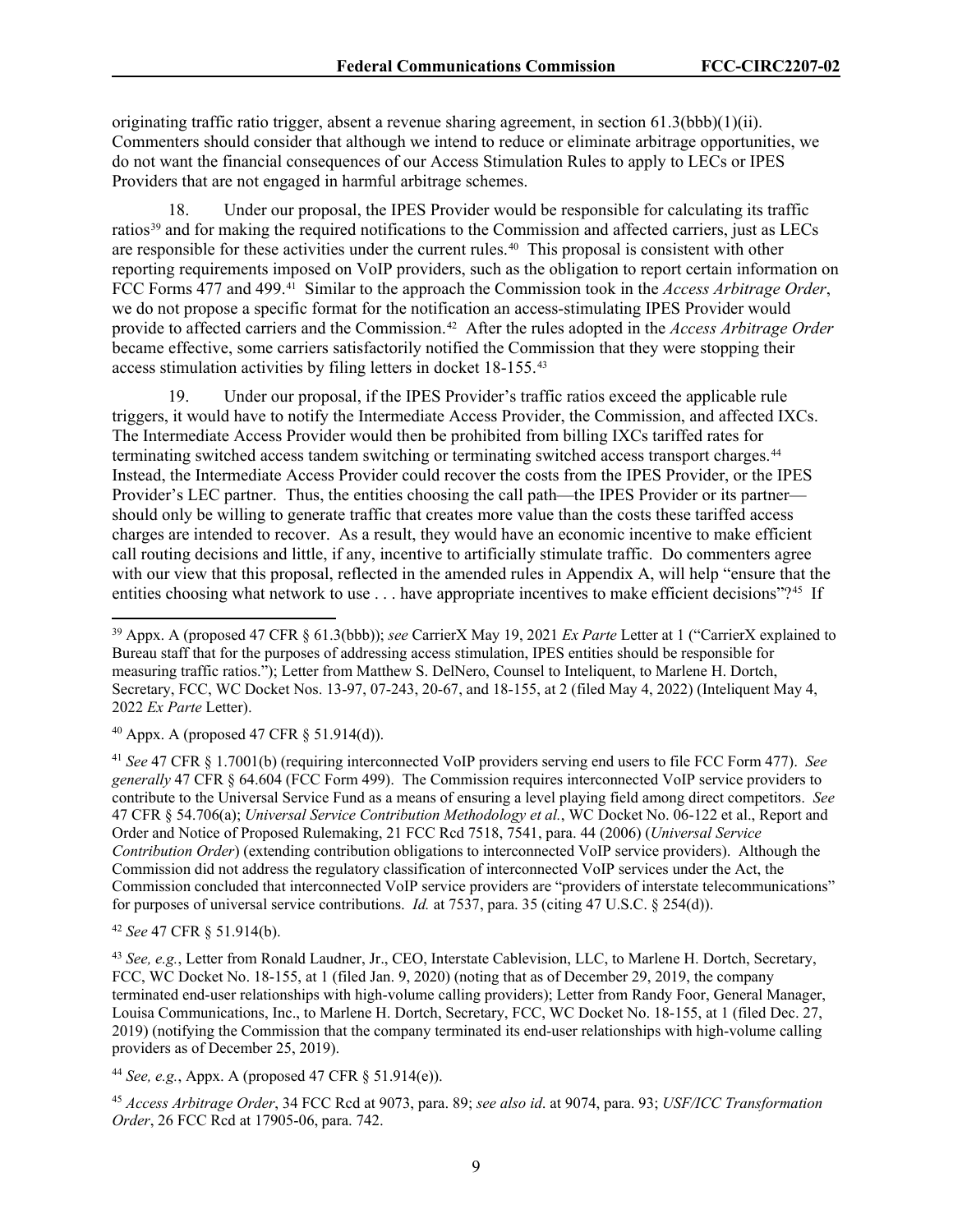commenters disagree, they should explain what other, or additional, actions we should take to ensure that service providers have the proper incentives.

20. As an alternative to imposing a requirement that the IPES Provider calculate its traffic ratios for purposes of our Access Stimulation Rules, we could require that the Intermediate Access Provider calculate the IPES Provider's traffic ratios. Under this alternative, if the Intermediate Access Provider cannot perform this calculation, or the IPES Provider will not share relevant traffic ratio information with the Intermediate Access Provider, we would create a presumption that the IPES Provider's traffic exceeds the Access Stimulation Rule ratios. In that case, the Intermediate Access Provider would not be able to charge IXCs terminating switched access tandem switching or terminating switched access transport charges. Would such an approach be more effective than the rule modifications described above and proposed in Appendix A? Commenters are encouraged to propose possible rule language to codify this presumption.

21. We propose to use the same framework for determining when an IPES Provider that was engaged in access stimulation no longer is considered to be engaged in access stimulation that we currently use for competitive LECs that have engaged in access stimulation. [46](#page-10-0) Thus, for example, if an IPES Provider is engaged in access stimulation because it exceeds the 6:1 traffic ratio in section 61.3(bbb)(1)(ii) of the Commission's rules, we propose that it would no longer be considered to be engaged in access stimulation if its traffic ratio falls below 6:1 for six consecutive months and it does not engage in Access Stimulation as defined in section  $61.3(bbb)(1)(i).$ <sup>[47](#page-10-1)</sup> Additionally, once such an IPES Provider no longer meets those criteria, it would be required to notify the Commission and any affected Intermediate Access Providers and IXCs that it is no longer engaged in access stimulation. [48](#page-10-2) We seek comment on these proposals. Do commenters consider the proposals to be over-inclusive or unnecessary? If so, are there ways to moderate the proposals to effect the same objective?

22. *Calculations*. We propose that IPES Providers would be responsible for calculating traffic ratios.[49](#page-10-3) Parties should describe any possible challenges that may affect the ability of an IPES Provider to perform the calculations needed to determine whether it meets the triggers established by the Access Stimulation Rules. Commenters should also explain if any of those challenges are so significant as to make our proposal unworkable. If so, we ask those commenters to propose alternatives that pose fewer challenges but still achieve our goals of removing the incentives for entities to engage in wasteful arbitrage and the imposition of unlawful charges on IXCs and their customers.

23. The Access Stimulation Rules currently require traffic ratios to be calculated on the basis of traffic "in an end office" for the purposes of determining whether the 6:1 and 10:1 traffic ratios are exceeded.<sup>50</sup> We propose rule modifications to apply this same method to the 3:1 traffic ratio and when IPES Providers calculate traffic ratios for purposes of the Access Stimulation Rules.[51](#page-10-5) Would there be a benefit to making the Access Stimulation Rules uniform between LEC obligations and IPES Provider obligations? For example, does the inconsistent application of the "in an end office" requirement in the

<span id="page-10-4"></span> $50$  47 CFR § 61.3(bbb)(1)(ii), (iii).

<span id="page-10-0"></span><sup>46</sup> *See* 47 CFR § 61.3(bbb)(2).

<span id="page-10-1"></span><sup>&</sup>lt;sup>47</sup> Appx. A (proposed 47 CFR  $\S$  61.3(bbb)(2)).

<span id="page-10-2"></span><sup>&</sup>lt;sup>48</sup> Appx. A (proposed 47 CFR  $\S$  51.914(g)).

<span id="page-10-3"></span><sup>49</sup> Appx. A (proposed 47 CFR § 61.3(bbb)); *see* Letter from Lauren Coppola, On behalf of CarrierX, LLC, to Marlene H. Dortch, Secretary, FCC, WC Docket No. 18-155, at 1 (filed May 19, 2021) ("CarrierX explained to Bureau staff that for the purposes of addressing access stimulation, IPES entities should be responsible for measuring traffic ratios."); Letter from Matthew S. DelNero, Counsel to Inteliquent, to Marlene H. Dortch, Secretary, FCC, WC Docket Nos. 13-97, 07-243, 20-67, and 18-155, at 2 (filed May 4, 2022) (Inteliquent May 4, 2022 *Ex Parte* Letter).

<span id="page-10-5"></span><sup>&</sup>lt;sup>51</sup> Appx. A (proposed 47 CFR  $\S$  61.3(bbb)(1)(i)(B), (ii)).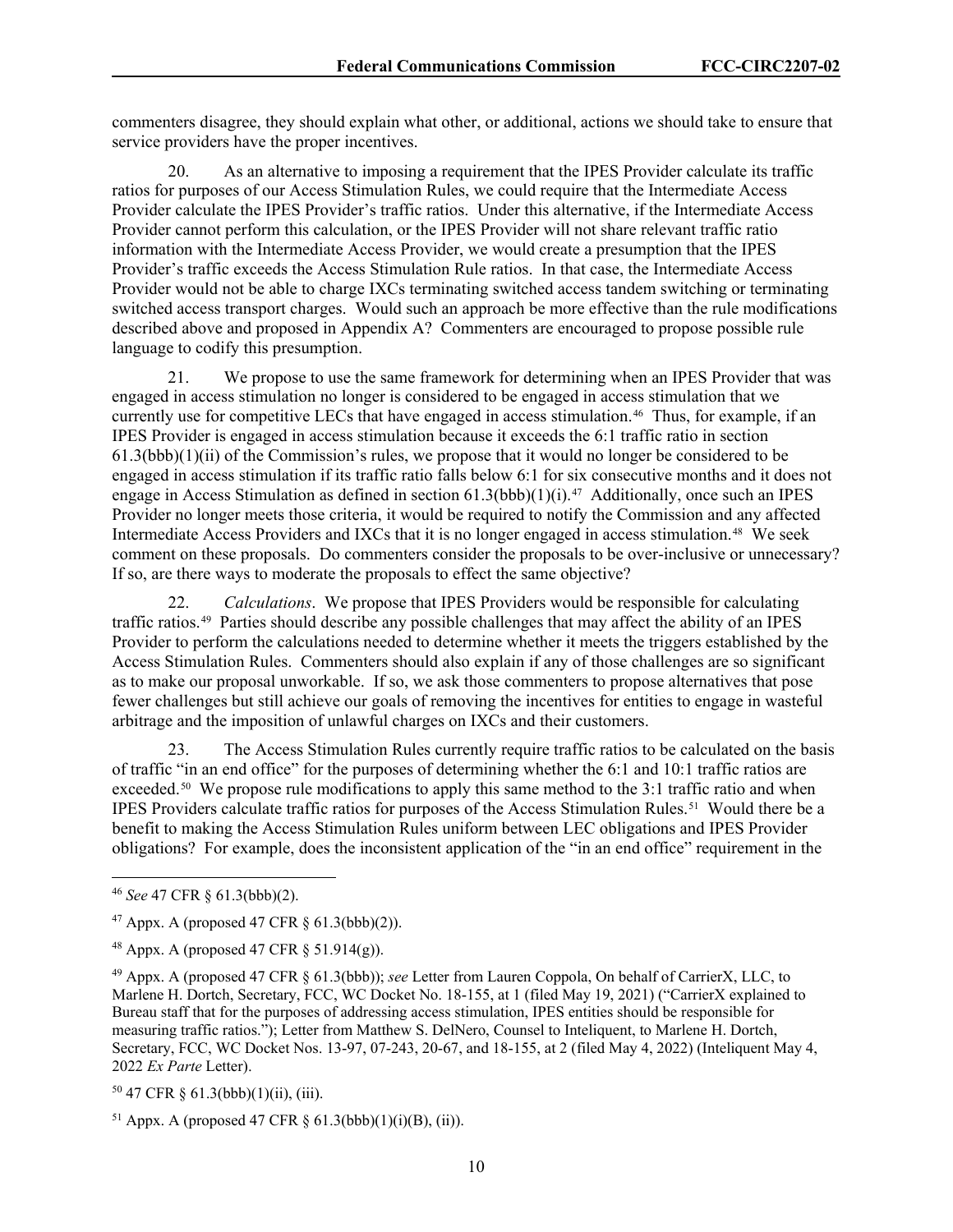current rules cause confusion or opportunities for arbitrage? We also propose that the traffic ratios in our Access Stimulation Rules all be based on terminating-to-originating traffic measured "in an end office or equivalent."<sup>[52](#page-11-0)</sup> To apply these requirements to an IPES Provider, what guidance should we provide as to what would be considered "equivalent" to a LEC's end office? For example, when an IPES Provider is inserted in the call flow, should wherever the Intermediate Access Provider sends traffic be considered the "end office or equivalent"? Does the Commission's holding in the *VoIP Symmetry Declaratory Ruling* that a VoIP provider will be providing end office functionality "equivalent" to a LEC when it provides the physical connection to the end user have any application here?<sup>[53](#page-11-1)</sup>

24. Alternatively, should IPES Providers be required to calculate their traffic ratios based on the traffic the IPES Provider terminates in a specific state or to a specific end user? Is there some other method of calculation that would better aid us in identifying access stimulation for the purposes of our Access Stimulation Rules? Should IPES Providers calculate their traffic ratios in a manner that mirrors the geographic area served by the LEC's end office, or by specific LATAs? Should we require IPES Providers to calculate their traffic ratios based on the traffic they receive from a specific Intermediate Access Provider? Are there other alternatives we should consider? Which approach would best support the effectiveness of our Access Stimulation Rules, ensure that all providers in a call flow have the proper economic incentives to promote efficiency, and eliminate harmful arbitrage opportunities? Commenters should submit any data they have that support a particular approach or that show the relative benefits of one approach versus another.

25. We also seek comment on any challenges related to our alternative proposal of requiring that the Intermediate Access Provider calculate the IPES Providers' traffic ratios. Would an Intermediate Access Provider know, or have access to, the information necessary to determine the terminating-to-originating traffic ratios of IPES Providers to which it delivers and from which it receives traffic?<sup>[54](#page-11-2)</sup> Would tracking the originating and terminating traffic of individual IPES Providers be unduly burdensome for Intermediate Access Providers? What if the Intermediate Access Provider delivers traffic along multiple call paths and needs to calculate the traffic ratios for an IPES Provider for each call path? For example, do providers send originating and terminating traffic on different call paths when they partner with multiple LECs or other IPES Providers? Does an IPES Provider designate different traffic routes in the Local Exchange Routing Guide (LERG), such that it may select one LEC for the purposes of receiving local traffic, but receives long-distance traffic from a different access tandem to avoid having incoming long-distance and local traffic traverse the same LEC's facilities?<sup>[55](#page-11-3)</sup> Are there reasons, other than promoting access arbitrage, for an IPES Provider to use more than one route for terminating traffic? If so, we ask commenters to explain those specific reasons.

26. *Implementation*. What implementation issues do our proposals raise? How much time would providers need to comply with the proposed rule changes? In the *Access Arbitrage Order*, the Commission gave carriers 45 days to come into compliance with the newly effective rules.<sup>56</sup> Anticipating that IPES Providers would not need longer to comply than carriers did, we also propose a 45-day period for compliance after the effective date of the revised rules. Is this sufficient? Do interested parties

<span id="page-11-3"></span><sup>55</sup> *See* Inteliquent/Lumen Apr. 30, 2021 *Ex Parte* Letter at 2 ("Having made designations as to routing of traffic in the LERG, the IPES provider operates just like any other carrier.").

<span id="page-11-0"></span> $52$  Appx. A (proposed 47 CFR  $\S$  61.3(bbb)).

<span id="page-11-1"></span><sup>53</sup> *Connect America Fund; Developing a Unified Intercarrier Compensation Regime*, WC Docket No. 10-90 et al., Order on Remand and Declaratory Ruling, 34 FCC Rcd 12692, 12693, para. 4 (2019) (*VoIP Symmetry Declaratory Ruling*).

<span id="page-11-2"></span><sup>54</sup> *See generally* Inteliquent/Lumen Apr. 30, 2021 *Ex Parte* Letter at 2 (explaining that "the IPES provider, not the Hosting LEC, necessarily has visibility into all of the IPES provider's own access traffic"); Inteliquent May 4, 2022 *Ex Parte* Letter at 2-3 (describing network configurations with IPES providers).

<span id="page-11-4"></span><sup>56</sup> *Access Arbitrage Order*, 34 FCC Rcd at 9068, para. 74.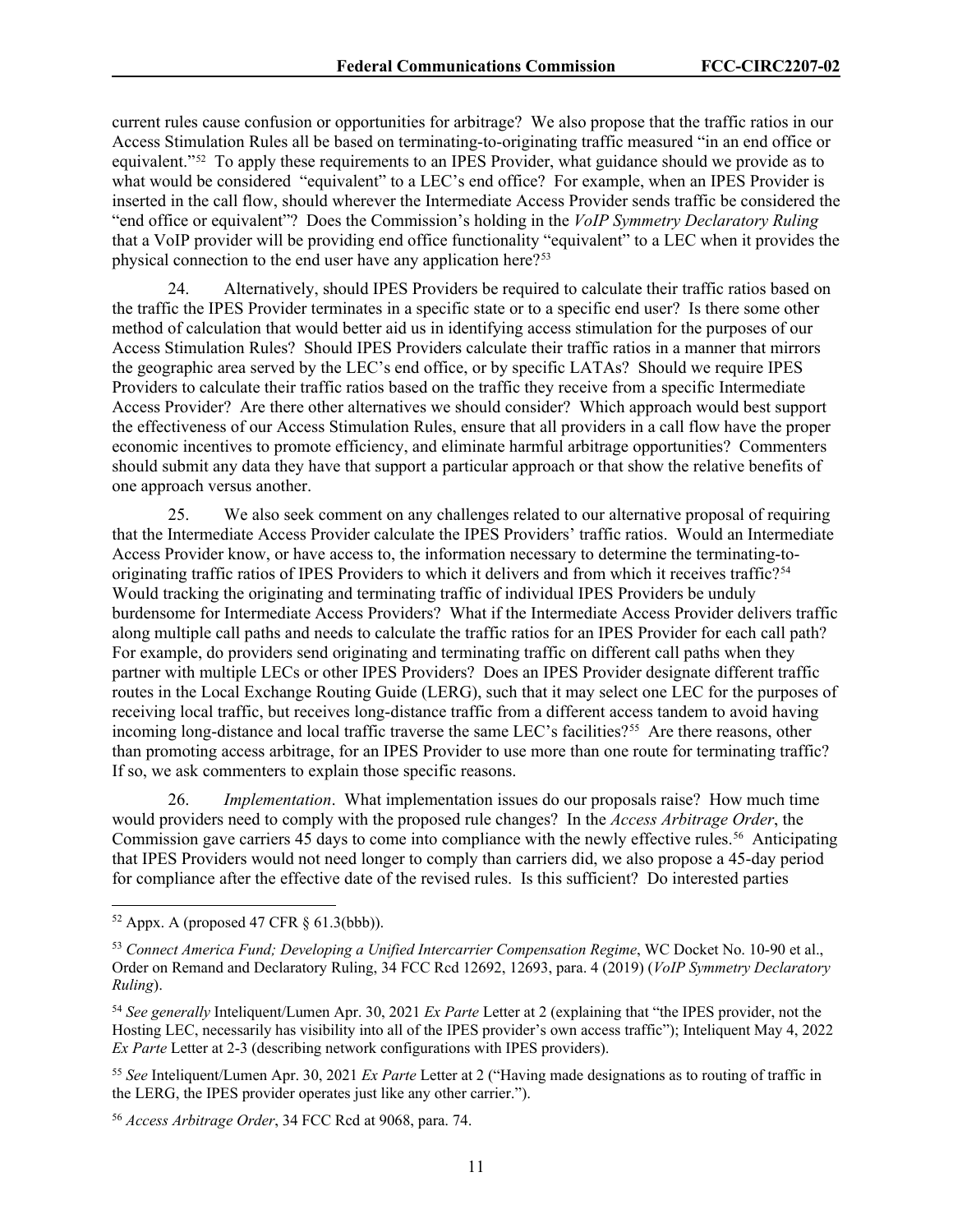foresee difficulties that would affect the time it will take to comply with the revised rules? Commenters should include suggested timeframes for implementation and an explanation of any challenges or concerns relating to coming into compliance with our proposed rules within a 45-day period. If 45 days are insufficient, how long should the transition period last, what steps would it include, and why is more time necessary now than was needed at the time the Commission adopted the *Access Arbitrage Order*? If proposing an alternative timeframe, we remind interested parties to balance any proposed implementation period with the fact that the longer the implementation period lasts, the longer these forms of wasteful access arbitrage continue.

27. *Revenue Sharing.* The reforms adopted in the 2011 *USF/ICC Transformation Order* focused on revenue sharing agreements between the terminating LEC and end users or other providers along the call path that provided incentives for improper behavior. [57](#page-12-0) In the 2019 *Access Arbitrage Order*, the Commission adopted rules to identify and address access stimulation arrangements that did not include a revenue sharing component.<sup>[58](#page-12-1)</sup> As we work to further strengthen our rules to combat ongoing arbitrage, we seek comment on whether revenue sharing agreements exist in the call routing scenarios described above. For example, do IPES Providers share revenue with common carriers that transmit traffic to the IPES Providers or their customers? Do Intermediate Access Providers share their revenues with IPES Providers, high-volume calling service providers, or the high-volume calling service providers' end users?

28. Conversely, do high-volume calling service providers (or their end users) share revenue with LECs, Intermediate Access Providers, or IPES Providers? In any alternative call paths commenters describe in response to our questions in this Further Notice, we ask commenters to specify which entities, if any, could be or are sharing revenues with other entities. We are particularly interested in what makes certain call paths—or call path manipulations—attractive to those involved. For example, what entities are sharing revenues right now? What functions do those entities serve in completing calls, and whose revenues are being shared with others? In Appendix A, we propose modifying the existing definition of Access Stimulation in section 61.3(bbb) to include IPES Providers with or without access revenue sharing agreements, similar to the approach that currently applies to competitive LECs.<sup>59</sup> Are ongoing revenue sharing arrangements covered effectively by the current Access Stimulation Rules? If not, what additional rule revisions are needed to capture today's revenue sharing arrangements? Is there specific rule language commenters would propose to address revenue sharing arrangements that may not be covered by our current rules?

#### **B. Other Proposed Rule Changes**

29. We seek comment on several additional rule change proposals. Are the proposed rule changes below necessary, or helpful, to the goal of eliminating harmful arbitrage? Would they, in concert with the other rule changes proposed in this Further Notice, help to comprehensively address arbitrage of our intercarrier compensation system?

30. *End User and End Office Language*. AT&T suggests that clarifications to the "end user" and "end office" language in the existing rules will prevent LECs from evading financial responsibility for access-stimulation traffic when an IPES Provider is inserted into the call path.<sup>60</sup> First, AT&T suggests that we clarify the meaning of "end user" in section  $61.3(bbb)(1)$  of our rules, which defines when carriers engage in access stimulation, by adding the underlined language, as follows.

<span id="page-12-0"></span> $57$  47 CFR § 61.3(bbb)(1)(i)(A).

<span id="page-12-1"></span><sup>58</sup> *Access Arbitrage Order*, 34 FCC Rcd at 9036-37, para. 4.

<span id="page-12-2"></span> $59$  Appx. A (proposed 47 CFR § 61.3(bbb)(1)(i)-(ii)).

<span id="page-12-3"></span><sup>60</sup> AT&T Oct. 14, 2021, WC Docket No. 13-97, Comments at 7 (arguing that modifications to both rules are needed to "ensure that the LECs' ratios include traffic carried directly to called or calling parties, as well as traffic carried for a partnered VoIP provider that has been inserted into the call routing").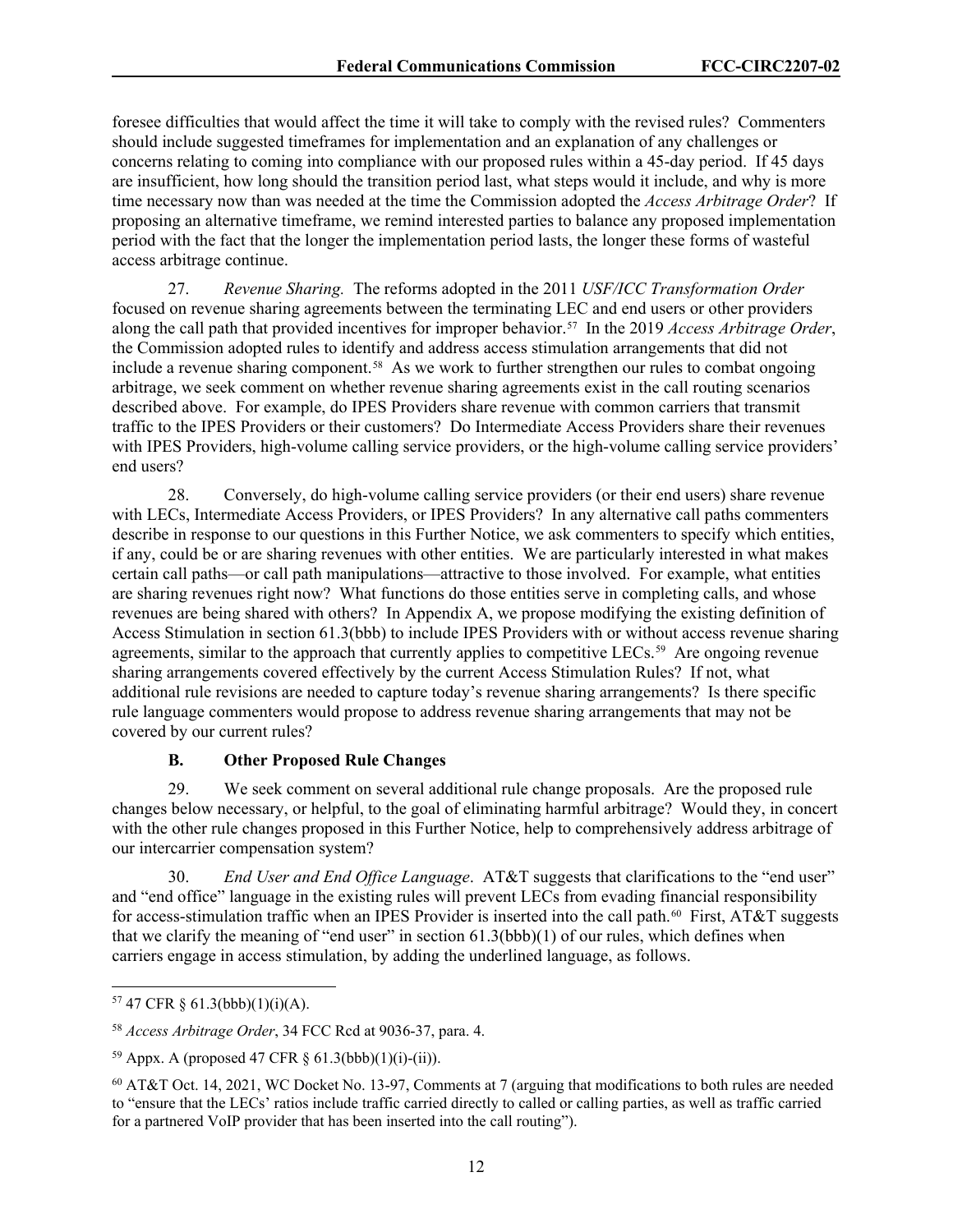A Competitive Local Exchange Carrier serving end user(s) engages in Access Stimulation when it satisfies either paragraph  $(bbb)(1)(i)$  or  $(ii)$  of this section; and a rate-of-return local exchange carrier serving end user(s) engages in Access Stimulation when it satisfies either paragraph  $(bbb)(1)(i)$  or  $(iii)$  of this section. For purposes of this section, a Local Exchange Carrier is serving end users when it provides service to a called or calling party, either directly or through arrangements with one or more VoIP providers or other entities that serve called or calling parties. For purposes of this section, a Local Exchange Carrier is not serving end users when it is an Intermediate Access Provider as defined in paragraph (ccc) of this section, *i.e.*, when it is not the first or last LEC in the routing of a call to a called or calling party.<sup>61</sup>

31. We seek comment on this proposed amendment to our existing rule. Would the proposed language effectively remedy any perceived ambiguity that parties have sought to exploit in our current rules? $62$  Would the proposed language lead to any potentially unintended consequences that we should consider? Do commenters propose any revisions to this language? Would this rule modification successfully prevent LECs from avoiding financial responsibility for access-stimulation traffic when IPES Providers are in the call path?<sup>[63](#page-13-2)</sup> Are there considerations that would weigh against such a rule modification or in favor of some other modification(s) to this rule? Are the proposed rule modifications in Appendix A sufficient to address the concerns that AT&T intends to address with this proposed rule change? Alternatively, should we delete the "serving end user(s)" phrase from section 61.3(bbb)(1) of our rules? Would doing so be a simpler approach to address this perceived ambiguity? Or, should we add the phrase "serving end users" to sections 61.3(bbb)(2) and 61.3(bbb)(3) as provided in Appendix A? Would there be a benefit to making the rules consistent? Would there be any detrimental effects from doing so?

32. Secondly, AT&T proposes that we modify section  $61.3(bbb)(1)(ii)$  of our existing rules to remove the reference to traffic calculations "in an end office" and revise how the access-stimulation traffic ratio is computed for LECs that provide numbers or interconnection to IPES Providers, as follows. The underlined language represents what would be added.

> A Competitive Local Exchange Carrier has an interstate terminating-tooriginating traffic ratio of at least 6:1 in an end office in a calendar month. For any Competitive Local Exchange Carrier that provides numbers or interconnection to a VoIP provider, the LEC is engaged in access stimulation for purposes of that VoIP provider's traffic when that VoIP provider has an interstate terminating-to-originating traffic ratio of at least 6:1 in a calendar month. [64](#page-13-3)

33. Should we adopt this proposal? Would removing the language "in an end office" better accomplish our goal of providing clarity and understanding of our rules?<sup>[65](#page-13-4)</sup> Does the deletion of "in an

<span id="page-13-4"></span><sup>65</sup> *Id.* at 11-14.

<span id="page-13-0"></span><sup>61</sup> *Id*.

<span id="page-13-1"></span><sup>62</sup> *See id*. at 8-9.

<span id="page-13-2"></span><sup>63</sup> *Access Arbitrage Order*, 34 FCC Rcd at 9043, para. 20 ("The approach we adopt today—shifting financial responsibility for all tandem switching and transport services to access-stimulating LECs for the delivery of terminating traffic from the point where the access-stimulating LEC directs an IXC to hand off the LEC's traffic has broad support in the record.").

<span id="page-13-3"></span><sup>64</sup> AT&T Oct. 14, 2021, WC Docket No. 13-97, Comments at 7. AT&T also suggests that the phrase "in an end office" was erroneously included in sections  $61.3(bbb)(1)(ii)$  and (iii) of the Commission's rules, and that provides an independent reason for removing the language. *Id.* at 11-13.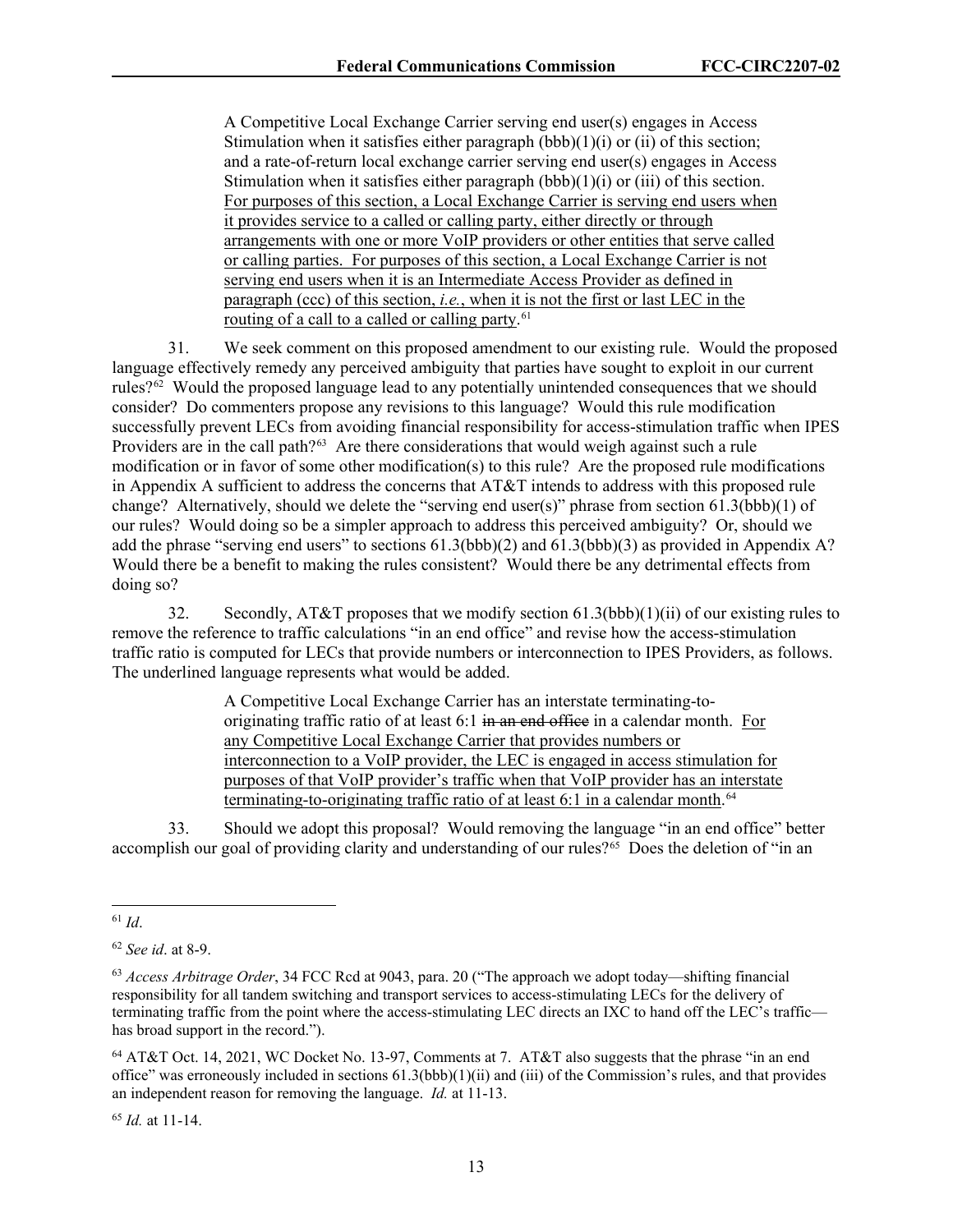end office" recognize, as AT&T suggests, that arbitrage schemes no longer target end office charges?<sup>[66](#page-14-0)</sup> Under this proposed approach, should the LEC be responsible for calculating the traffic ratios of the IPES Provider? If the LEC delivers traffic to multiple IPES Providers, should the LEC calculate a traffic ratio for each individual IPES Provider separately? $67$  Alternatively, should we maintain the "in the end office" language in section  $61.3(bbb)(1)(ii)$  and (iii), and add it to section  $61.3(bbb)(1)(i)$  as indicated in Appendix A? Would making the rules consistent in this manner reduce the opportunity for continued arbitrage of the ICC system?

34. *Treat IPES Providers as LECs for Purposes of the Access Stimulation Rules*. We also seek comment on a proposal submitted by Inteliquent and Lumen, suggesting that the Commission could, as an alternative to adopting new rules, "issue a declaratory ruling clarifying that IPES providers are treated as LECs for the purpose of the access stimulation rules."[68](#page-14-2) Inteliquent and Lumen argue that "[t]o the extent an IPES provider's ratio of terminating to originating traffic meets the triggers, it should be deemed to be engaged in access stimulation just like a traditional LEC," because "the IPES provider both functions like a LEC for the purposes of the access stimulation rules and necessarily has visibility into its own access traffic."[69](#page-14-3) According to Inteliquent, a LEC that provides interconnection to an IPES Provider serves only as a conduit for delivery of local traffic and has no insight into the IPES Provider's long-distance traffic volumes.<sup>[70](#page-14-4)</sup> Therefore, Inteliquent contends, it would be inappropriate to make the LEC responsible for the IPES Provider's traffic volumes.<sup>[71](#page-14-5)</sup> We seek comment on this suggestion. How relevant are other situations in which the Commission has applied certain regulations to VoIP providers?[72](#page-14-6)  IPES Providers have the ability to obtain direct access to numbers.[73](#page-14-7) Could the Commission condition the ability of an IPES Provider to obtain direct access to numbers on an agreement by the provider to voluntarily subject itself to our Access Stimulation Rules?[74](#page-14-8) How would doing so affect our efforts to eliminate access arbitrage?

<span id="page-14-3"></span><sup>69</sup> Inteliquent/Lumen Apr. 30, 2021 *Ex Parte* Letter at 2.

<span id="page-14-4"></span><sup>70</sup> Inteliquent May 4, 2022 *Ex Parte* Letter at 2-3.

<span id="page-14-5"></span><sup>71</sup> *Id*. at 3.

<span id="page-14-0"></span><sup>66</sup> *Id*. at 13.

<span id="page-14-1"></span> $67$  *Id.* at 2-3, 7-8 (proposing that "[i]f a LEC provides numbers or interconnection to multiple VoIP providers, then it would calculate a ratio for each VoIP provider, and if any of the VoIP providers meet the triggers, then the LEC would be subject to the access stimulation rules for that VoIP provider's traffic").

<span id="page-14-2"></span><sup>68</sup> Inteliquent/Lumen Apr. 30, 2021 *Ex Parte* Letter at 2; *see also* Letter from Timothy M. Boucher, Asst. General Counsel, Lumen, to Marlene H. Dortch, Secretary, FCC, WC Docket No. 18-155, Attach. 2, Reply Comments of Lumen, WC Docket No. 13-97 et al., at 6 (filed June 15, 2022) (Lumen June 15, 2022 *Ex Parte* Letter).

<span id="page-14-6"></span> $72$  The Commission requires interconnected VoIP service providers to contribute to the Universal Service Fund as a means of ensuring a level playing field among direct competitors. *Universal Service Contribution Order*, 21 FCC Rcd at 7541, para. 44 (extending contribution obligations to interconnected VoIP service providers). Although the Commission did not address the regulatory classification of interconnected VoIP services under the Act, the Commission concluded that interconnected VoIP service providers are "providers of interstate telecommunications" for purposes of universal service contributions. *Id.* at 7537, para. 35 (citing 47 U.S.C. § 254(d)).

<span id="page-14-7"></span><sup>73</sup> *See Numbering Policies for Modern Communications et al.*, WC Docket No. 13-97 et al., Report and Order, 30 FCC Rcd 6839 (2015) (*VoIP Direct Access Order*), *appeal dismissed*, *NARUC v. FCC*, 851 F.3d 1324 (D.C. Cir. 2017).

<span id="page-14-8"></span><sup>74</sup> The Commission has asked, in the Direct Access to Numbers proceeding, whether it should adopt changes to the VoIP direct access rules requiring that interconnected VoIP providers receiving direct access to numbers certify that their numbering resources will not be used to evade our Access Stimulation Rules. *Numbering Policies for Modern Communications et al.*, WC Docket No. 13-97 et al., Further Notice of Proposed Rulemaking, FCC 21-94, at 9-10, para. 17 (Aug. 6, 2021). In that proceeding, the Commission is considering possible changes to the rules governing (continued….)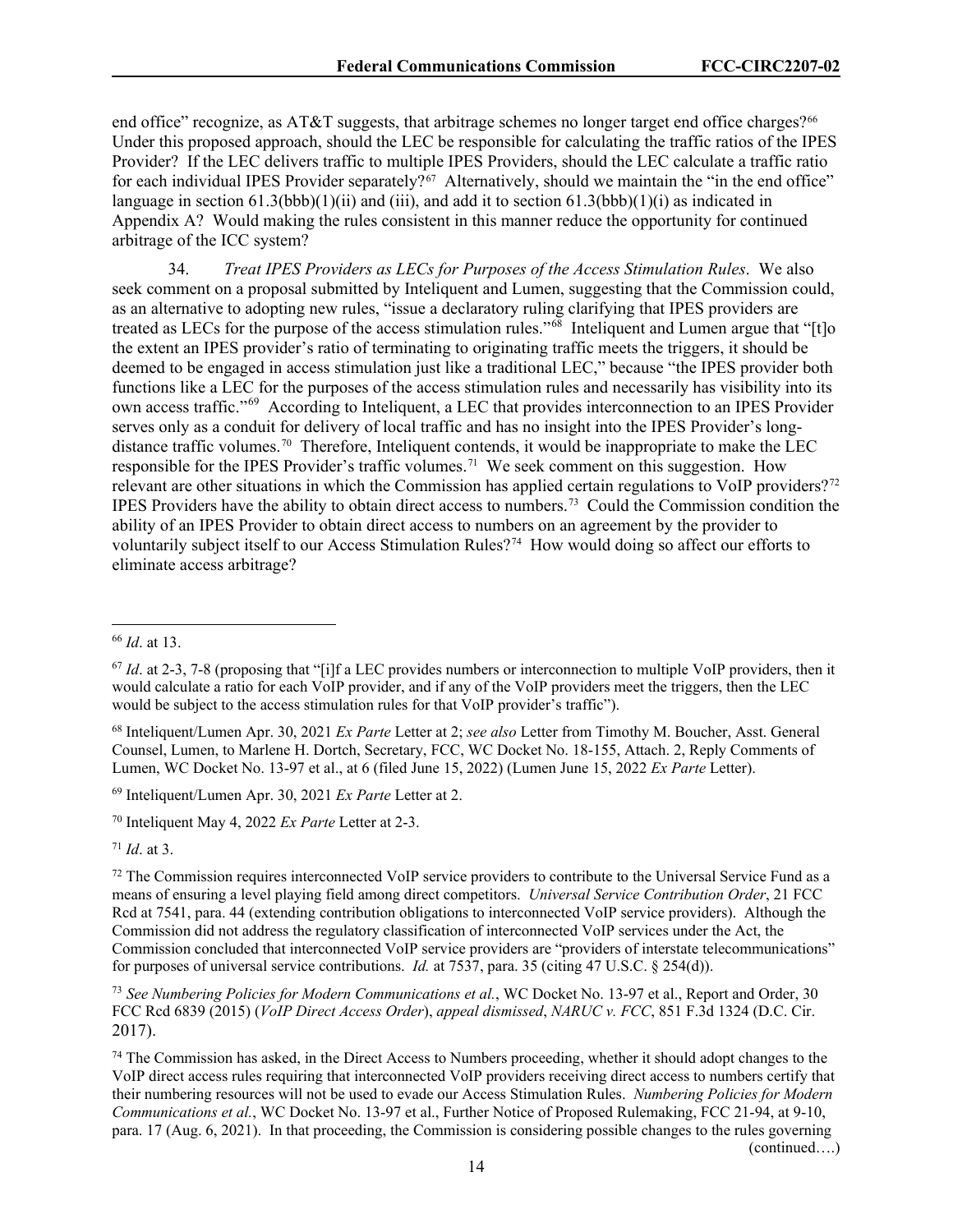35. What rule changes would be necessary were we to decide to implement the proposal to issue a declaratory ruling to treat IPES Providers as LECs for purposes of the Access Stimulation Rules? For example, would we need to add a definition of "LEC" to our Access Stimulation Rules that would include IPES Providers solely for the purpose of compliance with the Access Stimulation Rules? Are the rules proposed in Appendix A sufficient to address Inteliquent and Lumen's concerns that IPES Providers are being used to avoid the application of the Access Stimulation Rules and to allow the continued unlawful charging of IXCs?<sup>[75](#page-15-0)</sup> If not, what specific language do commenters suggest to help address these concerns or further the Commission's goal of eliminating harmful access arbitrage?

36. As an addition or alternative to their declaratory ruling proposal, Inteliquent and Lumen suggest that "the Commission could declare that it is an inherently unjust and unreasonable practice for a party to attempt to evade the access arbitrage rules by moving LEC end office traffic to an affiliated IPES provider, where the traffic in question otherwise would have caused the LEC to be engaged in access stimulation under the rules."[76](#page-15-1) We seek comment on this idea. What are the relevant considerations of such an approach? Would such an approach be overly broad? Would this approach efficiently capture improper behavior? The Commission has repeatedly resisted an outright ban on access stimulation.[77](#page-15-2)  Would doing as Inteliquent and Lumen suggest effectively be a ban on access stimulation?

37. *Interstate/Intrastate Language*. The Commission made clear in the 2019 *Access Arbitrage Order* that the rules adopted to combat access stimulation were intended to prohibit accessstimulating entities from unlawfully billing IXCs for intrastate terminating switched access tandem switching or terminating switched access transport, bound for access-stimulating LECs, in addition to such interstate traffic.<sup>78</sup> However, that language was not reflected in the text of the rules, only in the text of the Order.[79](#page-15-4) We now propose to codify, in sections 69.4(l), and 69.5(b) of our rules (as reflected in the proposed rule changes in Appendix A) that IXCs shall not be billed for interstate or intrastate terminating switched access tandem switching or terminating switched access transport.<sup>[80](#page-15-5)</sup> Would making these amendments facilitate enforcement of our Access Stimulation Rules?<sup>81</sup> Are there other benefits in making these changes? Are any other amendments to these or other sections of our rules needed to fully and accurately capture the text of the *Access Arbitrage Order*?

38. *IPES Provider* Definition. We propose to define an "IPES Provider," for purposes of our Access Stimulation Rules, as:

*IPES Provider* means, for purposes of this part and §§ 51.914, 69.4(l) and 69.5(b) of this chapter, a provider offering a service that: (1) enables real-time, two-way voice communications; (2) requires a broadband connection from the user's location or end to end; (3) requires Internet Protocol-compatible customer premises equipment (CPE); and

<span id="page-15-0"></span><sup>75</sup> Appx. A.

<span id="page-15-1"></span><sup>76</sup> Inteliquent/Lumen Apr. 30, 2021 *Ex Parte* Letter at 3.

<span id="page-15-2"></span><sup>77</sup> *USF/ICC Transformation Order*, 26 FCC Rcd at 17879, para. 672; *Access Arbitrage Order*, 34 FCC Rcd at 9051, para. 39.

<span id="page-15-3"></span><sup>78</sup> *Access Arbitrage Order*, 34 FCC Rcd at 9076, para. 98 & n.302; *see generally* 47 U.S.C. § 251(b)(5); *USF/ICC Transformation Order*, 26 FCC Rcd at 17916-18, paras. 764-67.

<span id="page-15-4"></span><sup>79</sup> The full text of the *Access Arbitrage Order* was published in the Federal Register. Federal Communications Commission, Updating the Intercarrier Compensation Regime to Eliminate Access Arbitrage, 84 Fed. Reg. 57629 (Oct. 28. 2019).

<span id="page-15-5"></span><sup>80</sup> Appx. A.

<span id="page-15-6"></span><sup>81</sup> *AT&T Corp. v. FCC*, 967 F.3d 840, 847 (D.C. Cir. 2020).

<sup>(</sup>Continued from previous page)

VoIP providers' direct access to numbers and is not considering changes to the Access Stimulation Rules, which is the subject of this Further Notice.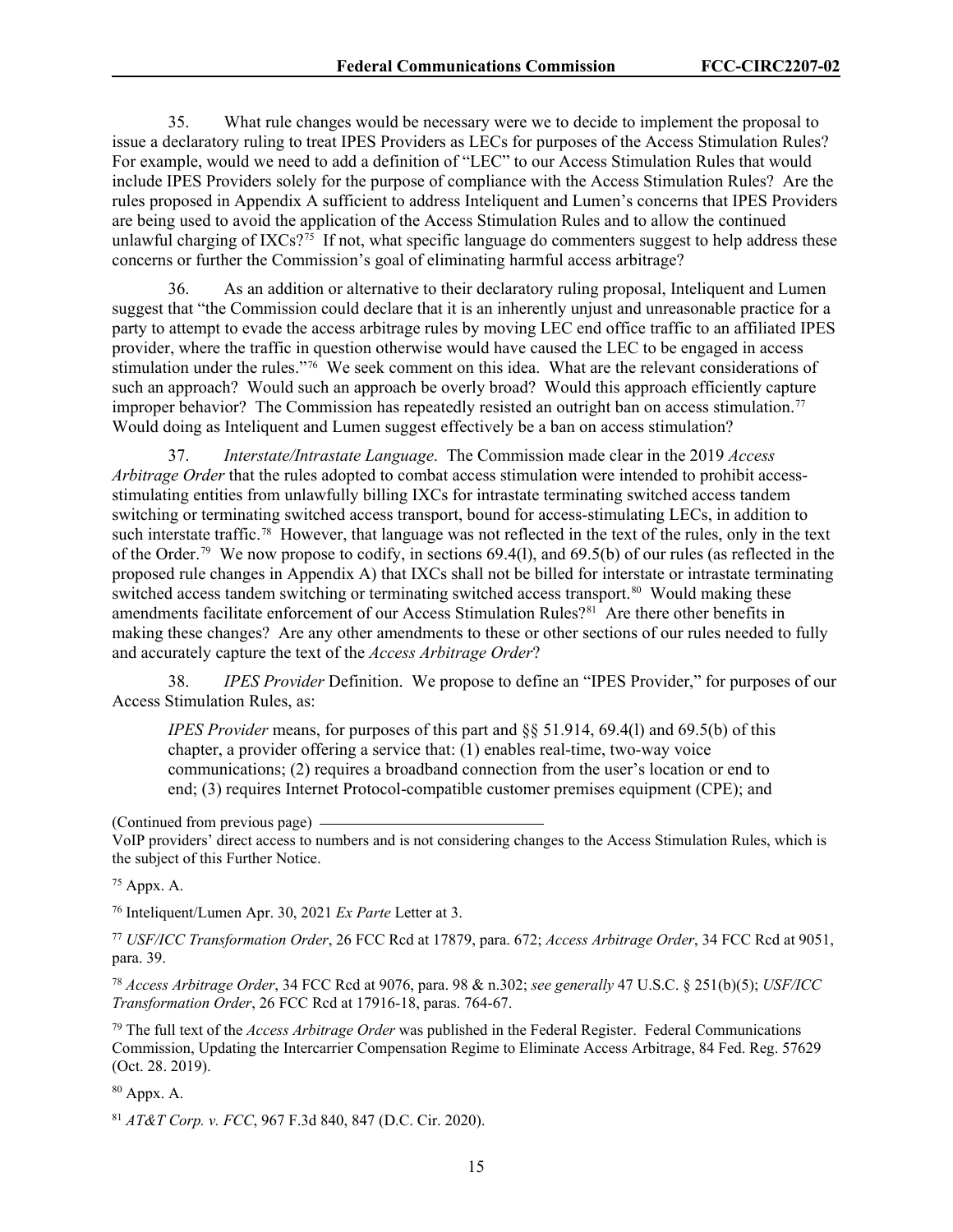(4) permits users to receive calls that originate on the public switched telephone network and to terminate calls to the public switched telephone network or that originate from an Internet Protocol service and terminate to an Internet Protocol service or an Internet Protocol application. [82](#page-16-0)

39. Parties have suggested using the term "IPES Provider" when referring to the provider being inserted in the place of the "LEC serving end users" as used in the Access Stimulation Rules. For example, Inteliquent suggests that IPES is "an industry term commonly used for VoIP providers that have received direct access to numbers, and it originates from the company code (OCN) type assigned to these providers by NECA [(National Exchange Carrier Association)]."<sup>[83](#page-16-1)</sup> AT&T suggests that "IPES providers are entities that, among other things, provide or facilitate Over the Top VoIP calling services, including '2-stage' International calling services."[84](#page-16-2) Do commenters agree with either of these definitions? We also seek comment on the definition proposed above (and captured in Appendix A), which is limited in its application to the Access Stimulation Rules. Are there alternative definitions of "IPES Provider" that commenters would suggest we use for purposes of our Access Stimulation Rules? What are the important functions or concepts this definition should capture? Would limiting our definition of "IPES Providers" to providers that have received direct access to numbers, as Inteliquent suggests, limit the effectiveness of the Access Stimulation Rules? Would commenters suggest using an existing definition to describe these IPES Providers who are being inserted into the call path, such as "IP-enabled voice service" provider, as defined in section  $615b(8)$  of the Act?<sup>[85](#page-16-3)</sup>

40. Alternatively, should we refer to these providers as "interconnected VoIP" providers, as defined in section 9.3 of our rules?<sup>[86](#page-16-4)</sup> Are there meaningful distinctions among these terms that would make one defined term better than another for purposes of the Access Stimulation Rules? We propose a definition of "IPES Provider" to be used solely in the context of our Access Stimulation Rules. Despite our attempts to limit the use of this defined term, do we need to be concerned about potential confusion with other, similar, terms defined elsewhere in our rules? Will the definition proposed in Appendix A capture all providers that could be used to try to circumvent the Access Stimulation Rules?

41. *Intermediate Access Provider Definition*. An Intermediate Access Provider currently is defined in our rules as "any entity that carries or processes traffic at any point between the final Interexchange Carrier in a call path and a local exchange carrier engaged in Access Stimulation."[87](#page-16-5) Pursuant to our current Access Stimulation Rules, neither the Intermediate Access Provider nor the access-stimulating LEC shall bill an IXC for tariffed terminating switched access tandem switching and terminating switched access tandem transport charges for traffic between the Intermediate Access Provider and the access-stimulating LEC.<sup>88</sup> In keeping with our other proposed rule modifications, we propose to amend the definition of Intermediate Access Provider to include any entity that "provides terminating switched access tandem switching and terminating switched access tandem transport services between the final Interexchange Carrier in a call path and: (1) a local exchange carrier engaged in Access Stimulation, as defined in paragraph (bbb) of this section; or (2) a local exchange carrier delivering traffic to an IPES Provider engaged in Access Stimulation, as defined in paragraph (bbb) of this section; or

<span id="page-16-0"></span><sup>82</sup> Appx. A (proposed 47 CFR § 61.3(eee)); *see also* 47 CFR § 9.3 (providing a similar definition for "interconnected VoIP").

<span id="page-16-1"></span><sup>83</sup> Inteliquent May 4, 2022 *Ex Parte* Letter at 1 n.2.

<span id="page-16-2"></span><sup>84</sup> USTelecom Sept. 22, 2020 *Ex Parte* Letter Attach. at 2.

<span id="page-16-3"></span><sup>85</sup> 47 U.S.C. § 615b(8).

<span id="page-16-4"></span><sup>86</sup> 47 CFR § 9.3.

<span id="page-16-5"></span><sup>87</sup> 47 CFR § 61.3(ccc).

<span id="page-16-6"></span><sup>88</sup> 47 CFR § 69.4(l)(2).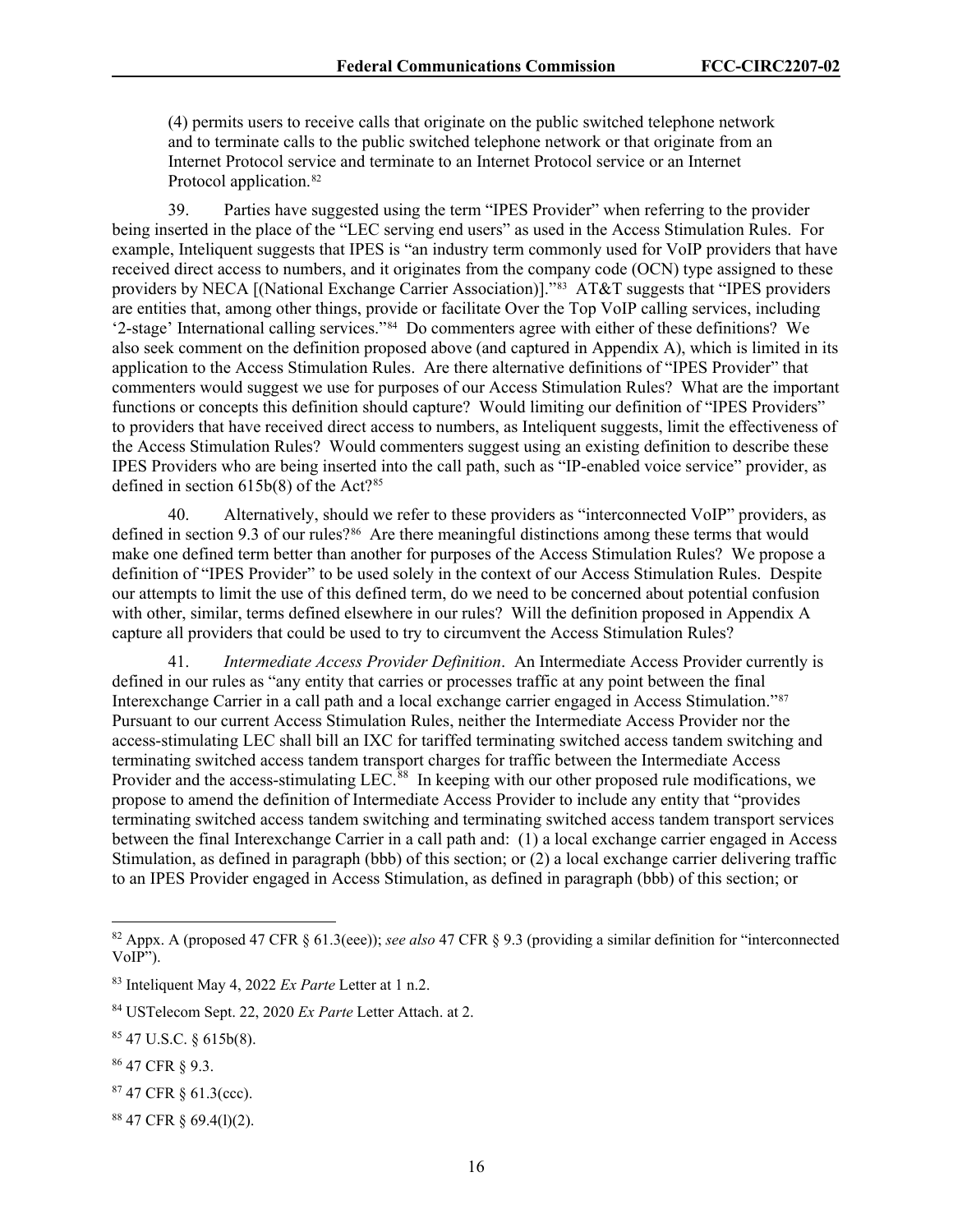(3) an IPES Provider engaged in Access Stimulation, as defined in paragraph (bbb) of this section, where the Intermediate Access Provider delivers calls directly to the IPES Provider."[89](#page-17-0)

42. We seek comment on this proposed change to our definition of "Intermediate Access Provider." Inteliquent and Lumen state that "IPES providers designate a Hosting LEC for purposes of receiving *local* traffic" and that "[t]his designation does not apply to long distance traffic, which is the traffic subject to the *Access Arbitrage Order.*"[90](#page-17-1) Therefore, we seek input on whether the part of our proposed definition above that includes "a local exchange carrier delivering traffic to an IPES Provider engaged in Access Stimulation" is necessary or how this part of the definition would otherwise be affected by what Inteliquent and Lumen describe in their filing. Do commenters suggest any other modifications to the definition? Are there services, other than terminating switched access tandem switching or terminating switched access tandem transport, that an Intermediate Access Provider might provide?[91](#page-17-2) If so, what are these services and who should be financially responsible for them?

43. *Conforming Edits to Our Rules*. Section 51.914(a)(2) of our rules presently states that a LEC shall designate, "if needed," the Intermediate Access Provider that will provide certain terminating access services to the LEC.<sup>[92](#page-17-3)</sup> This designation is applicable in cases where an Intermediate Access Provider is different than the end office LEC. We therefore propose changing "if needed" to "if any," so that the rule denotes a LEC shall designate an Intermediate Access Provider when and "if any" such designation is required.<sup>93</sup> Not only is the "if any" language more accurate, but removing the "if needed" provision prevents any misconception that a LEC may otherwise subjectively decide on its own when such designation is needed. Regarding the designation of an Intermediate Access Provider by an IPES Provider, are there any instances when an IPES Provider is not required to designate an Intermediate Access Provider or when proposed sections  $51.914(c)(1)$  and (d) in Appendix A would not be necessary?

44. Section 69.4(l) of the Commission's rules requires that a LEC engaged in access stimulation "may not bill" IXCs terminating switched access tandem switching or terminating switched access tandem transport charges for access-stimulation traffic.[94](#page-17-5) Yet, in the *Access Arbitrage Order*, the Commission made clear that it is unlawful for a LEC engaged in access stimulation to charge an IXC terminating switched access tandem switching or terminating switched access tandem transport charges.[95](#page-17-6) In Appendix A we propose edits to section 69.4(l) of our rules to make this rule consistent with the Commission's intent adopted in the *Access Arbitrage Order*; that a LEC engaged in access stimulation "shall not bill" IXCs for terminating switched access tandem switching or terminating switched access tandem transport charges on access-stimulation traffic. Similarly, we also propose to correct an error in section 69.5(b)(2) of the Commission's rules that excluded the word "not," change the word "may" to "shall" to be consistent with other uses in these rules, and make clear that it is "IXCs" and not "local exchange carriers" that are not being charged, as indicated in Appendix A.

45. We also seek comment on whether any rule changes proposed in this Further Notice introduce new opportunities for unlawful arbitrage. Would our proposed rule modifications accomplish our objectives of sending accurate pricing signals to customers by prohibiting Intermediate Access

<span id="page-17-0"></span><sup>&</sup>lt;sup>89</sup> Appx. A (proposed 47 CFR  $\S 61.3$  (ccc) with proposed new wording underlined).

<span id="page-17-1"></span><sup>90</sup> Inteliquent/Lumen Apr. 30, 2021 *Ex Parte* Letter at 2 (emphasis in original) (adding that the "IPES provider receives the long distance traffic from the access tandem, but this traffic, in many cases, does not traverse the Hosting LEC's facilities").

<span id="page-17-2"></span><sup>91</sup> *See, e.g.*, 47 CFR § 69.4 (listing access services).

<span id="page-17-3"></span><sup>92</sup> 47 CFR § 51.914(a)(2).

<span id="page-17-4"></span> $93$  Appx. A (proposed 47 CFR  $\S$  51.914(a)(2)).

<span id="page-17-5"></span><sup>94</sup> 47 CFR §§ 69.4(l), 69.5(b)(1).

<span id="page-17-6"></span><sup>95</sup> *Access Arbitrage Order*, 34 FCC Rcd at 9073, para. 92.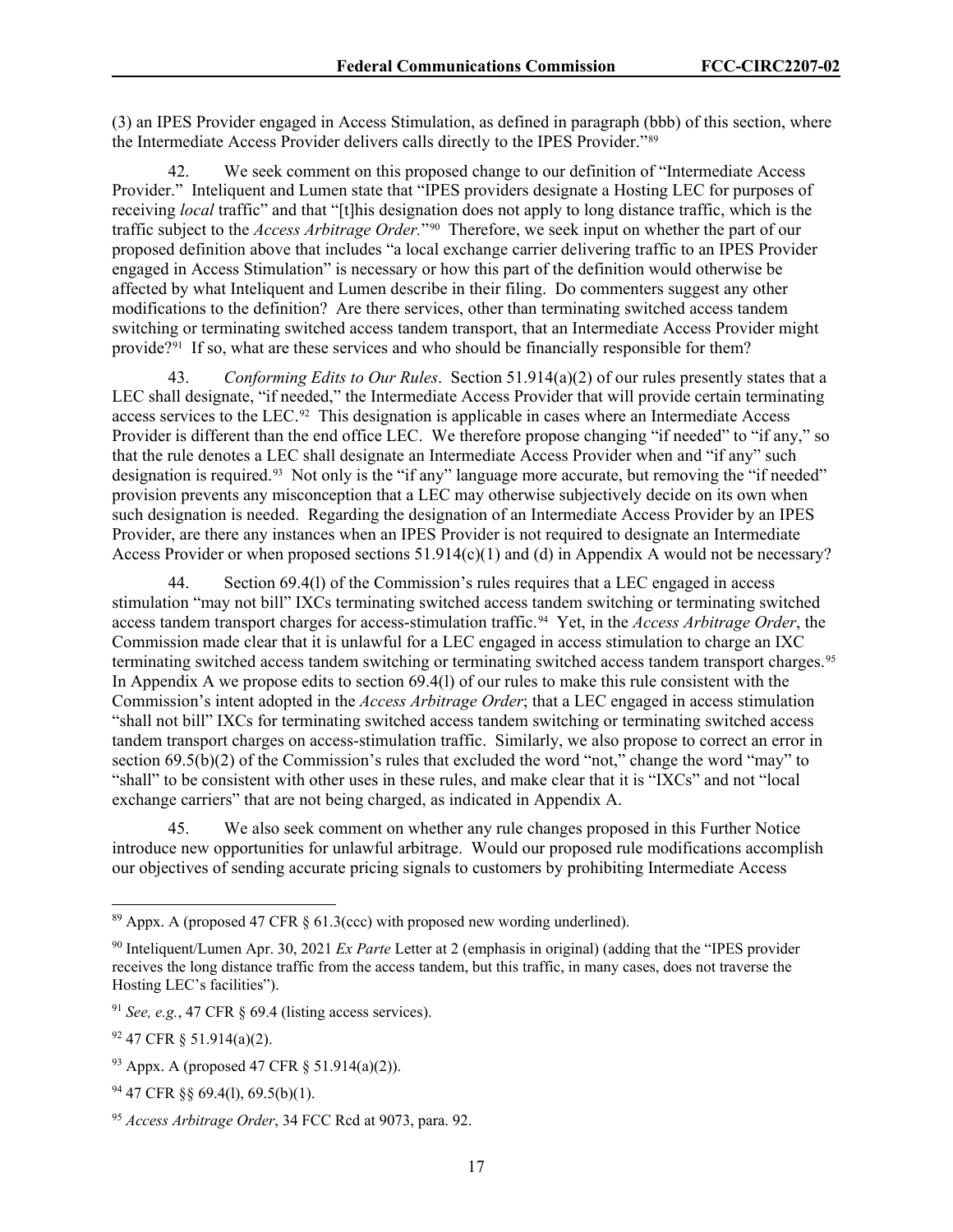Providers that deliver traffic to IPES Providers that trigger the Access Stimulation Rules from charging IXCs for such calls? Would adopting our proposed rule changes create unintended consequences? For example, would any of the proposals introduce unnecessary complexity and present practical implementation challenges?[96](#page-18-0) If so, we seek comment on what exactly are the perceived complexities and implementation challenges related to the proposals in this Further Notice. Are there other types of access arbitrage happening today that are not described in this Further Notice? We ask commenters to provide any other proposed actions, alternatives, and rule additions or modifications we should consider. Are there any other conforming rule changes that commenters consider necessary? Are there any conflicts or inconsistencies between existing rules and those we propose? Finally, we propose several nonsubstantive edits, reflected in Appendix A, to, among other things, enhance readability and ensure compliance with rule drafting guidelines applicable to the Code of Federal Regulations.

## **C. Clarifying or Interpreting Current Access Stimulation Rules**

46. *Applying the Existing Rules to IPES Providers*.As an alternative to modifying our rules as proposed, we seek comment on whether it would be preferable for the Commission to issue a Declaratory Ruling interpreting the existing Access Stimulation Rules as applying to traffic routed from the PSTN through a LEC to an IPES Provider, or directly to the IPES Provider or to the end user, as parties have suggested since the rules first became effective.<sup>[97](#page-18-1)</sup> In the *Access Arbitrage Order*, the Commission explained that the access-stimulation traffic ratios are based on "the *actual* minutes traversing the LEC switch."[98](#page-18-2) Most relevant to the current discussion, the Commission clarified that "*all traffic* should be counted regardless of how it is routed."<sup>[99](#page-18-3)</sup> Indeed, the Commission emphasized this point several times in the *Access Arbitrage Order*. [100](#page-18-4) These explanations form the basis of arguments that "the *Access Arbitrage Order* already rejects" claims that traffic routed by LECs through an IPES Provider should not be counted for determining access-stimulation ratios.<sup>[101](#page-18-5)</sup> Is this a reasonable and accurate interpretation of the Commission's decision? Would issuing a declaratory ruling interpreting the Access Stimulation Rules as requested above adequately address any perceived lack of clarity in the existing rules identified in this Further Notice?

47. *Traffic to Be Counted.* AT&T argues that the Commission should clarify that, when calculating the traffic ratios for the purposes of our Access Stimulation Rules, a LEC "may not include

<span id="page-18-0"></span><sup>96</sup> Lumen June 15, 2022 *Ex Parte* Letter Attach. 1, at 2.

<span id="page-18-1"></span><sup>97</sup> *See* AT&T and Verizon Mar. 26, 2020 *Ex Parte* Letter at 1-2; Letter from Tamara L. Preiss, Verizon, to Marlene H. Dortch, Secretary, FCC, WC Docket No. 18-155, at 2 (filed Apr. 14, 2020) ("[T]he Commission should issue a declaratory ruling confirming that, under the *Access Arbitrage Order* and prior Commission precedent, traffic routed from the PSTN through a LEC to an interconnected VoIP provider is counted when applying the 3:1 and 6:1 ratios to that LEC."); *see also* Letter from Matt Nodine, AT&T Services, Inc., Keith Buell, Sprint, Indra Chalk, T-Mobile USA, Inc., & Tamara Preiss, Verizon, to Marlene H. Dortch, Secretary, FCC, WC Docket No. 18-155 (filed Jan. 23, 2020) (discussing "the application of the Commission's new rules [(2019 Access Stimulation Rules)] to entities providing Voice over Internet Protocol services and to the LECs partnering with those entities, and additional steps that may be needed to reduce and eliminate access arbitrage"); AT&T Feb. 11, 2022 *Ex Parte* Letter Attach. 1, Letter from Matt Nodine, Assistant Vice President, Federal Regulatory, AT&T, to Marlene H. Dortch, Secretary, FCC, WC Docket No. 13-97 et al., at 1-2 (filed Jan. 21, 2022) ("We explained that, while we believe that the current access arbitrage rules apply to VoIP traffic, certain access stimulators have advanced an interpretation of the rules that would exempt VoIP traffic from the calculation of the terminating-to-originating traffic ratios used to identify access stimulators.").

<span id="page-18-2"></span><sup>98</sup> *Access Arbitrage Order*, 34 FCC Rcd at 9057, para. 51 (emphasis in original).

<span id="page-18-3"></span><sup>99</sup> *Id*. at 9058, para. 52 ("*All* originating and terminating interstate traffic should be counted in determining the interstate terminating-to-originating traffic ratio." (emphasis added)).

<span id="page-18-4"></span><sup>100</sup> *Id*. at 9057-58, paras. 51-52.

<span id="page-18-5"></span><sup>101</sup> AT&T and Verizon Mar. 26, 2020 *Ex Parte* Letter at 2.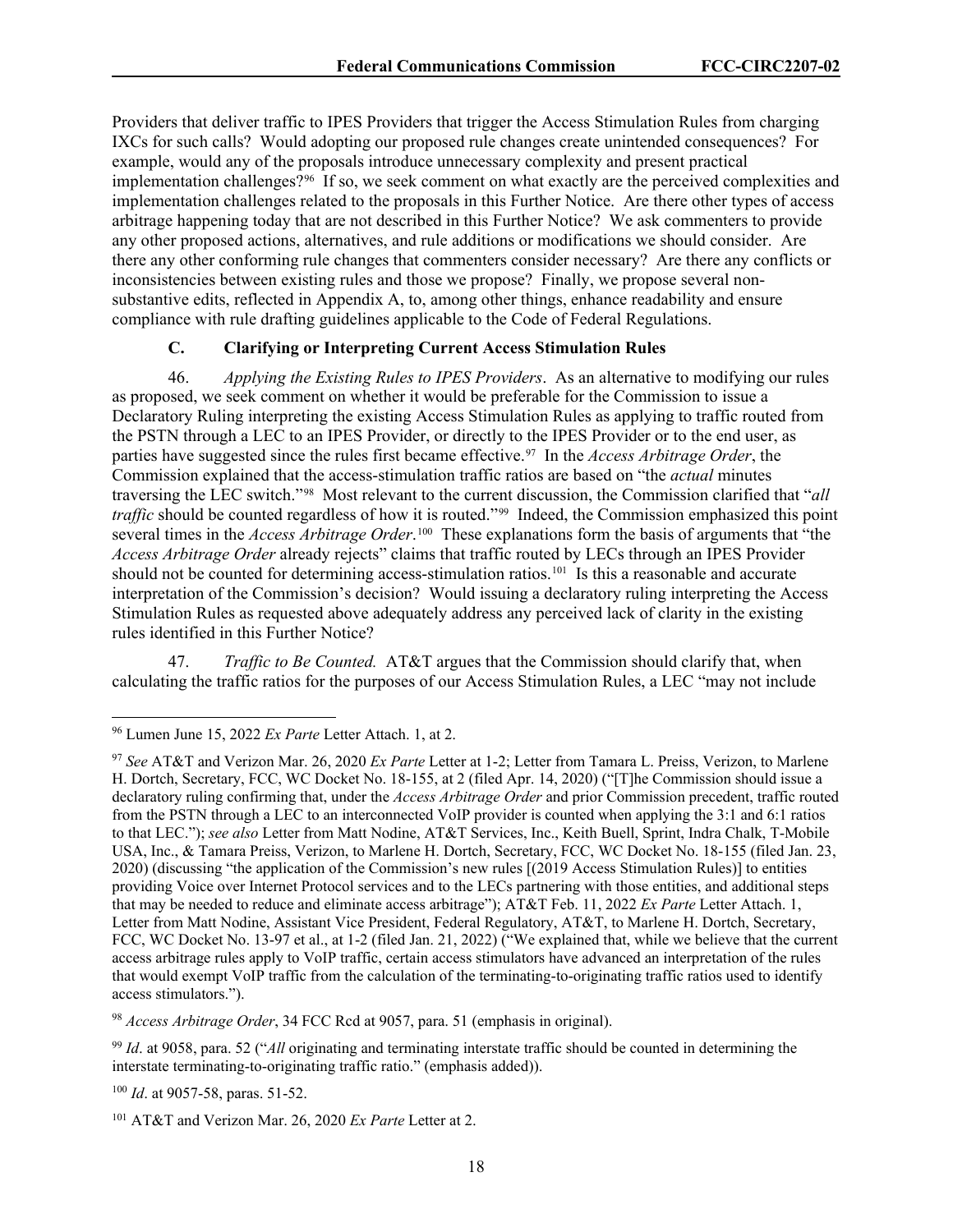aggregated originating 8YY traffic—particularly traffic that it obtains from VoIP providers—as part of its traffic ratio" because of the potential for arbitrage and fraud associated with the routing of 8YY traffic.<sup>[102](#page-19-0)</sup> The Commission previously identified certain forms of toll free or 8YY aggregation as a form of originating arbitrage<sup>[103](#page-19-1)</sup> and took steps to minimize that arbitrage.<sup>104</sup> AT&T suggests that if a LEC "aggregate[s] 8YY traffic from VoIP providers that have obtained numbering authorization," the LEC "could begin routing access stimulation traffic from VoIP providers in the hope that, by engaging in *both* originating 8YY aggregation schemes *and* terminating access stimulation schemes, it could balance its terminating access stimulation traffic against its longstanding originating 8YY traffic and avoid hitting the Commission's triggers."[105](#page-19-3) We seek greater detail on this issue, as well as comment on the validity of AT&T's concerns. Is this happening in the market now? If so, we ask commenters to propose rule revisions to address this issue. We also seek comment on any other issues regarding the treatment of originating 8YY traffic for purposes of calculating the traffic ratios related to the triggers in our Access Stimulation Rules. Would excluding such traffic alter carriers' ratios sufficiently so as to cause them to trigger our Access Stimulation Rules even though they are not engaging in arbitrage? Should a significant increase in a carrier's 8YY originating traffic be reported and treated as another trigger for our Access Stimulation Rules? Should 8YY traffic be included in those ratios? Why or why not? Should originating 8YY traffic be treated as terminating traffic for purposes of our Access Stimulation Rules?<sup>[106](#page-19-4)</sup>

## **D. Legal Authority**

48. We tentatively conclude that sections 201, 251, 254 and 256 of the Act provide us with the authority needed to adopt the rule changes proposed in this Further Notice. We seek comment on this authority, our ancillary authority in section 4(i) of the Act, and any other statutory authority that may support our proposed actions. We also seek comment on any concerns parties might have about our authority to adopt any of the proposals made in this Further Notice.

49. *Section 201 of the Act*. Our primary authority to adopt our proposed changes to the Access Stimulation Rules is section 201(b) of the Act. In the *Access Arbitrage Order*, the Commission determined that the imposition of tariffed tandem switching and tandem switched transport access charges on IXCs for terminating access-stimulation traffic is an unjust and unreasonable practice under section 201(b) of the Act.[107](#page-19-5) In our view, providers' attempts to continue to assess tandem switching or tandem switched transport access charges on IXCs for delivering access-stimulation traffic to IPES Providers is unjust and unreasonable pursuant to section 201(b) of the Act, and virtually indistinguishable from practices the Commission has already found to be unjust and unreasonable. We seek comment on this view. Section 201(b) of the Act gives us the authority to "prescribe such rules and regulations as may be necessary in the public interest to carry out the provisions of this Act."[108](#page-19-6) We seek comment on whether

<span id="page-19-6"></span><sup>108</sup> 47 U.S.C. § 201(b).

<span id="page-19-0"></span><sup>102</sup> AT&T Oct. 14, 2021, WC Docket No. 13-97, Comments at 10 (citing *8YY Access Charge Reform*, WC Docket No. 18-156, 35 FCC Rcd 11594, 11595, 11600-03, paras. 2, 16-21 (2020) (*8YY Access Charge Reform Order*) ("Arbitrage and fraud, however, increasingly affect and undermine the system of intercarrier compensation that currently underpins toll free calling.")).

<span id="page-19-1"></span><sup>103</sup> *8YY Access Charge Reform Order*, 35 FCC Rcd at 11602-03, paras. 18-19.

<span id="page-19-2"></span><sup>104</sup> *See, e.g.*, *id.* at 11618, para. 54.

<span id="page-19-3"></span><sup>105</sup> AT&T Oct. 14, 2021, WC Docket No. 13-97, Comments at 10-11 (emphasis in original).

<span id="page-19-4"></span><sup>106</sup> *8YY Access Charge Reform Order*, 35 FCC Rcd at 11600-01, para. 16 n.43 (2020) (citing commenters that explain that the originating end of an 8YY call is similar to the terminating end of a non-8YY call, because for 8YY calls, the caller (who does not pay for the call) is insensitive to the access charges paid by the IXC to the LEC, and the IXC is forced to use the LEC chosen by the caller).

<span id="page-19-5"></span><sup>107</sup> *Access Arbitrage Order*, 34 FCC Rcd at 9073-74, para. 92. The Commission's decision was unrelated to, for example, how the traffic is routed. *See id*. at 9058, para. 52.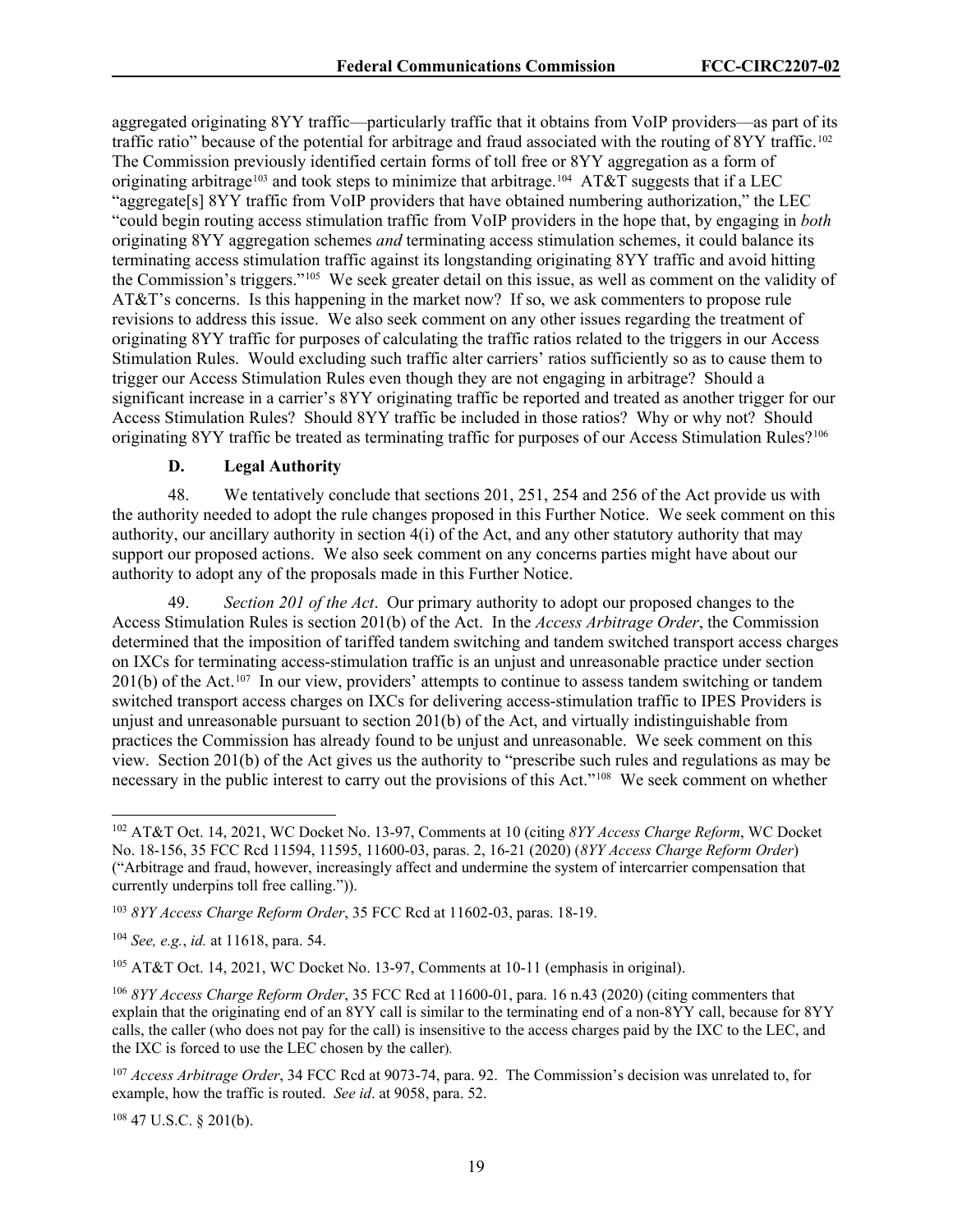this language provides us with the authority to require IPES Providers to designate the Intermediate Access Provider(s) that will provide terminating switched access tandem switching and transport services, to calculate their traffic ratios, and to notify Intermediate Access Providers, IXCs, and the Commission if the IPES Provider is engaged in Access Stimulation so that Intermediate Access Providers can determine whether they can lawfully charge IXCs for interstate and intrastate tandem services (and IXCs can determine if charges are appropriate). [109](#page-20-0) We also seek comment on our tentative conclusion that section 201(b) provides us the authority necessary to prohibit Intermediate Access Providers or other LECs from charging IXCs for access stimulation traffic routed through an IPES Provider, rather than through a LEC.

50. *Sections 251, 254 and 256 of the Act*. Our authority to take the actions proposed in this Further Notice is also rooted in other sections of the Act on which the Commission relied in the *Access Arbitrage Order*. First, section 251(b)(5) of the Act applies because our proposed new and modified rules apply, in large part, to exchange access and providers of exchange access that meet the definition of a LEC.<sup>110</sup> Second, section 251(g) of the Act provides us with the authority to address problematic conduct which is occurring while the transition to bill-and-keep is not complete.<sup>[111](#page-20-2)</sup> Third, section 254 of the Act provides the Commission with the authority to eliminate implicit subsidies.<sup>[112](#page-20-3)</sup> Finally, section 256 of the Act requires the Commission to oversee and promote interconnection by providers of telecommunications services that is "efficient."<sup>113</sup> We seek comment on the applicability of sections 201, 251, 254, and 256 of the Act to give us the authority to take the actions proposed herein.<sup>[114](#page-20-5)</sup>

51. *Section 4(i) of the Act.* Although we propose to conclude that our direct sources of authority identified above provide the basis to adopt our proposed rules, we also seek comment on whether our ancillary authority in section  $4(i)$  of the Act<sup>[115](#page-20-6)</sup> provides an independent basis to adopt limited rules with respect to IPES Providers. We consider the proposed requirements to be "reasonably ancillary to the Commission's effective performance of [its] . . . responsibilities."[116](#page-20-7) Specifically, IPES Providers interconnected with the PSTN and exchanging IP traffic clearly constitutes "communication by wire or radio."[117](#page-20-8) We seek comment on whether requiring IPES Providers to comply with our proposed limited rules is reasonably ancillary to the Commission's effective performance of its statutory responsibilities under sections 201(b), 251, 254, and 256 as described above.

## **E. Costs and Benefits of the Proposals**

52. Our intercarrier compensation regime continues to be an important source of funding for certain rural service providers, including providers of tandem switching, to ensure all Americans are connected. Access arbitrage exploits our intercarrier compensation regime to benefit activities and providers that our policies are not intended to benefit. This encourages further exploitation of our rules,

<span id="page-20-1"></span><sup>110</sup> 47 U.S.C. § 251(b)(5); *see, e.g*., *Access Arbitrage Order*, 34 FCC Rcd at 9076, para. 98.

<span id="page-20-2"></span><sup>111</sup> 47 U.S.C. § 251(g); *see Access Arbitrage Order*, 34 FCC Rcd at 9077, para. 102.

<span id="page-20-3"></span><sup>112</sup> 47 U.S.C. § 254(e) (requiring universal service support to be "explicit"); *see Access Arbitrage Order,* 34 FCC Rcd at 9075-76, para. 97.

<span id="page-20-4"></span><sup>113</sup> 47 U.S.C. § 256(b)(1); *see Access Arbitrage Order*, 34 FCC Rcd at 9074, para. 94.

<span id="page-20-5"></span><sup>114</sup> 47 U.S.C. §§ 201, 251, 254, 256; *see Access Arbitrage Order* 34 FCC Rcd at 9073-79, paras. 89-105.

<span id="page-20-6"></span><sup>115</sup> 47 U.S.C. § 154(i).

<span id="page-20-7"></span><sup>116</sup> *United States v. Sw. Cable Co.*, 392 U.S. 157, 178 (1968); *see also, e.g.*, *Rural Call Completion*, WC Docket No. 13-39, Report and Order and Further Notice of Proposed Rulemaking, 28 FCC Rcd 16154, 16562, para. 35 (2013) ("Ancillary authority may be employed, at the Commission's discretion, when the Act covers the regulated subject and the assertion of jurisdiction is reasonably ancillary to the effective performance of [the Commission's] various responsibilities.") (internal footnotes omitted).

<span id="page-20-8"></span><sup>117</sup> 47 U.S.C. § 152(a).

<span id="page-20-0"></span><sup>109</sup> *See supra* para. 17.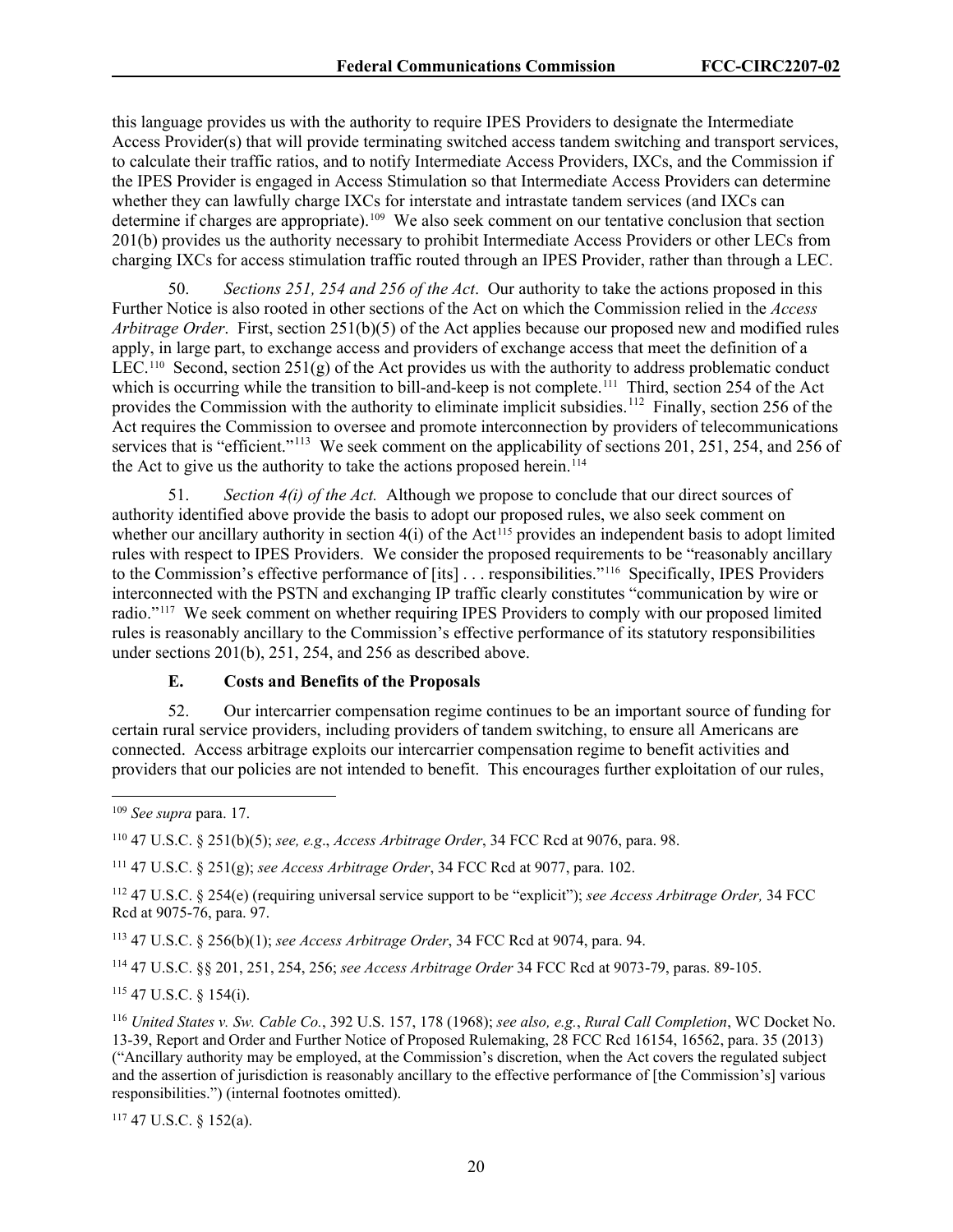threatening the basic goals of connectivity at just and reasonable prices, a cost that alone justifies our action. The excess payments made due to arbitrage also operate as an unnecessary tax on end users, shrinking the efficient use of telecommunications services. Further, because the party that chooses the call path does not pay that tax, it has incentives to engage in wasteful actions. Examples of this waste include:

- the pursuit of access arbitrage opportunities by routing traffic along more expensive call paths;
- artificial stimulation of traffic;
- disputes over questionable demands for payment by access stimulators;
- attempts by IXCs to identify the sources of fraudulent traffic; and
- time and money spent by parties seeking to protect against or reduce access arbitrage opportunities, as in this proceeding.

53. Costs incurred by these activities are not fully paid for by the consumers of high-volume calling services, who often pay nothing for these services. If consumers of these services were charged prices that wholly recovered the costs of arbitrage, then those who value the service less than those prices would decline to purchase the service. This would reduce waste or equivalently create value equal to the difference between the cost-covering prices and these consumers' valuations of the service.

54. We recognize that any action we take to address ongoing access arbitrage may affect the costs and benefits to carriers and their customers and the choices they make, as they provide and receive telecommunications services. Consumers who enjoy high-volume calling services could be adversely affected by regulatory adjustments targeting arbitrage.<sup>[118](#page-21-0)</sup> Are there perceived benefits to access arbitrage or access stimulation? Would addressing access arbitrage as we propose unfairly advantage any competitor or class of competitors? If so, are there alternative means to address the arbitrage issues described here and presented in the record?

55. In the *USF/ICC Transformation Order*, the Commission considered direct costs imposed on consumers by arbitrage schemes.[119](#page-21-1) The Commission also found that access stimulation diverts capital away from more productive uses, such as broadband deployment.<sup>120</sup> There is also evidence that the staggering volume of minutes generated by these schemes can result in call blocking and dropped calls.<sup>[121](#page-21-3)</sup> What has been the effect of the 2019 revisions to the Access Stimulation Rules? Are there additional, more-recent data available to estimate the annual cost of arbitrage schemes to companies, long-distance customers, and consumers in general?<sup>[122](#page-21-4)</sup> Likewise, are there data available to quantify the resources being diverted from more productive uses because of arbitrage schemes? To what degree are consumers indirectly affected by potentially inefficient networking or incorrect pricing signals due to ongoing access stimulation? Has competition been negatively impacted because "access-stimulation revenues subsidize the costs of high-volume calling services, granting providers of those services a competitive advantage

<span id="page-21-0"></span><sup>118</sup> *Access Arbitrage Order*, 34 FCC Rcd at 9045-46, para. 25.

<span id="page-21-1"></span><sup>119</sup> *USF/ICC Transformation Order*, 26 FCC Rcd at 17676, para. 33 ("We take immediate action to curtail wasteful arbitrage practices, which cost carriers and ultimately consumers hundreds of millions of dollars annually."); *see also id*. at 17875-76, paras. 663-64.

<span id="page-21-2"></span><sup>&</sup>lt;sup>120</sup> *Id.* at 17875, para. 663 ("Access stimulation imposes undue costs on consumers, inefficiently diverting capital away from more productive uses such as broadband deployment.").

<span id="page-21-3"></span><sup>121</sup> *Access Arbitrage Order*, 34 FCC Rcd at 9036, para. 3.

<span id="page-21-4"></span><sup>&</sup>lt;sup>122</sup> *Id.* at 9038-39, para. 9 ("Before the [2011 Access Stimulation] rules were adopted, Verizon estimated that access arbitrage cost IXCs between \$330 million and \$440 million annually. By contrast, IXCs estimate that access arbitrage currently costs IXCs between \$60 million and \$80 million annually.").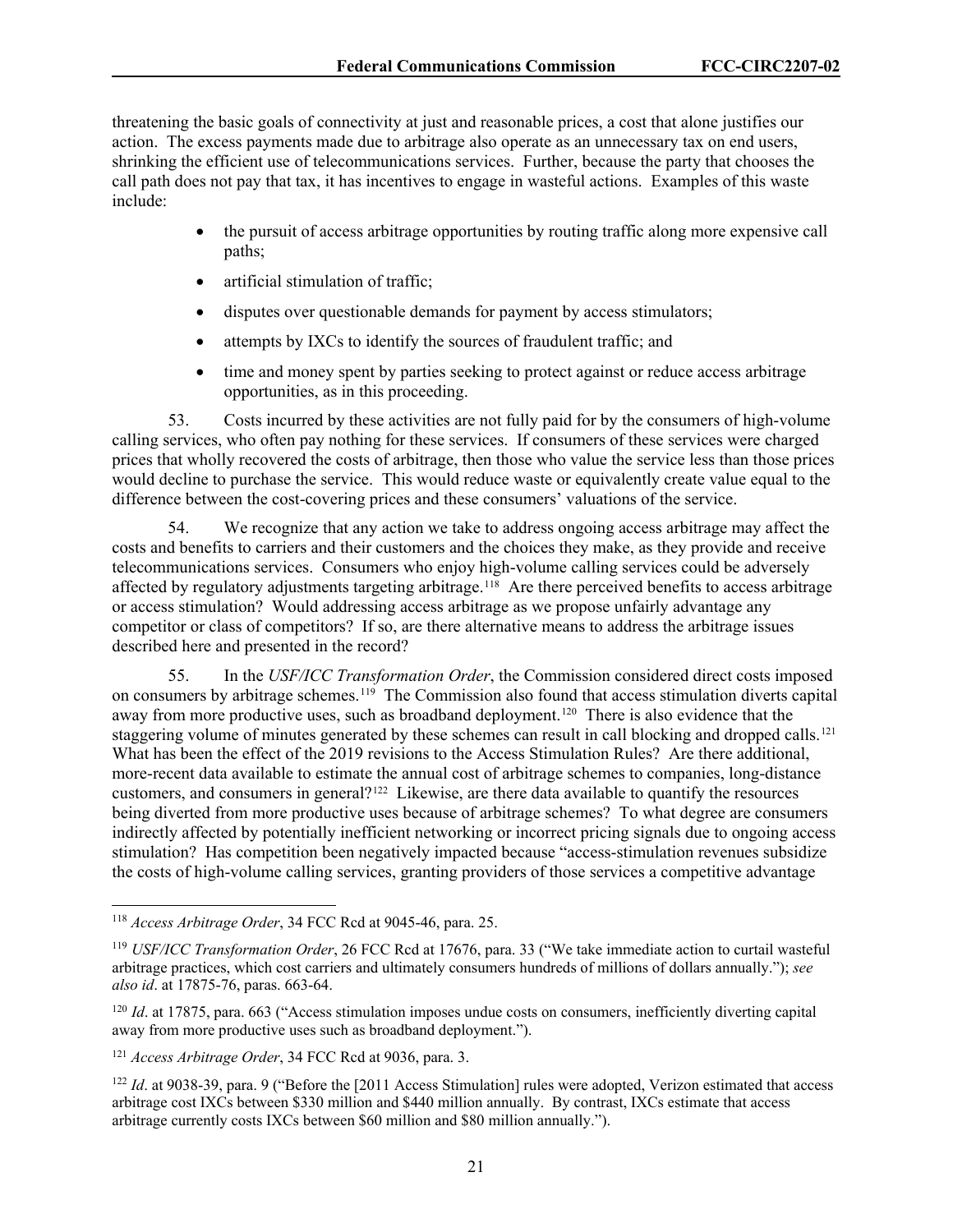over companies that collect such costs directly from their customers?"[123](#page-22-0) Are there other costs or benefits to the proposals in this Further Notice that we should consider?

## **F. Efforts to Promote Digital Equity and Inclusion**

56. The Commission, as part of its continuing effort to advance digital equity for all,  $124$ including people of color, persons with disabilities, persons who live in rural or Tribal areas, and others who are or have been historically underserved, marginalized, or adversely affected by persistent poverty or inequality, invites comment on any equity-related considerations<sup>[125](#page-22-2)</sup> and benefits (if any) that may be associated with the proposals and issues discussed herein. Specifically, we seek comment on how our proposals may promote or inhibit advances in diversity, equity, inclusion, and accessibility, as well as the scope of the Commission's relevant legal authority.

#### **IV. PROCEDURAL MATTERS**

57. *Filing Instructions*. Pursuant to sections 1.415 and 1.419 of the Commission's rules, 47 CFR §§ 1.415, 1.419, interested parties may file comments and reply comments on or before the dates indicated on the first page of this document. Comments may be filed using the Commission's Electronic Comment Filing System (ECFS). *See Electronic Filing of Documents in Rulemaking Proceedings*, 63 FR 24121 (1998).

- Electronic Filers: Comments may be filed electronically using the Internet by accessing the ECFS: [https://www.fcc.gov/ecfs/.](https://www.fcc.gov/ecfs/)
- Paper Filers: Parties who choose to file by paper must file an original and one copy of each filing.

Filings can be sent by commercial overnight courier, or by first-class or overnight U.S. Postal Service mail. All filings must be addressed to the Commission's Secretary, Office of the Secretary, Federal Communications Commission.

- Commercial overnight mail (other than U.S. Postal Service Express Mail and Priority Mail) must be sent to 9050 Junction Drive, Annapolis Junction, MD 20701.
- U.S. Postal Service first-class, Express, and Priority mail must be addressed to 45 L Street NE, Washington, DC 20554.
- Effective March 19, 2020, and until further notice, the Commission no longer accepts any hand or messenger delivered filings. This is a temporary measure taken to help

<span id="page-22-0"></span><sup>123</sup> *Id*. at 9046, para. 26.

<span id="page-22-1"></span><sup>&</sup>lt;sup>124</sup> Section 1 of the Act as amended provides that the FCC "regulat<sup>[es]</sup> interstate and foreign commerce in communication by wire and radio so as to make [such service] available, so far as possible, to all the people of the United States, without discrimination on the basis of race, color, religion, national origin, or sex." 47 U.S.C. § 151.

<span id="page-22-2"></span> $125$  The term "equity" is used here consistent with Executive Order 13985 as the consistent and systematic fair, just, and impartial treatment of all individuals, including individuals who belong to underserved communities that have been denied such treatment, such as Black, Latino, and Indigenous and Native American persons, Asian Americans and Pacific Islanders and other persons of color; members of religious minorities; lesbian, gay, bisexual, transgender, and queer (LGBTQ+) persons; persons with disabilities; persons who live in rural areas; and persons otherwise adversely affected by persistent poverty or inequality. *See* Exec. Order No. 13985, 86 Fed. Reg. 7009, Executive Order on Advancing Racial Equity and Support for Underserved Communities Through the Federal Government (Jan. 20, 2021).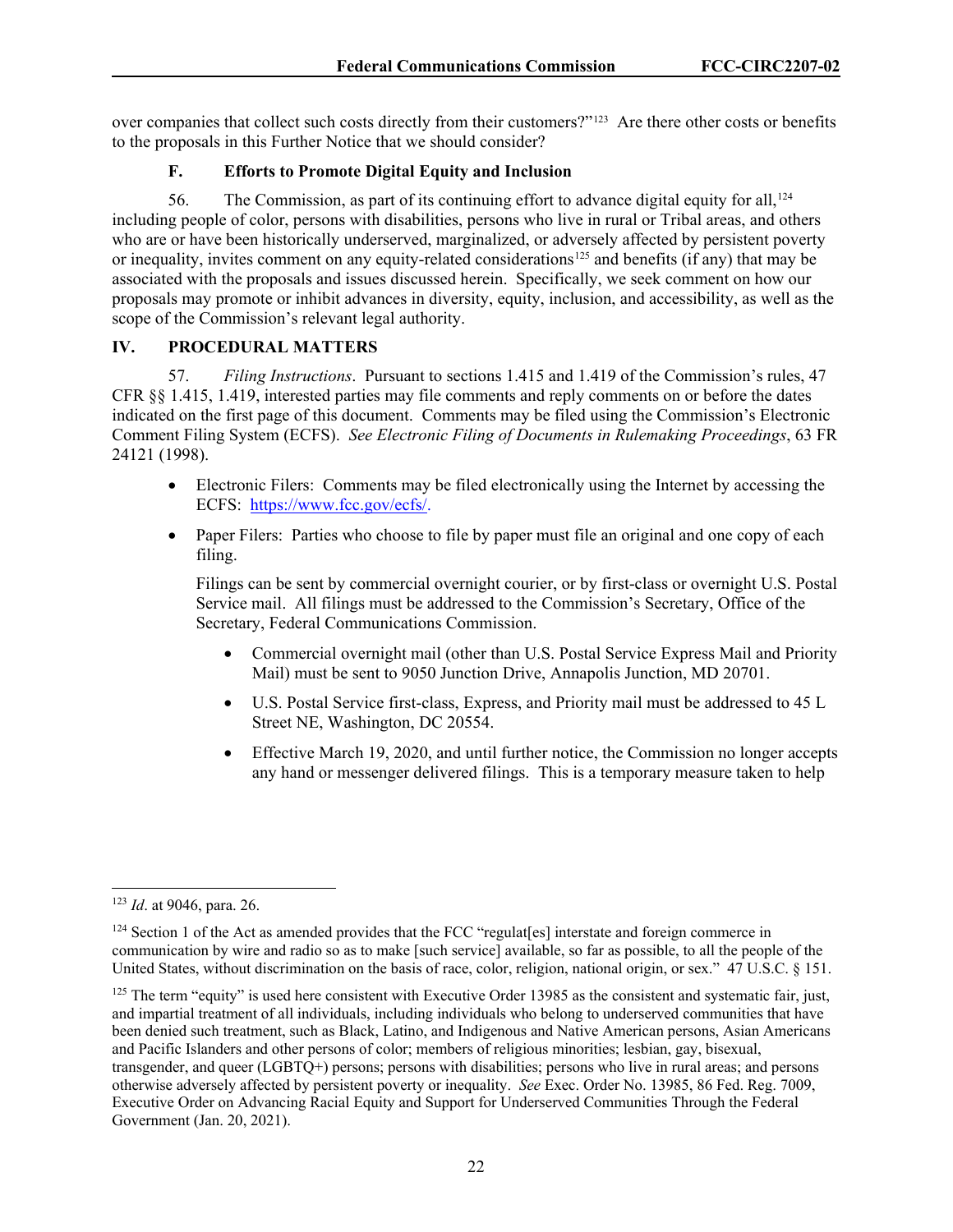protect the health and safety of individuals, and to mitigate the transmission of COVID-19.[126](#page-23-0)

- o During the time the Commission's building is closed to the general public and until further notice, if more than one docket or rulemaking number appears in the caption of a proceeding, paper filers need not submit two additional copies for each additional docket or rulemaking number; an original and one copy are sufficient.
- o After COVID-19 restrictions are lifted, the Commission has established that hand-carried documents are to be filed at the Commission's office located at 9050 Junction Drive, Annapolis Junction, MD 20701. This will be the only location where hand-carried paper filings for the Commission will be accepted.<sup>[127](#page-23-1)</sup>

58. *People with Disabilities*. To request materials in accessible formats for people with disabilities (braille, large print, electronic files, audio format), send an e-mail to [fcc504@fcc.gov](mailto:fcc504@fcc.gov) or call the Consumer & Governmental Affairs Bureau at 202-418-0530 (voice), 202-418-0432 (TTY).

59. *Ex Parte Requirements*. This proceeding shall be treated as a "permit-but-disclose" proceeding in accordance with the Commission's *ex parte* rules.[128](#page-23-2) Persons making *ex parte* presentations must file a copy of any written presentation or a memorandum summarizing any oral presentation within two business days after the presentation (unless a different deadline applicable to the Sunshine period applies). Persons making oral *ex parte* presentations are reminded that memoranda summarizing the presentation must: (1) list all persons attending or otherwise participating in the meeting at which the *ex parte* presentation was made; and (2) summarize all data presented and arguments made during the presentation. If the presentation consisted in whole or in part of the presentation of data or arguments already reflected in the presenter's written comments, memoranda, or other filings in the proceeding, the presenter may provide citations to such data or arguments in his or her prior comments, memoranda, or other filings (specifying the relevant page and/or paragraph numbers where such data or arguments can be found) in lieu of summarizing them in the memorandum. Documents shown or given to Commission staff during *ex parte* meetings are deemed to be written *ex parte* presentations and must be filed consistent with Rule 1.1206(b). In proceedings governed by Rule 1.49(f) or for which the Commission has made available a method of electronic filing, written *ex parte* presentations and memoranda summarizing oral *ex parte* presentations, and all attachments thereto, must be filed through the electronic comment filing system available for that proceeding, and must be filed in their native format (e.g*.*, .doc, .xml, .ppt, searchable .pdf). Participants in this proceeding should familiarize themselves with the Commission's *ex parte* rules.

60. *Paperwork Reduction Act Analysis*. This document contains proposed new or modified information collection requirements. The Commission, as part of its continuing effort to reduce paperwork burdens, invites the general public and the Office of Management and Budget to comment on the information collection requirements contained in this document, as required by the Paperwork Reduction Act of 1995, Public Law 104-13. In addition, pursuant to the Small Business Paperwork Relief Act of 2002, Public Law 107-198, *see* 44 U.S.C. § 3506(c)(4), we seek specific comment on how we

<span id="page-23-0"></span><sup>126</sup> *See FCC Announces Closure of FCC Headquarters Open Window and Change in Hand-Delivery Policy*, Public Notice, 35 FCC Rcd 2788 (OMD 2020), [https://www.fcc.gov/document/fcc-closes-headquarters-open-window-and](https://www.fcc.gov/document/fcc-closes-headquarters-open-window-and-changes-hand-delivery-policy)[changes-hand-delivery-policy.](https://www.fcc.gov/document/fcc-closes-headquarters-open-window-and-changes-hand-delivery-policy)

<span id="page-23-1"></span><sup>&</sup>lt;sup>127</sup> See Amendment of the Commission's Rules of Practice and Procedure, Order, 35 FCC Rcd 5450 (OMD 2020).

<span id="page-23-2"></span><sup>128</sup> 47 CFR § 1.1200 *et seq.*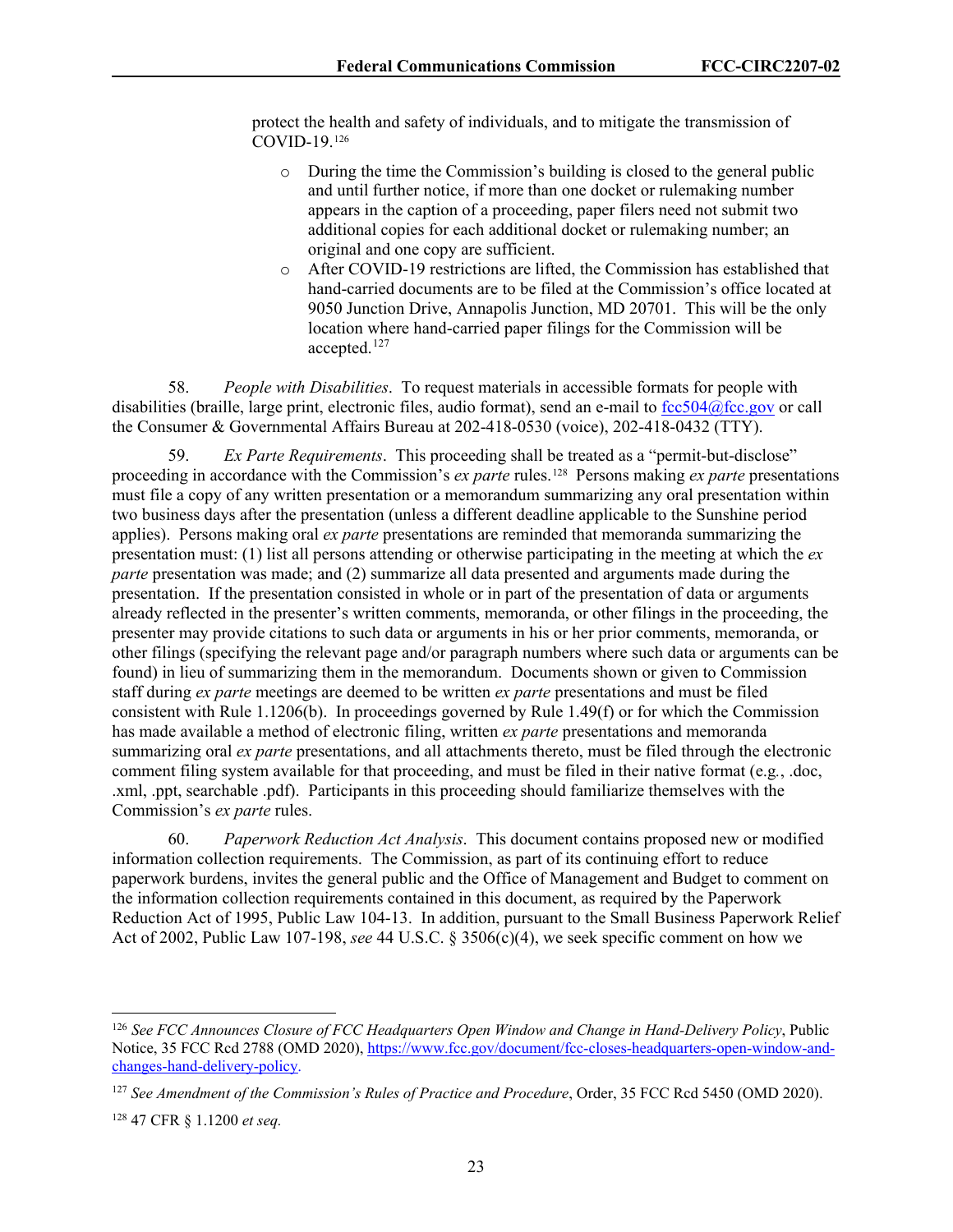might further reduce the information collection burden for small business concerns with fewer than 25 employees.<sup>[129](#page-24-0)</sup>

61. *Initial Regulatory Flexibility Analysis*. Pursuant to the Regulatory Flexibility Act (RFA),[130](#page-24-1) we have prepared an Initial Regulatory Flexibility Analysis (IRFA) of the possible significant economic impact on small entities of the policies and actions considered in this Further Notice. The Commission prepared an IRFA to accompany the first Notice of Proposed Rulemaking in this docket.<sup>131</sup> The questions asked in this Further Notice are different than those the Commission sought comment on previously. Therefore, we have prepared a new IRFA to reflect the substance of this Further Notice. The text of the IRFA is set forth in Appendix B. Written public comments are requested on this IRFA. Comments must be identified as responses to the IRFA and must be filed by the deadlines for comments on the Further Notice. The Commission's Consumer and Governmental Affairs Bureau, Reference Information Center, will send a copy of this Further Notice, including the IRFA, to the Chief Counsel for Advocacy of the Small Business Administration.<sup>[132](#page-24-3)</sup>

62. *Contact* Person. For further information about this proceeding, please contact Lynne Engledow, FCC Wireline Competition Bureau, Pricing Policy Division, 45 L Street, NE, Washington, D.C. 20554, 202-418-1520, [Lynne.Engledow@fcc.gov.](mailto:Lynne.Engledow@fcc.gov)

## **V. ORDERING CLAUSES**

63. Accordingly, **IT IS ORDERED** that, pursuant to sections 1, 2, 4(i), 201, 251, 254, 256, 303(r), and 403 of the Communications Act of 1934, as amended, 47 U.S.C. §§ 151, 152, 154(i), 251, 254, 256, 303(r), and 403 and section 1.1 of the Commission's rules, 47 CFR § 1.1, this Further Notice of Proposed Rulemaking IS ADOPTED.

64. **IT IS FURTHER ORDERED** that pursuant to applicable procedures set forth in sections 1.415 and 1.419 of the Commission's Rules, 47 CFR §§ 1.415, 1.419, interested parties may file comments on this Further Notice of Proposed Rulemaking on or before 30 days after publication of this Further Notice of Proposed Rulemaking in the Federal Register, and reply comments on or before 60 days after publication of this Further Notice of Proposed Rulemaking in the Federal Register.

65. **IT IS FURTHER ORDERED** that the Commission's Consumer and Governmental Affairs Bureau, Reference Information Center, SHALL SEND a copy of this Further Notice of Proposed Rulemaking, including the Initial Regulatory Flexibility Analysis, to the Chief Counsel for Advocacy of the Small Business Administration.

#### FEDERAL COMMUNICATIONS COMMISSION

 Marlene H. Dortch Secretary

<span id="page-24-0"></span><sup>129</sup> *See* 44 U.S.C. § 3506(c)(4).

<span id="page-24-1"></span><sup>130</sup> *See* 5 U.S.C. § 603.

<span id="page-24-2"></span><sup>131</sup> *Access Arbitrage Notice*, 33 FCC Rcd at 5484-94, Appx. B.

<span id="page-24-3"></span><sup>132</sup> *See* 5 U.S.C. § 603(a).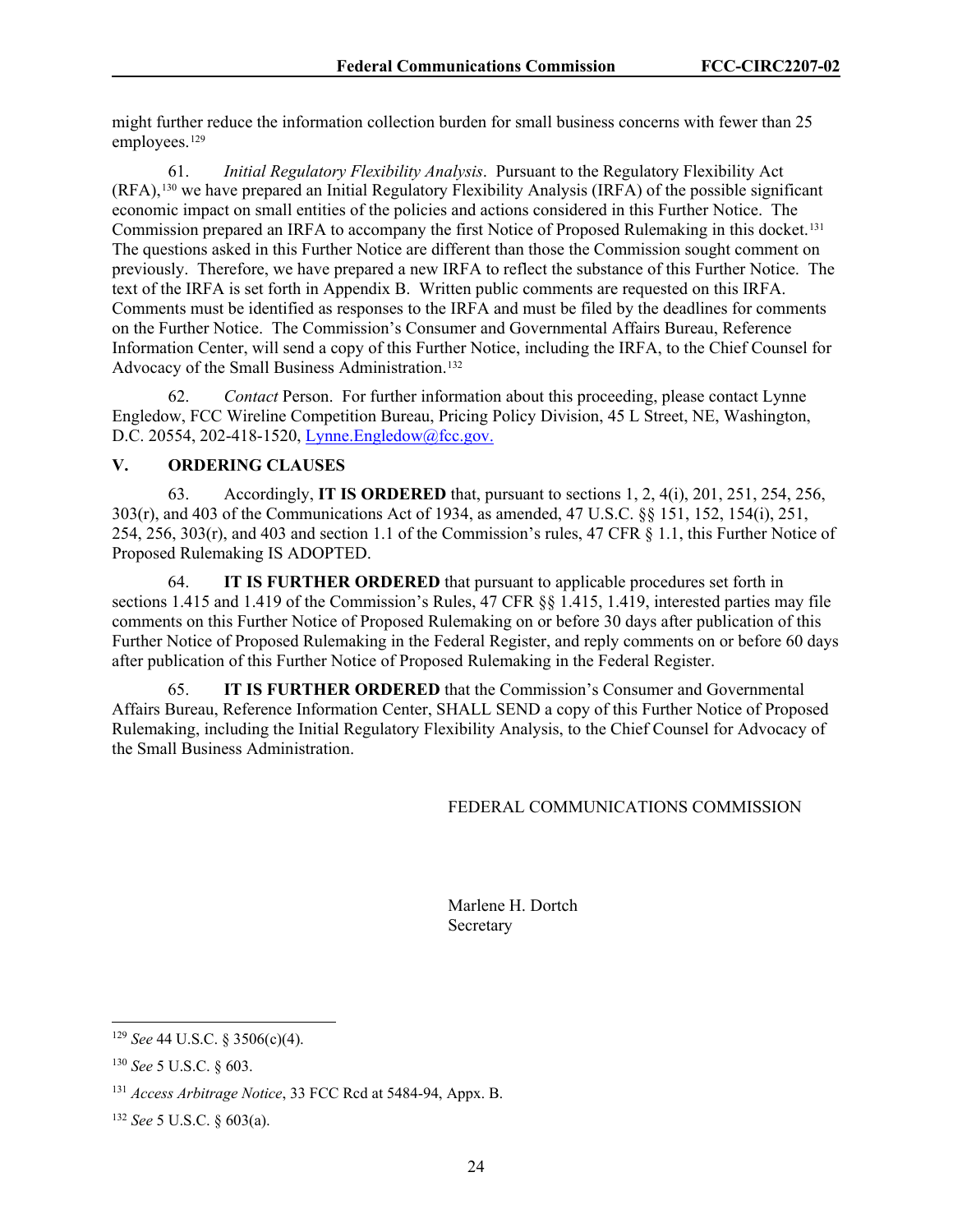## **APPENDIX A PROPOSED RULES**

Note: For ease of review, the proposed rules set forth below show amendments in underline for additions and strikethrough for deletions.

For the reasons set forth above, the Federal Communications Commission proposes to amend Parts 51, 61 and 69 of Title 47 of the Code of Federal Regulations as follows:

# **PART 51—INTERCONNECTION**

1. Amend  $\S$  51.903 by adding paragraph (q) to read as follows:

## **§ 51.903 Definitions.**

\* \* \* \* \*

(q) IPES Provider has the same meaning as that term is defined in  $\S 61.3$  (eee) of this chapter.

2. Amend § 51.914 by revising paragraphs (a), (b), (c), (d), and (e) and adding paragraphs (f) and (g) as follows:

## **§ 51.914 Additional provisions applicable to Access Stimulation traffic.**

(a) Notwithstanding any other provision of this part, if a local exchange carrier is engaged in Access Stimulation, as defined in § 61.3(bbb) of this chapter, it shall, within 45 days of commencing Access Stimulation, or within 45 days of November 27, 2019 [INSERT DATE 30 DAYS AFTER DATE OF PUBLICATION IN THE FEDERAL REGISTER], whichever is later:

- (1) Not bill any Interexchange Carrier for interstate or intrastate terminating switched access tandem switching or terminating switched access transport charges for any traffic between such local exchange carrier's terminating end office or equivalent and the associated access tandem switch; and
- (2) ShallDesignate if needed, the Intermediate Access Provider(s), if any, that will provide terminating switched access tandem switching and terminating switched access tandem transport services to the local exchange carrier engaged in Aaccess Sstimulation; and
- $(3)$  that the local exchange carrier shall  $a\Delta$ ssume financial responsibility for any applicable Intermediate Access Provider's charges for such services for any traffic between such local exchange carrier's terminating end office or equivalent and the associated access tandem switch.

(b) Notwithstanding any other provision of this part, if a local exchange carrier is engaged in Access Stimulation, as defined in § 61.3(bbb) of this chapter, it shall, within 45 days of commencing Access Stimulation, or within 45 days of November 27, 2019 [INSERT DATE 30 DAYS AFTER DATE OF PUBLICATION IN THE FEDERAL REGISTER], whichever is later, notify in writing the Commission, all Intermediate Access Providers that it subtends, and Interexchange Carriers with which it does business of the following:

(1) That it is a local exchange carrier engaged in Access Stimulation; and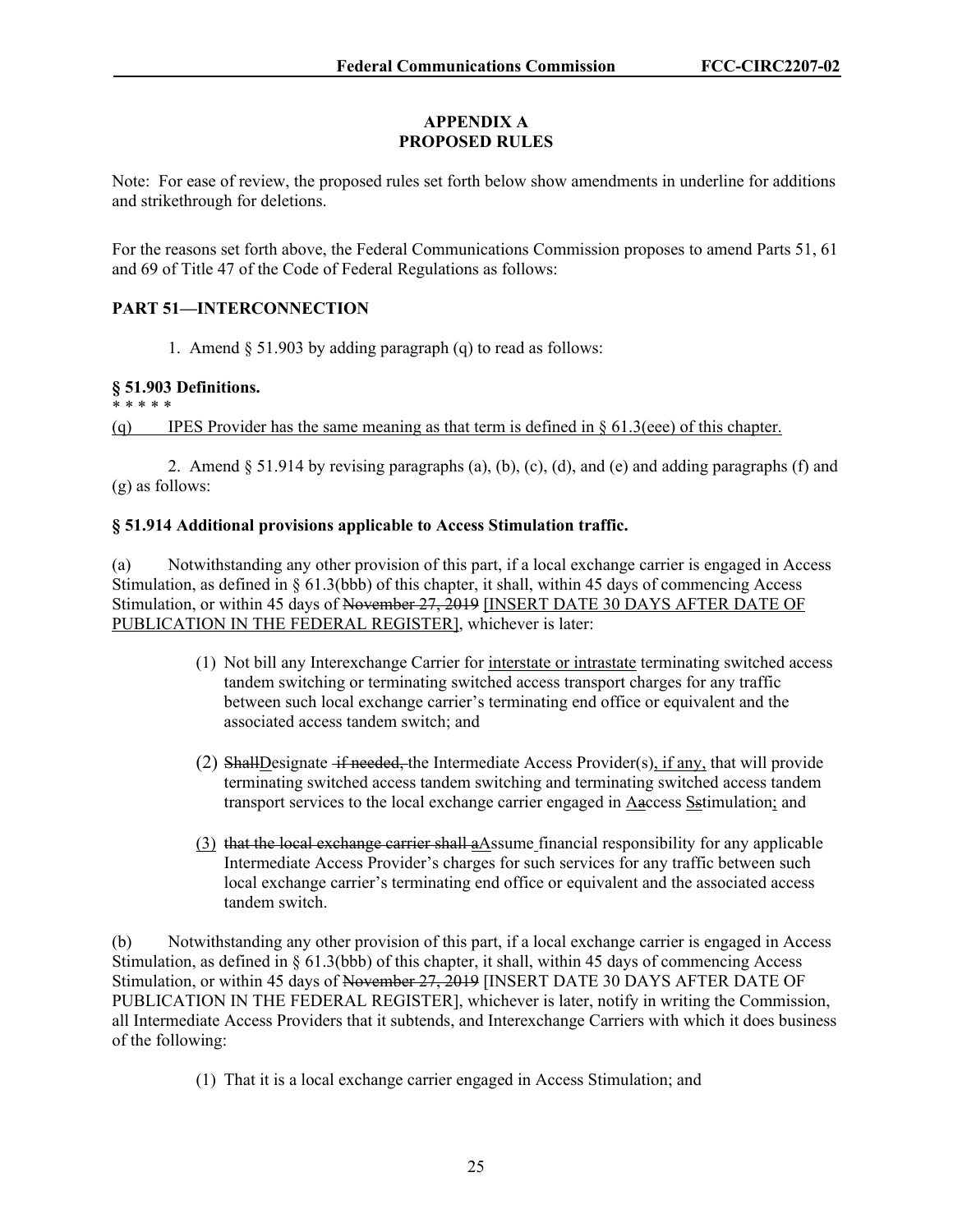- (2) That it shall designate the Intermediate Access Provider(s) that will provide the terminating switched access tandem switching and terminating switched access tandem transport services to the local exchange carrier engaged in Aaccess Sstimulation; and
- (3) Tthat it the local exchange carrier shall pay for those services as of that date.

(c) Notwithstanding any other provision of the Commission's rules, if an IPES Provider, as defined in § 61.3(eee) of this chapter, is engaged in Access Stimulation, as defined in § 61.3(bbb) of this chapter, it shall, within 45 days of commencing Access Stimulation, or within 45 days of [INSERT DATE 30 DAYS AFTER DATE OF PUBLICATION IN THE FEDERAL REGISTER], whichever is later:

- (1) Designate the Intermediate Access Provider(s), if any, that will provide terminating switched access tandem switching and terminating switched access tandem transport services to the IPES Provider engaged in Access Stimulation; and further
- (2) The IPES Provider may assume financial responsibility for any applicable Intermediate Access Provider's charges for such services for any traffic between such IPES Provider's terminating end office or equivalent and the associated access tandem switch, and
- (3) The Intermediate Access Provider shall not assess any charges for such services to the Interexchange Carrier.

(d) Notwithstanding any other provision of the Commission's rules, if an IPES Provider, as defined in § 61.3(eee) of this chapter, is engaged in Access Stimulation, as defined in § 61.3(bbb) of this chapter, it shall, within 45 days of commencing Access Stimulation, or within 45 days of [INSERT DATE 30 DAYS AFTER DATE OF PUBLICATION IN THE FEDERAL REGISTER], whichever is later, notify in writing the Commission, all Intermediate Access Providers that it subtends, and Interexchange Carriers with which it does business of the following:

- (1) That it is an IPES Provider engaged in Access Stimulation; and
- (2) That it shall designate the Intermediate Access Provider(s), if any, that will provide the terminating switched access tandem switching and terminating switched access tandem transport services directly, or indirectly through a local exchange carrier, to the IPES Provider engaged in Access Stimulation; and
- (3) That the IPES Provider may pay for those services as of that date.

(e) In the event that an Intermediate Access Provider receives notice under paragraphs (b) or (d) that it has been designated to provide terminating switched access tandem switching or terminating switched access tandem transport services to a local exchange carrier engaged in Access Stimulation or to an IPES Provider engaged in Access Stimulation, directly, or indirectly through a local exchange carrier, and that local exchange carrier engaged in Access Stimulation shall pay or the IPES Provider engaged in Access Stimulation may pay for such terminating access service from such Intermediate Access Provider, the Intermediate Access Provider shall not bill Interexchange Carriers for interstate or intrastate terminating switched access tandem switching or terminating switched access tandem transport service for traffic bound for such local exchange carrier or IPES Provider but, instead, shall bill such local exchange carrier or may bill such IPES Provider for such services.

(f) Notwithstanding paragraphs (a) and (b) of this section, any local exchange carrier that is not itself engaged in Access Stimulation, as that term is defined in  $\S$  61.3(bbb) of this chapter, but serves as an Intermediate Access Provider with respect to traffic bound for a local exchange carrier engaged in Access Stimulation or bound for an IPES Provider engaged in Access Stimulation, or receives traffic from an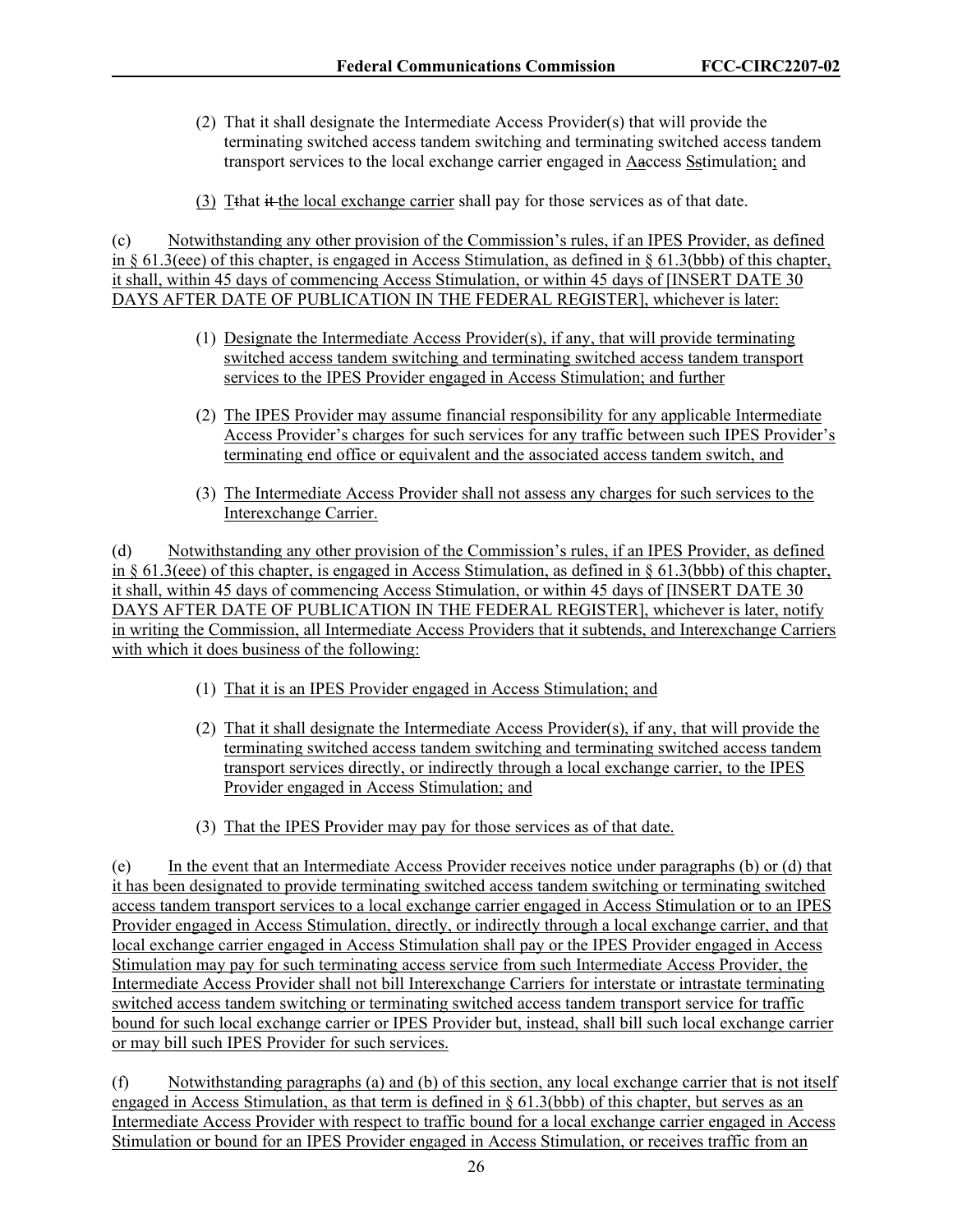Intermediate Access Provider destined for an IPES Provider engaged in Access Stimulation, shall not itself be deemed a local exchange carrier engaged in Access Stimulation or be affected by paragraphs (a) and (b) of this section.

(g) Upon terminating its engagement in Access Stimulation, as defined in  $\S$  61.3(bbb) of this chapter, the local exchange carrier or IPES Provider engaged in Access Stimulation shall provide concurrent, written notification to the Commission and any affected Intermediate Access Provider(s) and Interexchange Carrier(s) of such fact.

## **PART 61 – TARIFFS**

3. Amend  $\S 61.3$  by revising paragraphs (bbb), (ccc), and (ddd), and adding paragraph (eee) to read as follows:

## **§ 61.3 Definitions.**

\* \* \* \* \*

(bbb) Access Stimulation.

- (1) A Competitive Local Exchange Carrier or an IPES Provider serving end user(s) engages in Access Stimulation when it satisfies either paragraphs  $(bbb)(1)(i)$  or  $(bbb)(1)(ii)$  of this section; and a rate-of-return local exchange carrier serving end user(s) engages in Access Stimulation when it satisfies either paragraphs  $(bbb)(1)(i)$  or  $(bbb)(1)(iii)$  of this section.
	- (i) The rate-of-return local exchange carrier,  $\theta$ r a Competitive Local Exchange Carrier, or IPES Provider:
		- (A) Has an access revenue sharing agreement, whether express, implied, written or oral, that, over the course of the agreement, would directly or indirectly result in a net payment to the other party (including affiliates) to the agreement, in which payment by the rate-of-return local exchange carrier, or Competitive Local Exchange Carrier, or IPES Provider is based on the billing or collection of access charges from interexchange carriers or wireless carriers. When determining whether there is a net payment under this partrule, all payments, discounts, credits, services, features, functions, and other items of value, regardless of form, provided by the rate-of-return local exchange carrier,  $\Theta$ <sup>r</sup> Competitive Local Exchange Carrier, or IPES Provider to the other party to the agreement shall be taken into account; and
		- (B) Has either an interstate terminating-to-originating traffic ratio of at least 3:1 in an end office or equivalent in a calendar month, or has had more than a 100 percent growth in interstate originating and/or terminating switched access minutes of use in a month compared to the same month in the preceding year for such end office or equivalent.
	- (ii) A Competitive Local Exchange Carrier or IPES Provider has an interstate terminating-to-originating traffic ratio of at least 6:1 in an end office or equivalent in a calendar month.
	- (iii) A rate-of-return local exchange carrier has an interstate terminating-tooriginating traffic ratio of at least 10:1 in an end office or equivalent in a three calendar three-calendar month period and has 500,000 minutes or more of interstate terminating minutes-of-use per month in the same end office in the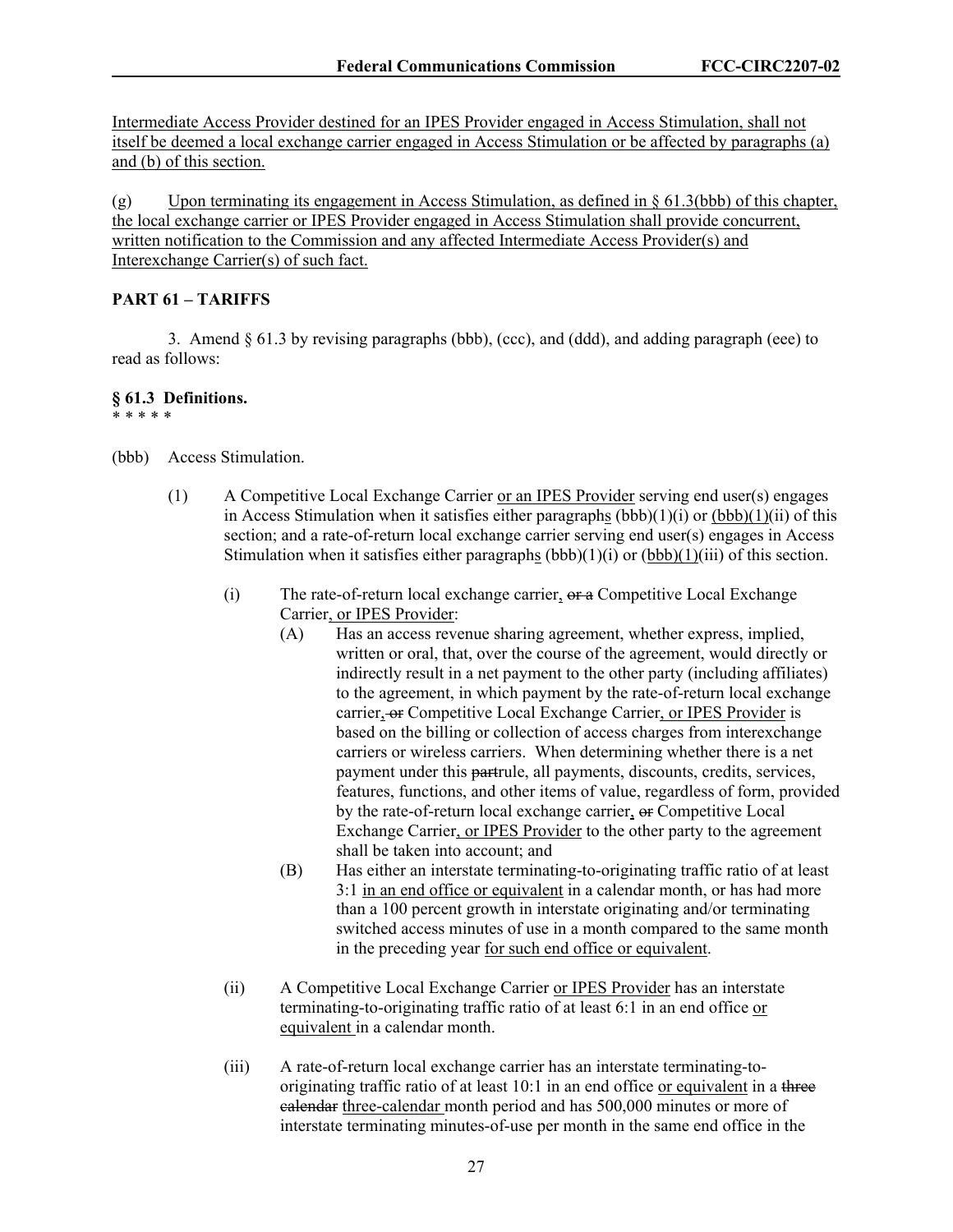same three-calendar month period. These factors will be measured as an average over the three calendar three-calendar month period.

- (2) A Competitive Local Exchange Carrier serving end users or IPES Provider serving end users that has engaged in Access Stimulation will continue to be deemed to be engaged in Access Stimulation until: For a carrier or provider engaging in Access Stimulation as defined in paragraph  $(bbb)$ (1)(i) of this section, it terminates all revenue sharing agreements covered in paragraph  $(\overrightarrow{bbb})(1)(i)$  of this section and does not engage in Access Stimulation as defined in paragraph  $(bbb)$ (1)(ii) of this section; and for a carrier or provider engaging in Access Stimulation as defined in paragraph (bbb)(1)(ii) of this section, its interstate terminating-to-originating traffic ratio for an end office or equivalent falls below 6:1 for six consecutive months, and it does not engage in Access Stimulation as defined in paragraph  $(\overline{b}b\overline{b})(1)(i)$  of this section.
- (3) A rate-of-return local exchange carrier serving end users that has engaged in Access Stimulation will continue to be deemed to be engaged in Access Stimulation until: fFor a carrier engaging in Access Stimulation as defined in paragraph  $(\overline{bbb})(1)(i)$  of this section, it terminates all revenue sharing agreements covered in paragraph  $(\overrightarrow{bbb})(1)(i)$  of this section and does not engage in Access Stimulation as defined in paragraph  $(\overline{bbb})(1)(iii)$ of this section; and for a carrier engaging in Access Stimulation as defined in paragraph (bbb)(1)(iii) of this section, its interstate terminating-to-originating traffic ratio falls below 10:1 for six consecutive months and its monthly interstate terminating minutes-ofuse in an end office or equivalent falls below 500,000 for six consecutive months, and it does not engage in Access Stimulation as defined in paragraph  $(\overrightarrow{bbb}(1)(i))$  of this section.
- (4) A local exchange carrier engaging in Access Stimulation is subject to revised interstate switched access charge rules under § 61.26(g) (for Competitive Local Exchange Carriers) or  $\S 61.38$  and  $\S 69.3(e)(12)$  of this chapter (for rate-of-return local exchange carriers).

(ccc) *Intermediate Access Provider*. The term means, for purposes of this part and §§ 69.3(e)(12)(iv) and 69.5(b) of this chapter, any entity that provides terminating switched access tandem switching and terminating switched access tandem transport services earries or processes traffic at any point between the final Interexchange Carrier in a call path and:

(1) A local exchange carrier engaged in Access Stimulation, as defined in  $\frac{1}{2}$  paragraph (bbb) of this section; or

(2) A local exchange carrier delivering traffic to an IPES Provider engaged in Access Stimulation, as defined in paragraph (bbb) of this section or;

(3) An IPES Provider engaged in Access Stimulation, as defined in paragraph (bbb) of this section where the Intermediate Access Provider delivers calls directly to the IPES Provider.

(ddd) *Interexchange Carrier*. The term means, for purposes of this part and §§ 69.3(e)(12)(iv) and 69.5(b) of this chapter, a retail or wholesale telecommunications carrier that uses the exchange access or information access services of another telecommunications carrier for the provision of telecommunications.

(eee) *IPES (Internet Protocol Enabled Service) Provider*. The term means, for purposes of this part and §§ 51.914, 69.4(l) and 69.5(b) of this chapter, a provider offering a service that: (1) enables real-time, two-way voice communications; (2) requires a broadband connection from the user's location or end to end; (3) requires Internet Protocol-compatible customer premises equipment (CPE); and (4) permits users to receive calls that originate on the public switched telephone network and to terminate calls to the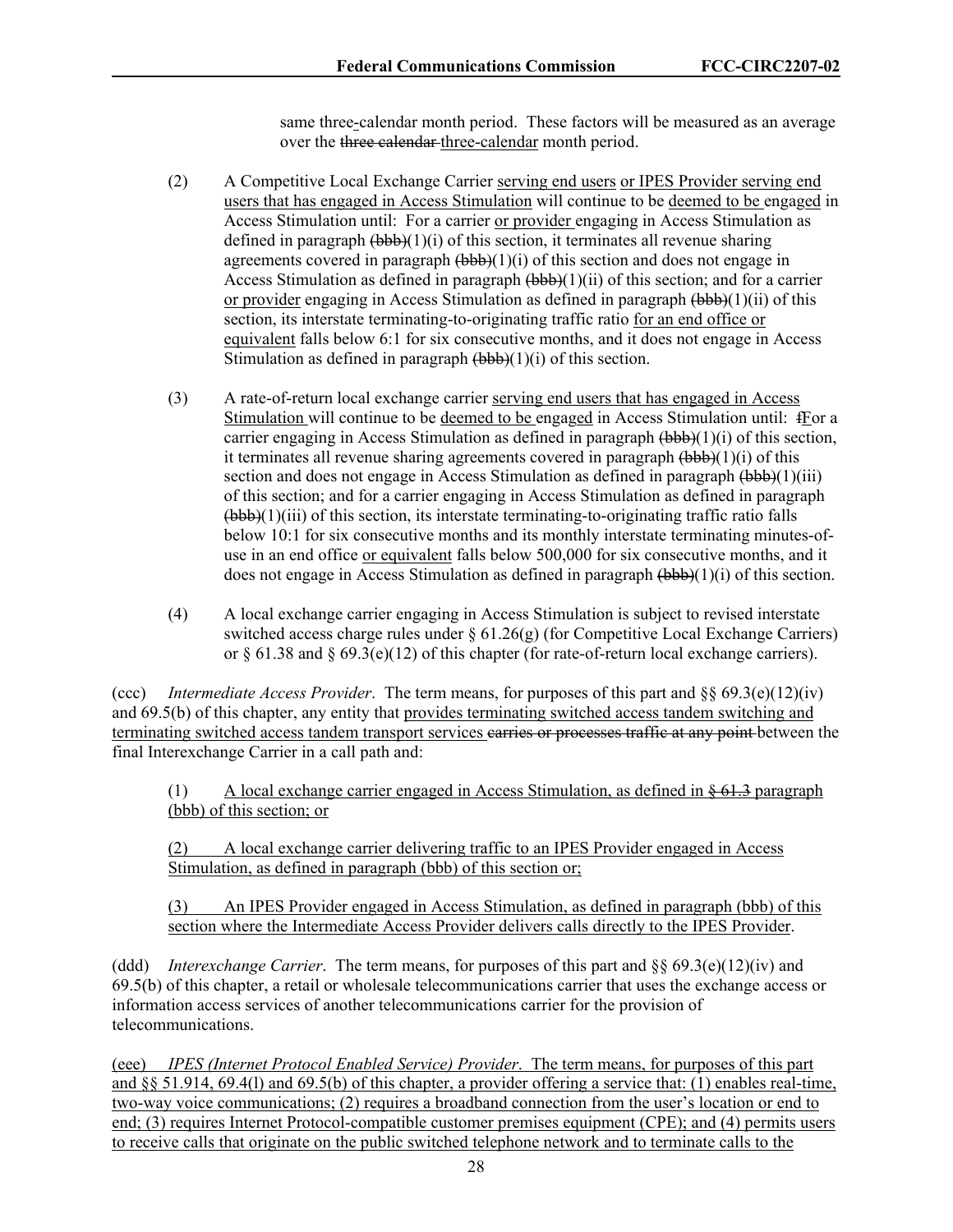public switched telephone network or that originate from an Internet Protocol service and terminate to an Internet Protocol service or an Internet Protocol application.

\* \* \* \* \*

## **PART 69 – ACCESS CHARGES**

4. Amend § 69.4 by revising paragraph (l) to read as follows:

#### **§ 69.4 Charges to be filed.**

\* \* \* \* \*

(l) Notwithstanding paragraph (b)(5) of this section, a local exchange carrier engaged in Access Stimulation as defined in § 61.3(bbb) of this chapter or the Intermediate Access Provider it subtends, or an Intermediate Access Provider that delivers traffic directly or indirectly to an IPES Provider engaged in Access Stimulation as defined in § 61.3(bbb) of this chapter, shall may not bill an Interexchange Carrier as defined in § 61.3(bbb) of this chapter for interstate or intrastate terminating switched access tandem switching or terminating switched access tandem transport charges for any traffic between such local exchange carrier's or such IPES Provider's terminating end office or equivalent and the associated access tandem switch.

5. Amend § 69.5 by revising paragraph (b) to read as follows:

# **§ 69.5 Persons to be assessed.**

\* \* \* \* \*

(b) Carrier's carrier charges shall be computed and assessed upon all Interexchange Carriers that use local exchange switching facilities for the provision of interstate or foreign telecommunications services, except that:

- (1) Local exchange carriers shall may not assess a terminating interstate or intrastate switched access tandem switching or terminating switched access tandem transport charges described in  $\S$  69.4(b)(5) of this chapter on Interexchange Carriers when the terminating traffic is destined for a local exchange carrier or an IPES Provider engaged in Access Stimulation, as that term is defined in  $\S$  61.3(bbb) of this chapter consistent with the provisions of  $§ 61.26(g)(3)$  of this chapter and  $§ 69.3(e)(12)(iv)$ .
- (2) Intermediate Access Providers shall not may assess a terminating interstate or intrastate switched access tandem switching or terminating switched access tandem transport charges described in  $\S 69.4(b)(5)$  on local exchange carriers Interexchange Carriers when the terminating traffic is destined for a local exchange carrier engaged in Access Stimulation, or is destined, directly or indirectly, for an IPES Provider engaged in Access Stimulation, as that term is defined in § 61.3(bbb) of this chapter consistent with the provisions of § 61.26(g)(3) of this chapter and  $\S 69.3(e)(12)(iv)$ .

\* \* \* \* \*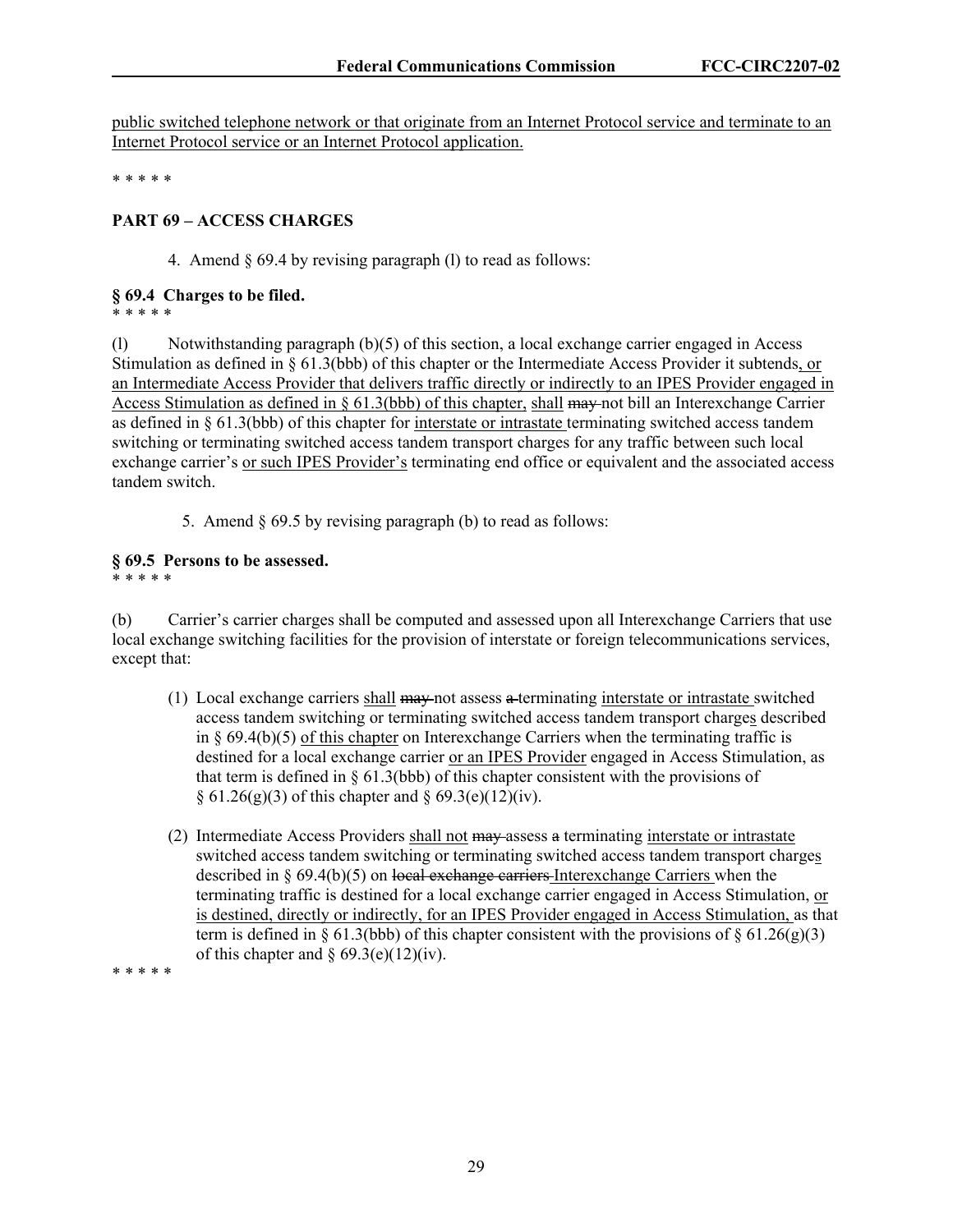## **APPENDIX B INITIAL REGULATORY FLEXIBILITY ANALYSIS**

[1](#page-30-0). As required by the Regulatory Flexibility Act of 1980, as amended  $(RFA)$ ,<sup>1</sup> the Commission has prepared this Initial Regulatory Flexibility Analysis (IRFA) of the possible significant economic impact on small entities by the policies and rules proposed in this Further Notice of Proposed Rulemaking. The Commission requests written public comments on this IRFA. Comments must be identified as responses to the IRFA and must be filed by the deadlines for comments provided on the first page of the Further Notice. The Commission will send a copy of the Further Notice, including this IRFA, to the Chief Counsel for Advocacy of the Small Business Administration (SBA).<sup>[2](#page-30-1)</sup> In addition, the Further Notice and the IRFA (or summaries thereof) will be published in the Federal Register.<sup>[3](#page-30-2)</sup>

## **A. Need for, and Objectives of, the Proposed Rules**

2. For many years the Commission has been fighting efforts to arbitrage its system of intercarrier compensation. In the 2011 *USF/ICC Transformation Order*, the Commission adopted rules identifying local exchange carriers (LECs) engaged in access stimulation and requiring that such LECs lower their tariffed access charges.<sup>[4](#page-30-3)</sup> In 2019, to address access arbitrage schemes that persisted despite prior Commission action, the Commission adopted the *Access Arbitrage Order*, in which it revised its Access Stimulation Rules to prohibit LECs and Intermediate Access Providers from charging interexchange carriers (IXCs) for terminating tandem switching and transport services used to deliver calls to access-stimulating LECs.<sup>[5](#page-30-4)</sup> The revised rules were adopted to end the ability of LECs to engage in arbitrage of the intercarrier compensation system by extracting artificially inflated tandem switching and transport charges from IXCs to subsidize "free" high-volume calling services.<sup>[6](#page-30-5)</sup>

3. Since the 2019 rules took effect, the Commission has received information about new ways carriers are manipulating their businesses to continue their arbitrage schemes in the wake of the new rules. In the Further Notice, we seek comment on ways to address perceived loopholes in our rules that companies may be exploiting and to eliminate these new arbitrage schemes and the harms those schemes inflict on consumers.[7](#page-30-6) The rules we propose will serve the public interest by reducing carriers' incentives and ability to send traffic over the Public Switched Telephone Network solely for the purpose of collecting tariffed tandem switching and transport access charges from IXCs to subsidize high-volume calling services, which the Commission has found to be an unjust and unreasonable practice.<sup>[8](#page-30-7)</sup>

<span id="page-30-2"></span><sup>3</sup> *Id.*

<span id="page-30-0"></span><sup>&</sup>lt;sup>1</sup> See 5 U.S.C. § 603. The RFA, see 5 U.S.C. §§ 601-12, has been amended by the Small Business Regulatory Enforcement Fairness Act of 1996 (SBREFA), Pub. L. No. 104-121, Title II, 110 Stat. 857 (1996).

<span id="page-30-1"></span><sup>2</sup> *See* 5 U.S.C. § 603(a).

<span id="page-30-3"></span><sup>4</sup> *Connect America Fund et al*., WC Docket No. 10-90 et al., Report and Order and Further Notice of Proposed Rulemaking, 26 FCC Rcd 17663 (2011) (*USF/ICC Transformation Order*), *aff'd*, *In re FCC 11-161*, 753 F.3d 1015 (10th Cir. 2014).

<span id="page-30-4"></span><sup>5</sup> *Updating the Intercarrier Compensation Regime to Eliminate Access Arbitrage*, WC Docket No. 18-155, Report and Order and Modification of Section 214 Authorizations, 34 FCC Rcd 9035 (2019) (*Access Arbitrage Order*); *see also Updating the Intercarrier Compensation Regime to Eliminate Access Arbitrage*, WC Docket No. 18-155, Notice of Proposed Rulemaking, 33 FCC Rcd 5466 (2018).

<span id="page-30-5"></span><sup>6</sup> *Access Arbitrage Order*, 34 FCC Rcd at 9044, para. 21.

<span id="page-30-6"></span><sup>7</sup> *See supra* Section III.C.

<span id="page-30-7"></span><sup>8</sup> *See supra* Section III; *Access Arbitrage Order*, 34 FCC Rcd at 9073, para. 92 (citing 47 U.S.C. § 201(b)).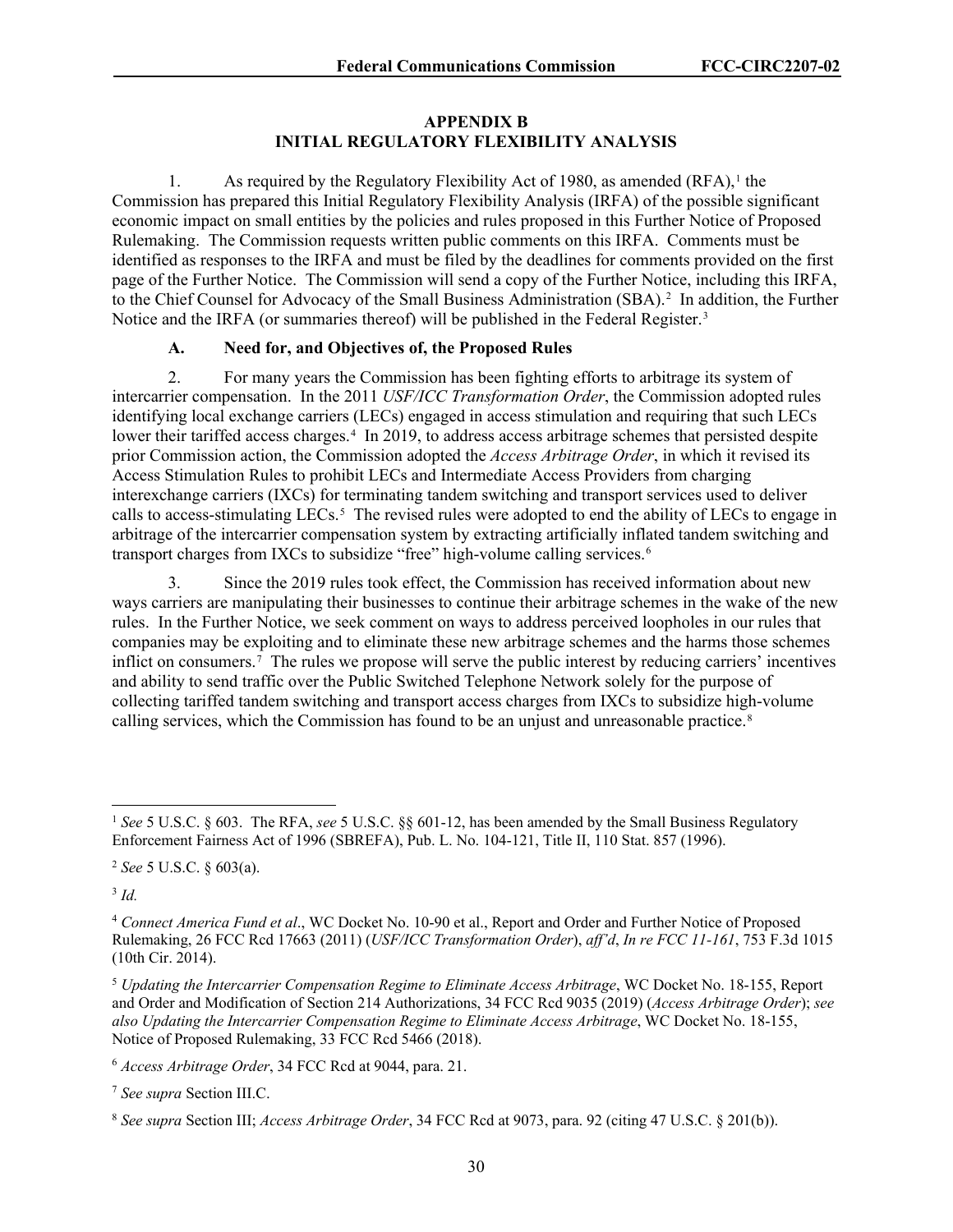4. We propose to modify our Access Stimulation Rules to address access arbitrage that takes place when an Internet Protocol Enabled Service (IPES) Provider is incorporated into the call flow.<sup>[9](#page-31-0)</sup> We propose that when a LEC or Intermediate Access Provider delivers traffic to an IPES Provider and the terminating-to-originating traffic ratios of the IPES Provider exceed the triggers in the Access Stimulation Rules, the IPES Provider will be deemed to be engaged in access stimulation.<sup>10</sup> In such cases, we propose prohibiting an Intermediate Access Provider from charging an IXC tariffed charges for terminating switched access tandem switching and switched access transport for traffic bound to an IPES Provider whose traffic exceeds the ratios in sections  $61.3(bbb)(1)(i)$  or  $61.3(bbb)(1)(ii)$  of our Access Stimulation Rules.<sup>11</sup> We propose that the IPES Provider be responsible for calculating its traffic ratios and for making the required notifications to the Intermediate Access Provider and the Commission. [12](#page-31-3) We likewise propose modifying the definition of Intermediate Access Provider to include entities delivering traffic to an IPES Provider.<sup>[13](#page-31-4)</sup>

5. We propose to use the same framework for determining when an IPES Provider that was engaged in access stimulation no longer is considered to be engaged in access stimulation, that we currently use for competitive LECs that have engaged in access stimulation. [14](#page-31-5) The Access Stimulation Rules currently require traffic ratios to be calculated at the end office. We propose rule modifications to apply this manner of traffic calculations to IPES Providers as well and that any final rules that are adopted will be effective 45 days after publication in the Federal Register.<sup>[15](#page-31-6)</sup>

## **B. Legal Basis**

6. The legal basis for any action that may be taken pursuant to the Further Notice is contained in sections 1, 2,  $4(i)$ ,  $201$ ,  $251$ ,  $254$ ,  $256$ ,  $303(r)$ , and  $403$  of the Communications Act of 1934, as amended, 47 U.S.C. §§ 151, 152, 154(i), 201-206, 218-220, 251, 252, 254, 256, 303(r), and 403, and section 1.1 of the Commission's rules, 47 CFR  $\S$  1.1.

## **C. Description and Estimate of the Number of Small Entities to Which the Proposed Rules Will Apply**

7. The RFA directs agencies to provide a description of, and where feasible, an estimate of the number of small entities that may be affected by the proposed rule revisions, if adopted. The RFA generally defines the term "small entity" as having the same meaning as the terms "small business," "small organization," and "small governmental jurisdiction." In addition, the term "small business" has the same meaning as the term "small-business concern" under the Small Business Act. A "small-business concern" is one which: (1) is independently owned and operated; (2) is not dominant in its field of operation; and (3) satisfies any additional criteria established by the SBA.

*Small Businesses, Small Organizations, Small Governmental Jurisdictions.* Our actions, over time, may affect small entities that are not easily categorized at present. We therefore describe here, at the outset, three broad groups of small entities that could be directly affected herein.<sup>[16](#page-31-7)</sup> First, while there are industry specific size standards for small businesses that are used in the regulatory flexibility analysis, according to data from the SBA's Office of Advocacy, in general a small business is an independent

<span id="page-31-0"></span><sup>9</sup> *See supra* Sections III.A-B.

<span id="page-31-1"></span><sup>10</sup> *See supra* Section III.A.

<span id="page-31-2"></span><sup>11</sup> *See supra* Section III.C.

<span id="page-31-3"></span><sup>12</sup> *See supra* Section III.A.

<span id="page-31-4"></span><sup>13</sup> *See supra* Section III.C.

<span id="page-31-5"></span><sup>14</sup> *See supra* Section III.A.

<span id="page-31-6"></span><sup>15</sup> Appx. A.

<span id="page-31-7"></span><sup>16</sup> *See* 5 U.S.C. § 601(3)-(6).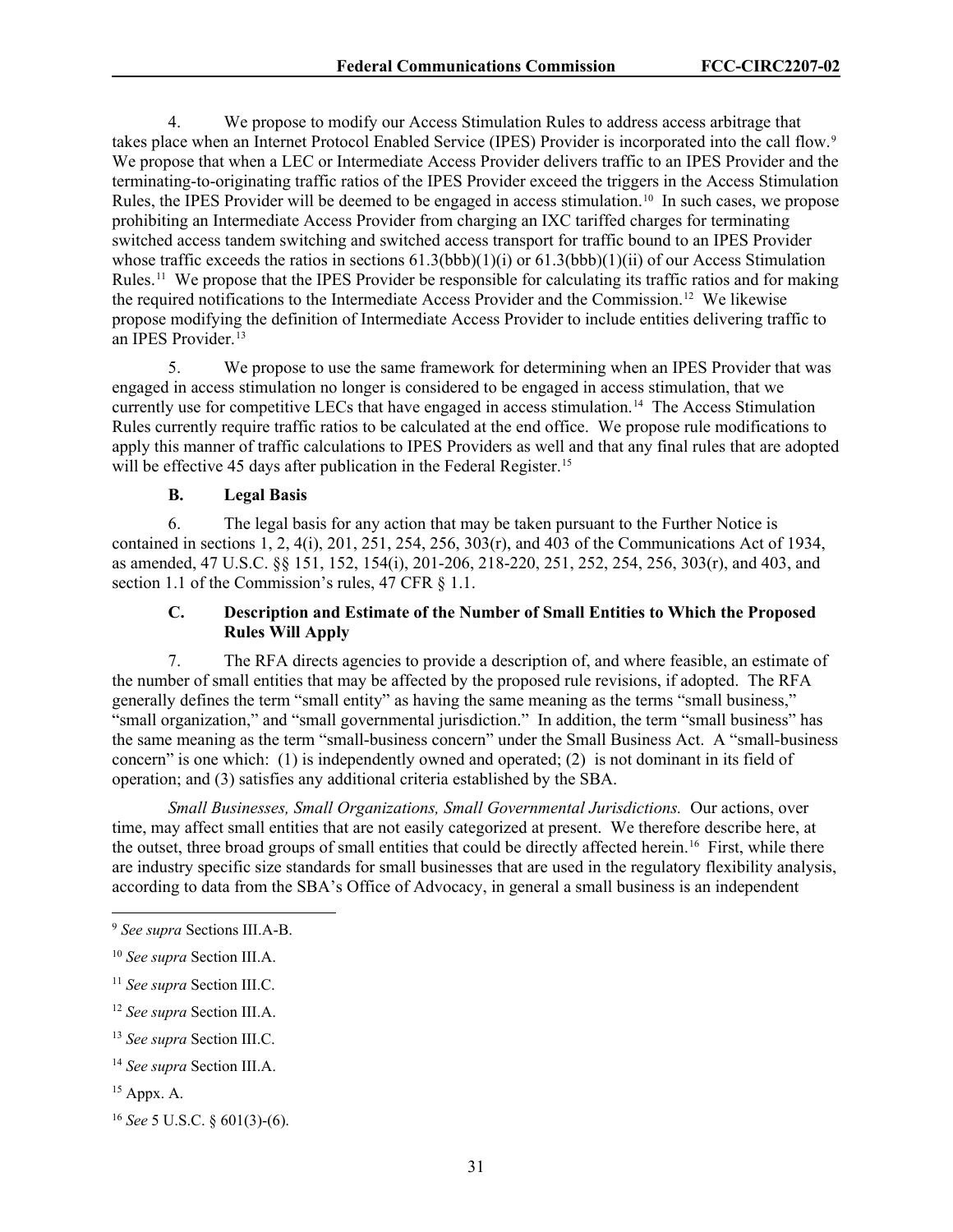business having fewer than 500 employees.[17](#page-32-0) These types of small businesses represent 99.9% of all businesses in the United States, which translates to 32.5 million businesses. [18](#page-32-1)

8. Next, the type of small entity described as a "small organization" is generally "any notfor-profit enterprise which is independently owned and operated and is not dominant in its field."[19](#page-32-2) The Internal Revenue Service (IRS) uses a revenue benchmark of \$50,000 or less to delineate its annual electronic filing requirements for small exempt organizations.<sup>[20](#page-32-3)</sup> Nationwide, for tax year 2020, there were approximately 447,689 small exempt organizations in the U.S. reporting revenues of \$50,000 or less according to the registration and tax data for exempt organizations available from the  $IRS<sup>21</sup>$ 

9. Finally, the small entity described as a "small governmental jurisdiction" is defined generally as "governments of cities, counties, towns, townships, villages, school districts, or special districts, with a population of less than fifty thousand."<sup>22</sup> U.S. Census Bureau data from the 2017 Census of Governments[23](#page-32-6) indicate that there were 90,075 local governmental jurisdictions consisting of general purpose governments and special purpose governments in the United States.<sup>[24](#page-32-7)</sup> Of this number there were 36,931 general purpose governments (county<sup>25</sup>, municipal and town or township<sup>26</sup>) with populations of

<span id="page-32-1"></span><sup>18</sup> *Id*.

<span id="page-32-2"></span> $19$  5 U.S.C.  $\delta$  601(4).

<span id="page-32-4"></span><sup>21</sup> *See* Exempt Organizations Business Master File Extract (EO BMF), "CSV Files by Region," [https://www.irs.gov/](https://www.irs.gov/charities-non-profits/exempt-organizations-business-master-file-extract-eo-bmf) [charities-non-profits/exempt-organizations-business-master-file-extract-eo-bmf.](https://www.irs.gov/charities-non-profits/exempt-organizations-business-master-file-extract-eo-bmf) The IRS Exempt Organization Business Master File (EO BMF) Extract provides information on all registered tax-exempt/non-profit organizations. The data utilized for purposes of this description was extracted from the IRS EO BMF data for businesses for the tax year 2020 with revenue less than or equal to \$50,000, for Region 1-Northeast Area (58,577), Region 2-Mid-Atlantic and Great Lakes Areas (175,272), and Region 3-Gulf Coast and Pacific Coast Areas (213,840) which includes the continental U.S., Alaska, and Hawaii. This data does not include information for Puerto Rico.

<span id="page-32-5"></span> $22$  5 U.S.C.  $\delta$  601(5).

<span id="page-32-6"></span><sup>23</sup> *See* 13 U.S.C. § 161. The Census of Governments survey is conducted every five (5) years compiling data for years ending with "2" and "7." *See also* Census of Governments, [https://www.census.gov/programs](https://www.census.gov/programs-surveys/cog/about.html)[surveys/cog/about.html.](https://www.census.gov/programs-surveys/cog/about.html)

<span id="page-32-7"></span><sup>24</sup> *See* U.S. Census Bureau, 2017 Census of Governments – Organization Table 2. Local Governments by Type and State: 2017 [CG1700ORG02]. [https://www.census.gov/data/tables/2017/econ/gus/2017-governments.html.](https://www.census.gov/data/tables/2017/econ/gus/2017-governments.html) Local governmental jurisdictions are made up of general purpose governments (county, municipal and town or township) and special purpose governments (special districts and independent school districts). *See also* Table 2. CG1700ORG02 Table Notes Local Governments by Type and State 2017.

<span id="page-32-8"></span><sup>25</sup> *See* U.S. Census Bureau, 2017 Census of Governments - Organization, Table 5. County Governments by Population-Size Group and State: 2017 [CG1700ORG05]. [https://www.census.gov/data/tables/2017/econ/gus/2017](https://www.census.gov/data/tables/2017/econ/gus/2017-governments.html) [governments.html.](https://www.census.gov/data/tables/2017/econ/gus/2017-governments.html) There were 2,105 county governments with populations less than 50,000. This category does not include subcounty (municipal and township) governments.

<span id="page-32-9"></span><sup>26</sup> *See* U.S. Census Bureau, 2017 Census of Governments - Organization, Table 6. Subcounty General-Purpose Governments by Population-Size Group and State: 2017 [CG1700ORG06]. [https://www.census.gov/data/](https://www.census.gov/data/%E2%80%8Ctables/2017/econ/gus/2017-governments.html)

(continued….)

<span id="page-32-0"></span><sup>&</sup>lt;sup>17</sup> See SBA, Office of Advocacy, Frequently Asked Questions, "What is a small business?," [https://cdn.advocacy.sba.gov/wp-content/uploads/2021/12/06095731/Small-Business-FAQ-Revised-December-](https://cdn.advocacy.sba.gov/wp-content/uploads/2021/12/06095731/Small-Business-FAQ-Revised-December-2021.pdf)[2021.pdf](https://cdn.advocacy.sba.gov/wp-content/uploads/2021/12/06095731/Small-Business-FAQ-Revised-December-2021.pdf) (Dec. 2021).

<span id="page-32-3"></span><sup>&</sup>lt;sup>20</sup> The IRS benchmark is similar to the population of less than 50,000 benchmark in 5 U.S.C  $\S$  601(5) that is used to define a small governmental jurisdiction. Therefore, the IRS benchmark has been used to estimate the number small organizations in this small entity description. *See* Annual Electronic Filing Requirement for Small Exempt Organizations—Form 990-N (e-Postcard), "Who must file," [https://www.irs.gov/charities-non-profits/annual](https://www.irs.gov/charities-non-profits/annual-electronic-filing-requirement-for-small-exempt-organizations-form-990-n-e-postcard)[electronic-filing-requirement-for-small-exempt-organizations-form-990-n-e-postcard.](https://www.irs.gov/charities-non-profits/annual-electronic-filing-requirement-for-small-exempt-organizations-form-990-n-e-postcard) We note that the IRS data does not provide information on whether a small exempt organization is independently owned and operated or dominant in its field.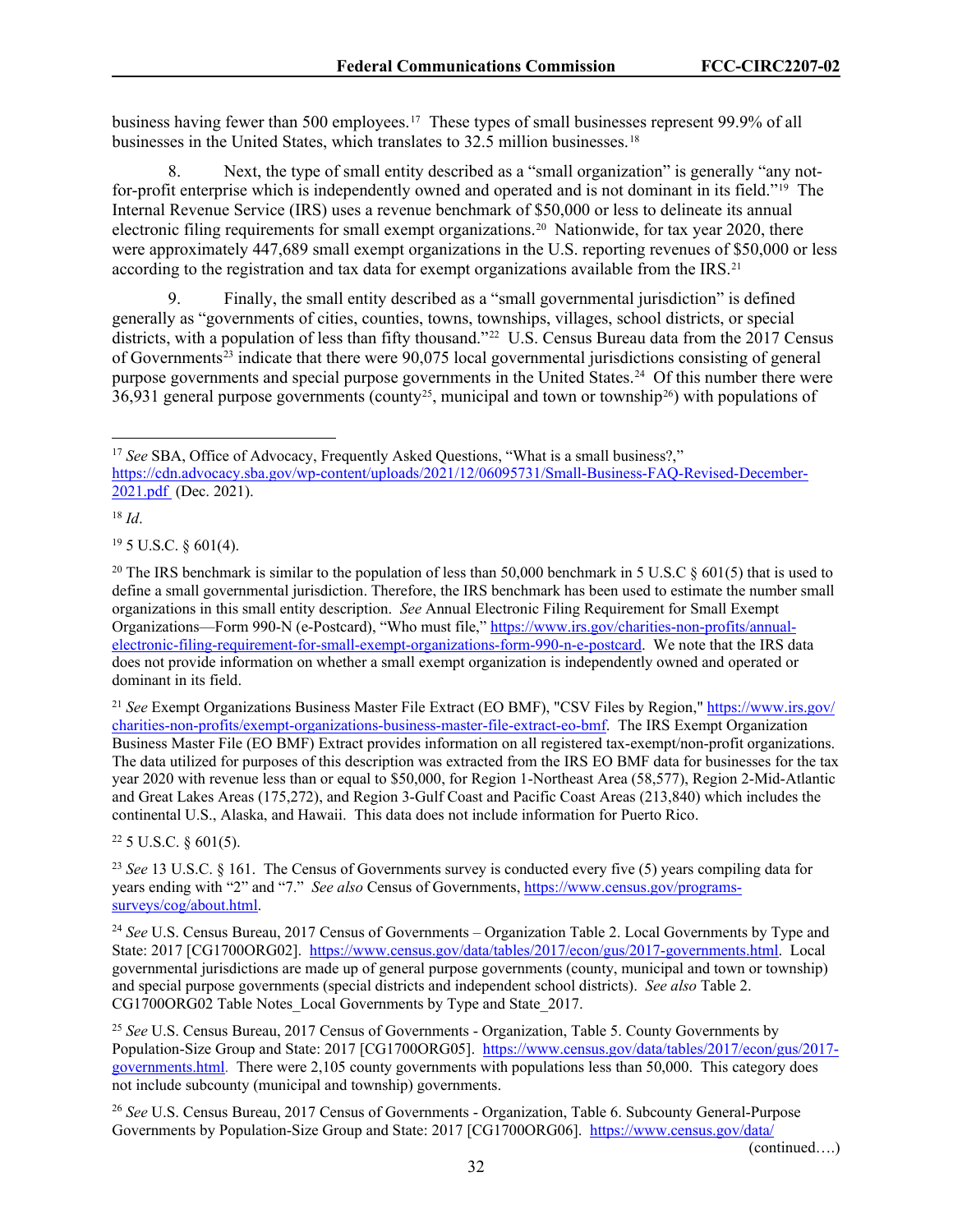less than 50,000 and 12,040 special purpose governments - independent school districts<sup>[27](#page-33-0)</sup> with enrollment populations of less than 50,000. [28](#page-33-1) Accordingly, based on the 2017 U.S. Census of Governments data, we estimate that at least 48,971 entities fall into the category of "small governmental jurisdictions."[29](#page-33-2)

10. *Wired Telecommunications Carriers.* The U.S. Census Bureau defines this industry as establishments primarily engaged in operating and/or providing access to transmission facilities and infrastructure that they own and/or lease for the transmission of voice, data, text, sound, and video using wired communications networks.<sup>[30](#page-33-3)</sup> Transmission facilities may be based on a single technology or a combination of technologies. Establishments in this industry use the wired telecommunications network facilities that they operate to provide a variety of services, such as wired telephony services, including VoIP services, wired (cable) audio and video programming distribution, and wired broadband internet services.<sup>[31](#page-33-4)</sup> By exception, establishments providing satellite television distribution services using facilities and infrastructure that they operate are included in this industry.<sup>[32](#page-33-5)</sup> Wired Telecommunications Carriers are also referred to as wireline carriers or fixed local service providers.<sup>33</sup>

11. The SBA small business size standard for Wired Telecommunications Carriers classifies firms having 1,500 or fewer employees as small.<sup>[34](#page-33-7)</sup> U.S. Census Bureau data for 2017 show that there were 3,054 firms that operated in this industry for the entire year.<sup>[35](#page-33-8)</sup> Of this number, 2,964 firms operated

(Continued from previous page)

<span id="page-33-0"></span><sup>27</sup> See U.S. Census Bureau, 2017 Census of Governments - Organization, Table 10. Elementary and Secondary School Systems by Enrollment-Size Group and State: 2017 [CG1700ORG10]. [https://www.census.gov/](https://www.census.gov/data/tables/2017/econ/gus/2017-governments.html) [data/tables/2017/econ/gus/2017-governments.html.](https://www.census.gov/data/tables/2017/econ/gus/2017-governments.html) There were 12,040 independent school districts with enrollment populations less than 50,000. *See also* Table 4. Special-Purpose Local Governments by State Census Years 1942 to 2017 [CG1700ORG04], CG1700ORG04 Table Notes\_Special Purpose Local Governments by State\_Census Years 1942 to 2017.

<span id="page-33-1"></span> $^{28}$  While the special purpose governments category also includes local special district governments, the 2017 Census of Governments data does not provide data aggregated based on population size for the special purpose governments category. Therefore, only data from independent school districts is included in the special purpose governments category.

<span id="page-33-2"></span><sup>29</sup> This total is derived from the sum of the number of general purpose governments (county, municipal and town or township) with populations of less than 50,000 (36,931) and the number of special purpose governments independent school districts with enrollment populations of less than 50,000 (12,040), from the 2017 Census of Governments - Organizations Tables 5, 6, and 10.

<span id="page-33-3"></span><sup>30</sup> *See* U.S. Census Bureau, *2017 NAICS Definition, "517311 Wired Telecommunications Carriers,"* [https://www.census.gov/naics/?input=517311&year=2017&details=517311.](https://www.census.gov/naics/?input=517311&year=2017&details=517311)

<span id="page-33-4"></span><sup>31</sup> *Id.*

<span id="page-33-5"></span><sup>32</sup> *Id.*

<span id="page-33-6"></span><sup>33</sup> Fixed Local Service Providers include the following types of providers: Incumbent Local Exchange Carriers (ILECs), Competitive Access Providers (CAPs) and Competitive Local Exchange Carriers (CLECs), Cable/Coax CLECs, Interconnected VOIP Providers, Non-Interconnected VOIP Providers, Shared-Tenant Service Providers, Audio Bridge Service Providers, and Other Local Service Providers. Local Resellers fall into another U.S. Census Bureau industry group and therefore data for these providers is not included in this industry.

<span id="page-33-7"></span><sup>34</sup> *See* 13 CFR § 121.201, NAICS Code 517311.

<span id="page-33-8"></span><sup>35</sup> *See* U.S. Census Bureau, *2017 Economic Census of the United States, Selected Sectors: Employment Size of Firms for the U.S.: 2017, Table ID: EC1700SIZEEMPFIRM, NAICS Code 517311, [https://data.census.gov/cedsci/table?](https://data.census.gov/cedsci/table?y=2017&n=517311&tid=ECNSIZE2017.EC1700SIZEEMPFIRM&hidePreview=false)* [y=2017&n=517311&tid=ECNSIZE2017.EC1700SIZEEMPFIRM&hidePreview=false.](https://data.census.gov/cedsci/table?y=2017&n=517311&tid=ECNSIZE2017.EC1700SIZEEMPFIRM&hidePreview=false)

[tables/2017/econ/gus/2017-governments.html.](https://www.census.gov/data/%E2%80%8Ctables/2017/econ/gus/2017-governments.html) There were 18,729 municipal and 16,097 town and township governments with populations less than 50,000.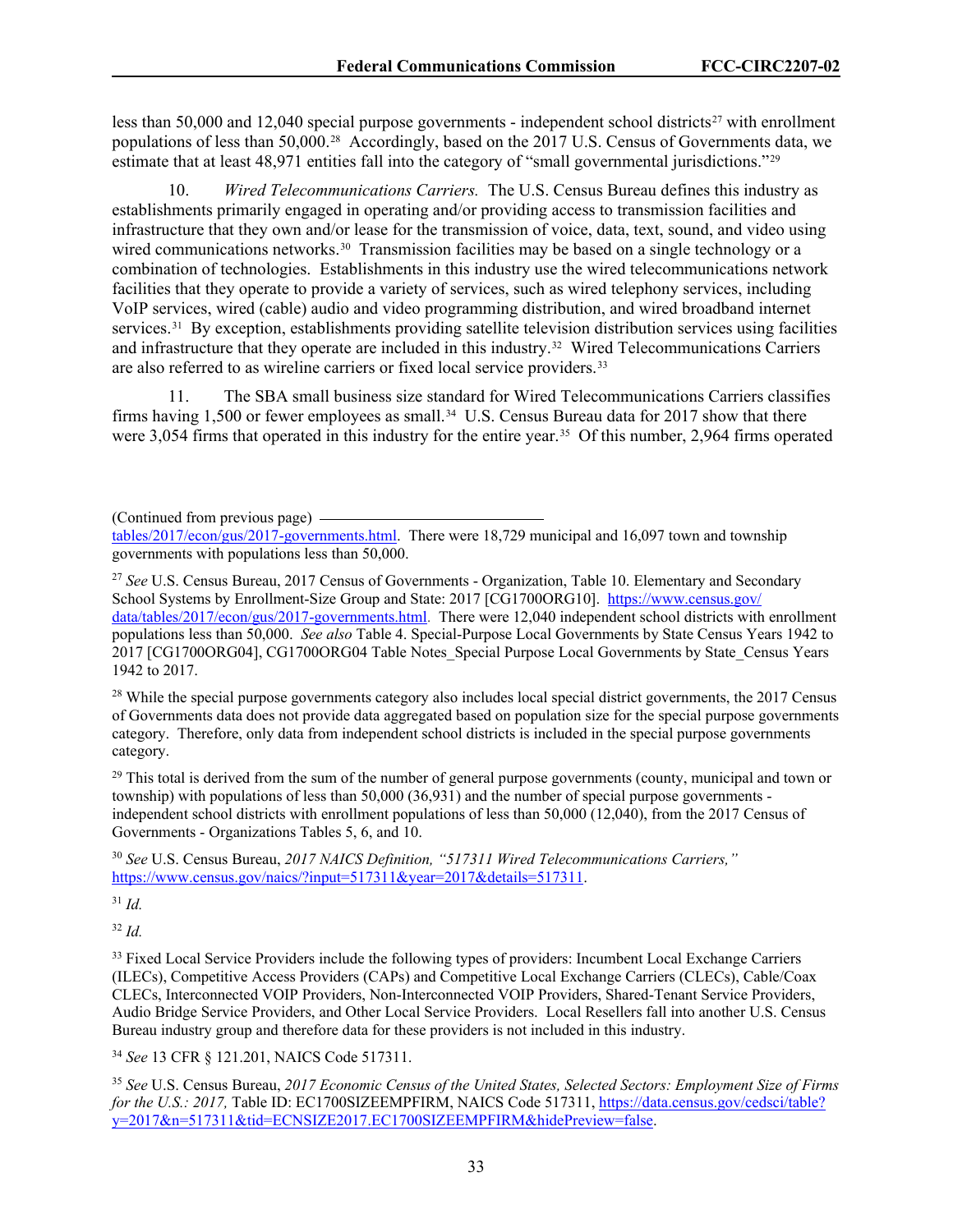with fewer than 250 employees.<sup>36</sup> Additionally, based on Commission data in the 2021 Universal Service Monitoring Report, as of December 31, 2020, there were 5,183 providers that reported they were engaged in the provision of fixed local services.<sup>37</sup> Of these providers, the Commission estimates that 4,737 providers have 1,500 or fewer employees.<sup>38</sup> Consequently, using the SBA's small business size standard, most of these providers can be considered small entities.

12. *Local Exchange Carriers (LECs).* Neither the Commission nor the SBA has developed a size standard for small businesses specifically applicable to local exchange services. Providers of these services include both incumbent and competitive local exchange service providers. Wired Telecommunications Carriers<sup>[39](#page-34-3)</sup> is the closest industry with a SBA small business size standard.<sup>[40](#page-34-4)</sup> Wired Telecommunications Carriers are also referred to as wireline carriers or fixed local service providers.<sup>41</sup> The SBA small business size standard for Wired Telecommunications Carriers classifies firms having 1,500 or fewer employees as small.[42](#page-34-6) U.S. Census Bureau data for 2017 show that there were 3,054 firms that operated in this industry for the entire year.<sup>43</sup> Of this number, 2,964 firms operated with fewer than 250 employees.[44](#page-34-8) Additionally, based on Commission data in the 2021 Universal Service Monitoring Report, as of December 31, 2020, there were 5,183 providers that reported they were fixed local exchange service providers.<sup>45</sup> Of these providers, the Commission estimates that 4,737 providers have 1,500 or fewer employees.[46](#page-34-10) Consequently, using the SBA's small business size standard, most of these providers can be considered small entities.

13. *Incumbent Local Exchange Carriers (Incumbent LECs).* Neither the Commission nor the SBA have developed a small business size standard specifically for incumbent local exchange carriers. Wired Telecommunications Carriers<sup>[47](#page-34-11)</sup> is the closest industry with a SBA small business size standard.<sup>48</sup> The SBA small business size standard for Wired Telecommunications Carriers classifies firms having

<span id="page-34-2"></span><sup>38</sup> *Id.*

<span id="page-34-3"></span><sup>39</sup> *See* U.S. Census Bureau, *2017 NAICS Definition, "517311 Wired Telecommunications Carriers,"* [https://www.census.gov/naics/?input=517311&year=2017&details=517311.](https://www.census.gov/naics/?input=517311&year=2017&details=517311)

<span id="page-34-4"></span><sup>40</sup> *See* 13 CFR § 121.201, NAICS Code 517311.

<span id="page-34-5"></span><sup>41</sup> Fixed Local Exchange Service Providers include the following types of providers: Incumbent Local Exchange Carriers (ILECs), Competitive Access Providers (CAPs) and Competitive Local Exchange Carriers (CLECs), Cable/Coax CLECs, Interconnected VOIP Providers, Non-Interconnected VOIP Providers, Shared-Tenant Service Providers, Audio Bridge Service Providers, Local Resellers, and Other Local Service Providers.

<span id="page-34-6"></span><sup>42</sup> *Id.*

<span id="page-34-7"></span><sup>43</sup> *See* U.S. Census Bureau, *2017 Economic Census of the United States, Selected Sectors: Employment Size of Firms*  for the U.S.: 2017, Table ID: EC1700SIZEEMPFIRM, NAICS Code 517311, [https://data.census.gov/cedsci/table?](https://data.census.gov/cedsci/table?y=2017&n=517311&tid=ECNSIZE2017.EC1700SIZEEMPFIRM&hidePreview=false) [y=2017&n=517311&tid=ECNSIZE2017.EC1700SIZEEMPFIRM&hidePreview=false.](https://data.census.gov/cedsci/table?y=2017&n=517311&tid=ECNSIZE2017.EC1700SIZEEMPFIRM&hidePreview=false)

<span id="page-34-8"></span><sup>44</sup> *Id.* The available U.S. Census Bureau data does not provide a more precise estimate of the number of firms that meet the SBA size standard.

<span id="page-34-9"></span><sup>45</sup> Federal-State Joint Board on Universal Service, Universal Service Monitoring Report at 26, Table 1.12 (2021), <https://docs.fcc.gov/public/attachments/DOC-379181A1.pdf> .

<span id="page-34-10"></span><sup>46</sup> *Id.*

<span id="page-34-11"></span><sup>47</sup> *See* U.S. Census Bureau, *2017 NAICS Definition, "517311 Wired Telecommunications Carriers,"* [https://www.census.gov/naics/?input=517311&year=2017&details=517311.](https://www.census.gov/naics/?input=517311&year=2017&details=517311)

<span id="page-34-12"></span><sup>48</sup> *See* 13 CFR § 121.201, NAICS Code 517311.

<span id="page-34-0"></span><sup>&</sup>lt;sup>36</sup> *Id.* The available U.S. Census Bureau data does not provide a more precise estimate of the number of firms that meet the SBA size standard.

<span id="page-34-1"></span><sup>&</sup>lt;sup>37</sup> Federal-State Joint Board on Universal Service, Universal Service Monitoring Report at 26, Table 1.12 (2021), [https://docs.fcc.gov/public/attachments/DOC-379181A1.pdf.](https://docs.fcc.gov/public/attachments/DOC-379181A1.pdf)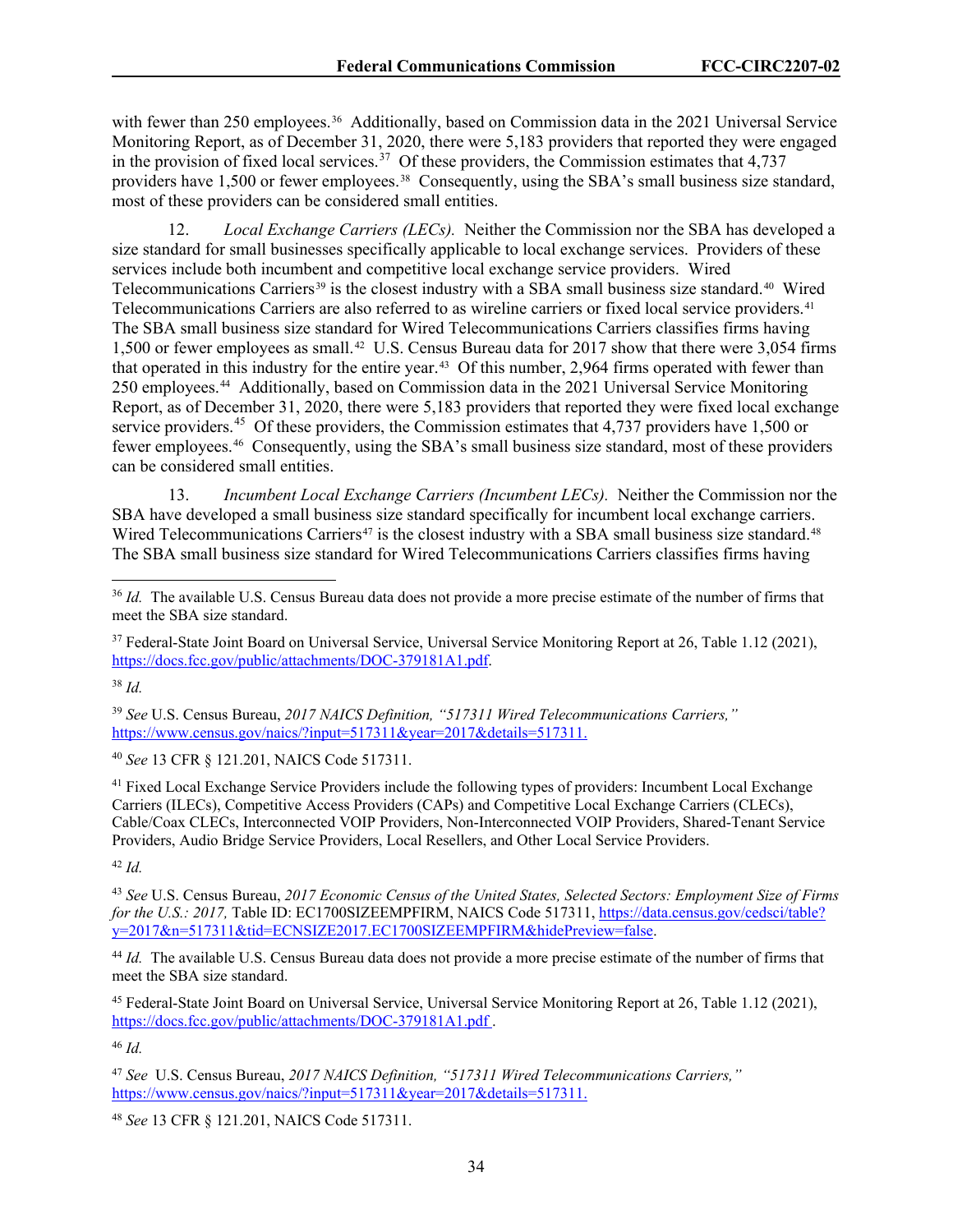1,500 or fewer employees as small.<sup>[49](#page-35-0)</sup> U.S. Census Bureau data for 2017 show that there were 3,054 firms in this industry that operated for the entire year.<sup>50</sup> Of this number, 2,964 firms operated with fewer than 250 employees.[51](#page-35-2) Additionally, based on Commission data in the 2021 Universal Service Monitoring Report, as of December 31, 2020, there were 1,227 providers that reported they were incumbent local exchange service providers.<sup>[52](#page-35-3)</sup> Of these providers, the Commission estimates that 929 providers have 1,500 or fewer employees.[53](#page-35-4) Consequently, using the SBA's small business size standard, the Commission estimates that the majority of incumbent local exchange carriers can be considered small entities.

14. *Competitive Local Exchange Carriers (LECs).* Neither the Commission nor the SBA has developed a size standard for small businesses specifically applicable to local exchange services. Providers of these services include several types of competitive local exchange service providers.<sup>[54](#page-35-5)</sup> Wired Telecommunications Carriers<sup>[55](#page-35-6)</sup> is the closest industry with a SBA small business size standard. The SBA small business size standard for Wired Telecommunications Carriers classifies firms having 1,500 or fewer employees as small.<sup>[56](#page-35-7)</sup> U.S. Census Bureau data for 2017 show that there were 3,054 firms that operated in this industry for the entire year.<sup>57</sup> Of this number, 2,964 firms operated with fewer than 250 employees.[58](#page-35-9) Additionally, based on Commission data in the 2021 Universal Service Monitoring Report, as of December 31, 2020, there were 3,956 providers that reported they were competitive local exchange service providers.<sup>[59](#page-35-10)</sup> Of these providers, the Commission estimates that 3,808 providers have 1,500 or fewer employees.[60](#page-35-11) Consequently, using the SBA's small business size standard, most of these providers can be considered small entities.

15. *Interexchange Carriers (IXCs).* Neither the Commission nor the SBA have developed a small business size standard specifically for Interexchange Carriers. Wired Telecommunications

<span id="page-35-2"></span><sup>51</sup> *Id.* The available U.S. Census Bureau data does not provide a more precise estimate of the number of firms that meet the SBA size standard.

<span id="page-35-3"></span><sup>52</sup> Federal-State Joint Board on Universal Service, Universal Service Monitoring Report at 26, Table 1.12 (2021), [https://docs.fcc.gov/public/attachments/DOC-379181A1.pdf.](https://docs.fcc.gov/public/attachments/DOC-379181A1.pdf)

<span id="page-35-4"></span><sup>53</sup> *Id.*

<span id="page-35-5"></span><sup>54</sup> Competitive Local Exchange Service Providers include the following types of providers: Competitive Access Providers (CAPs) and Competitive Local Exchange Carriers (CLECs), Cable/Coax CLECs, Interconnected VOIP Providers, Non-Interconnected VOIP Providers, Shared-Tenant Service Providers, Audio Bridge Service Providers, Local Resellers, and Other Local Service Providers.

<span id="page-35-6"></span><sup>55</sup> *See* U.S. Census Bureau, *2017 NAICS Definition, "517311 Wired Telecommunications Carriers,"* [https://www.census.gov/naics/?input=517311&year=2017&details=517311.](https://www.census.gov/naics/?input=517311&year=2017&details=517311)

<span id="page-35-7"></span><sup>56</sup> *See* 13 CFR § 121.201, NAICS Code 517311.

<span id="page-35-8"></span><sup>57</sup> *See* U.S. Census Bureau, *2017 Economic Census of the United States, Selected Sectors: Employment Size of Firms for the U.S.: 2017, Table ID: EC1700SIZEEMPFIRM, NAICS Code 517311, [https://data.census.gov/cedsci/table?](https://data.census.gov/cedsci/table?y=2017&n=517311&tid=ECNSIZE2017.EC1700SIZEEMPFIRM&hidePreview=false)* [y=2017&n=517311&tid=ECNSIZE2017.EC1700SIZEEMPFIRM&hidePreview=false.](https://data.census.gov/cedsci/table?y=2017&n=517311&tid=ECNSIZE2017.EC1700SIZEEMPFIRM&hidePreview=false)

<span id="page-35-9"></span><sup>58</sup> *Id.* The available U.S. Census Bureau data does not provide a more precise estimate of the number of firms that meet the SBA size standard.

<span id="page-35-10"></span><sup>59</sup> Federal-State Joint Board on Universal Service, Universal Service Monitoring Report at 26, Table 1.12 (2021), [https://docs.fcc.gov/public/attachments/DOC-379181A1.pdf.](https://docs.fcc.gov/public/attachments/DOC-379181A1.pdf)

<span id="page-35-0"></span><sup>49</sup> *Id.*

<span id="page-35-1"></span><sup>50</sup> *See* U.S. Census Bureau, *2017 Economic Census of the United States, Selected Sectors: Employment Size of Firms for the U.S.: 2017, Table ID: EC1700SIZEEMPFIRM, NAICS Code 517311, [https://data.census.gov/cedsci/table?](https://data.census.gov/cedsci/table?y=2017&n=517311&tid=ECNSIZE2017.EC1700SIZEEMPFIRM&hidePreview=false)* [y=2017&n=517311&tid=ECNSIZE2017.EC1700SIZEEMPFIRM&hidePreview=false.](https://data.census.gov/cedsci/table?y=2017&n=517311&tid=ECNSIZE2017.EC1700SIZEEMPFIRM&hidePreview=false)

<span id="page-35-11"></span><sup>60</sup> *Id.*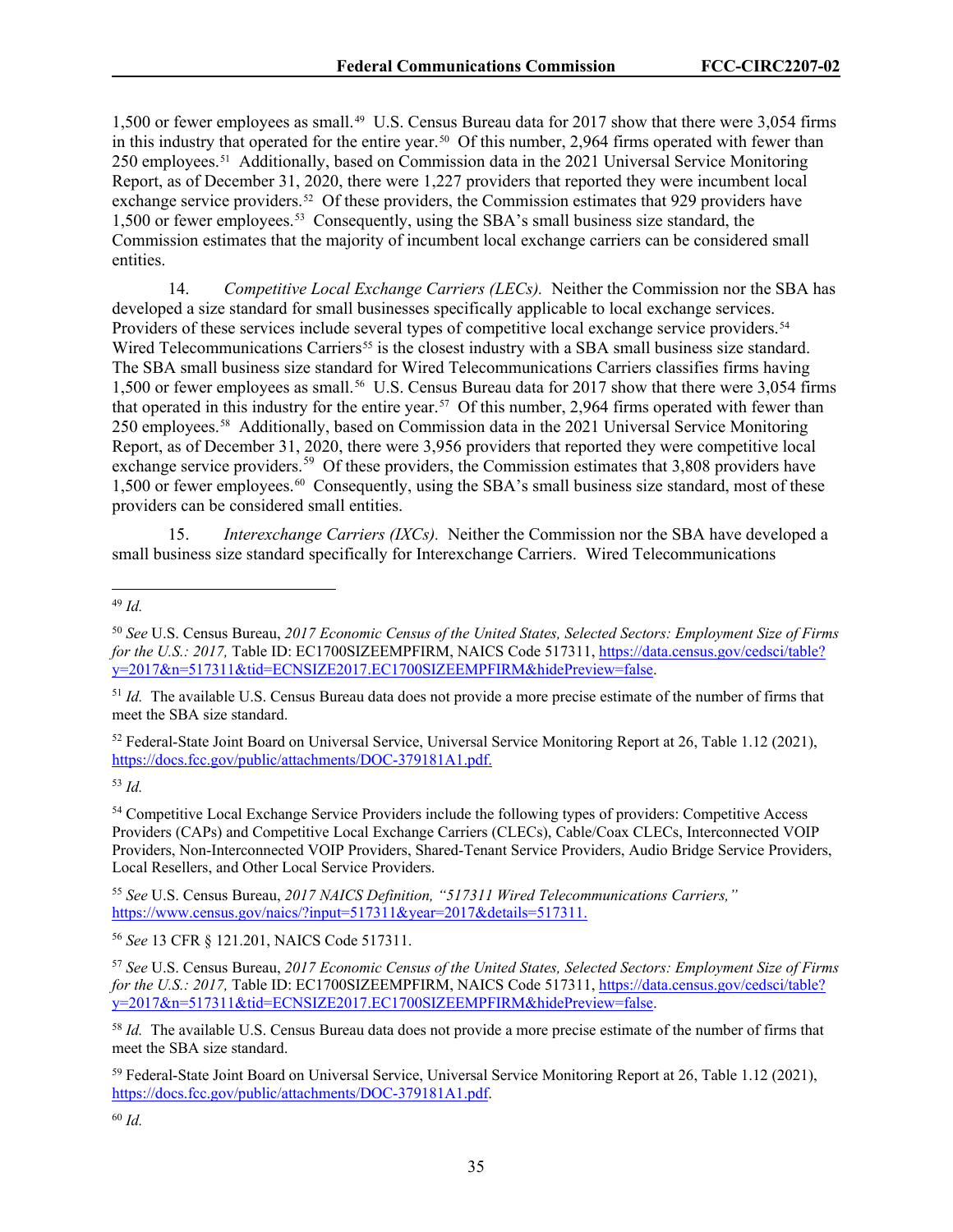Carriers<sup>[61](#page-36-0)</sup> is the closest industry with a SBA small business size standard.<sup>[62](#page-36-1)</sup> The SBA small business size standard for Wired Telecommunications Carriers classifies firms having 1,500 or fewer employees as small.<sup>63</sup> U.S. Census Bureau data for 2017 show that there were 3,054 firms that operated in this industry for the entire year.<sup>[64](#page-36-3)</sup> Of this number, 2,964 firms operated with fewer than 250 employees.<sup>65</sup> Additionally, based on Commission data in the 2021 Universal Service Monitoring Report, as of December 31, 2020, there were 151 providers that reported they were engaged in the provision of interexchange services. Of these providers, the Commission estimates that 131 providers have 1,500 or fewer employees.<sup>[66](#page-36-5)</sup> Consequently, using the SBA's small business size standard, the Commission estimates that the majority of providers in this industry can be considered small entities.

16. *Local Resellers*. Neither the Commission nor the SBA have developed a small business size standard specifically for Local Resellers. Telecommunications Resellers is the closest industry with a SBA small business size standard.[67](#page-36-6) The Telecommunications Resellers industry comprises establishments engaged in purchasing access and network capacity from owners and operators of telecommunications networks and reselling wired and wireless telecommunications services (except satellite) to businesses and households.<sup>68</sup> Establishments in this industry resell telecommunications; they do not operate transmission facilities and infrastructure.<sup>[69](#page-36-8)</sup> Mobile virtual network operators (MVNOs) are included in this industry. [70](#page-36-9) The SBA small business size standard for Telecommunications Resellers classifies a business as small if it has 1,500 or fewer employees.<sup>71</sup> U.S. Census Bureau data for 2017 show that 1,386 firms in this industry provided resale services for the entire year.[72](#page-36-11) Of that number, 1,375 firms operated with fewer than 250 employees.<sup>[73](#page-36-12)</sup> Additionally, based on Commission data in the 2021 Universal Service Monitoring Report, as of December 31, 2020, there were 293 providers that reported they were engaged in the provision of local resale services.<sup>[74](#page-36-13)</sup> Of these providers, the Commission

<span id="page-36-2"></span><sup>63</sup> *Id.*

<span id="page-36-3"></span><sup>64</sup> *See* U.S. Census Bureau, *2017 Economic Census of the United States, Selected Sectors: Employment Size of Firms for the U.S.: 2017, Table ID: EC1700SIZEEMPFIRM, NAICS Code 517311, [https://data.census.gov/cedsci/table?](https://data.census.gov/cedsci/table?y=2017&n=517311&tid=ECNSIZE2017.EC1700SIZEEMPFIRM&hidePreview=false)*  $y=2017&n=517311&\text{tid}=\text{ECNSIZE}2017.\text{EC}1700\text{SIZE}$ EMPFIRM&hidePreview=false.

<span id="page-36-4"></span><sup>65</sup> *Id.* The available U.S. Census Bureau data does not provide a more precise estimate of the number of firms that meet the SBA size standard.

<span id="page-36-5"></span><sup>66</sup> Federal-State Joint Board on Universal Service, Universal Service Monitoring Report at 26, Table 1.12 (2021), [https://docs.fcc.gov/public/attachments/DOC-379181A1.pdf.](https://docs.fcc.gov/public/attachments/DOC-379181A1.pdf)

<span id="page-36-6"></span><sup>67</sup> *See* U.S. Census Bureau, *2017 NAICS Definition*, "*517911 Telecommunications Resellers,*" [https://www.census.gov/naics/?input=517911&year=2017&details=517911.](https://www.census.gov/naics/?input=517911&year=2017&details=517911)

<span id="page-36-7"></span><sup>68</sup> *Id.*

<span id="page-36-8"></span><sup>69</sup> *Id*.

<span id="page-36-9"></span><sup>70</sup> *Id*.

<span id="page-36-10"></span><sup>71</sup> *See* 13 CFR § 121.201, NAICS Code 517911.

<span id="page-36-11"></span><sup>72</sup> *See* U.S. Census Bureau, *2017 Economic Census of the United States*, *Selected Sectors: Employment Size of Firms for the U.S.: 2017, Table ID: EC1700SIZEEMPFIRM, NAICS Code 517911, [https://data.census.gov/cedsci/](https://data.census.gov/cedsci/table?y=2017&n=517911&tid=ECNSIZE2017.EC1700SIZEEMPFIRM&hidePreview=false)* [table?y=2017&n=517911&tid=ECNSIZE2017.EC1700SIZEEMPFIRM&hidePreview=false.](https://data.census.gov/cedsci/table?y=2017&n=517911&tid=ECNSIZE2017.EC1700SIZEEMPFIRM&hidePreview=false)

<span id="page-36-12"></span><sup>73</sup> *Id.* The available U.S. Census Bureau data does not provide a more precise estimate of the number of firms that meet the SBA size standard.

<span id="page-36-13"></span><sup>74</sup> Federal-State Joint Board on Universal Service, Universal Service Monitoring Report at 26, Table 1.12 (2021), [https://docs.fcc.gov/public/attachments/DOC-379181A1.pdf.](https://docs.fcc.gov/public/attachments/DOC-379181A1.pdf)

<span id="page-36-0"></span><sup>61</sup> *See* U.S. Census Bureau, *2017 NAICS Definition, "517311 Wired Telecommunications Carriers,"* [https://www.census.gov/naics/?input=517311&year=2017&details=517311.](https://www.census.gov/naics/?input=517311&year=2017&details=517311)

<span id="page-36-1"></span><sup>62</sup> *See* 13 CFR § 121.201, NAICS Code 517311.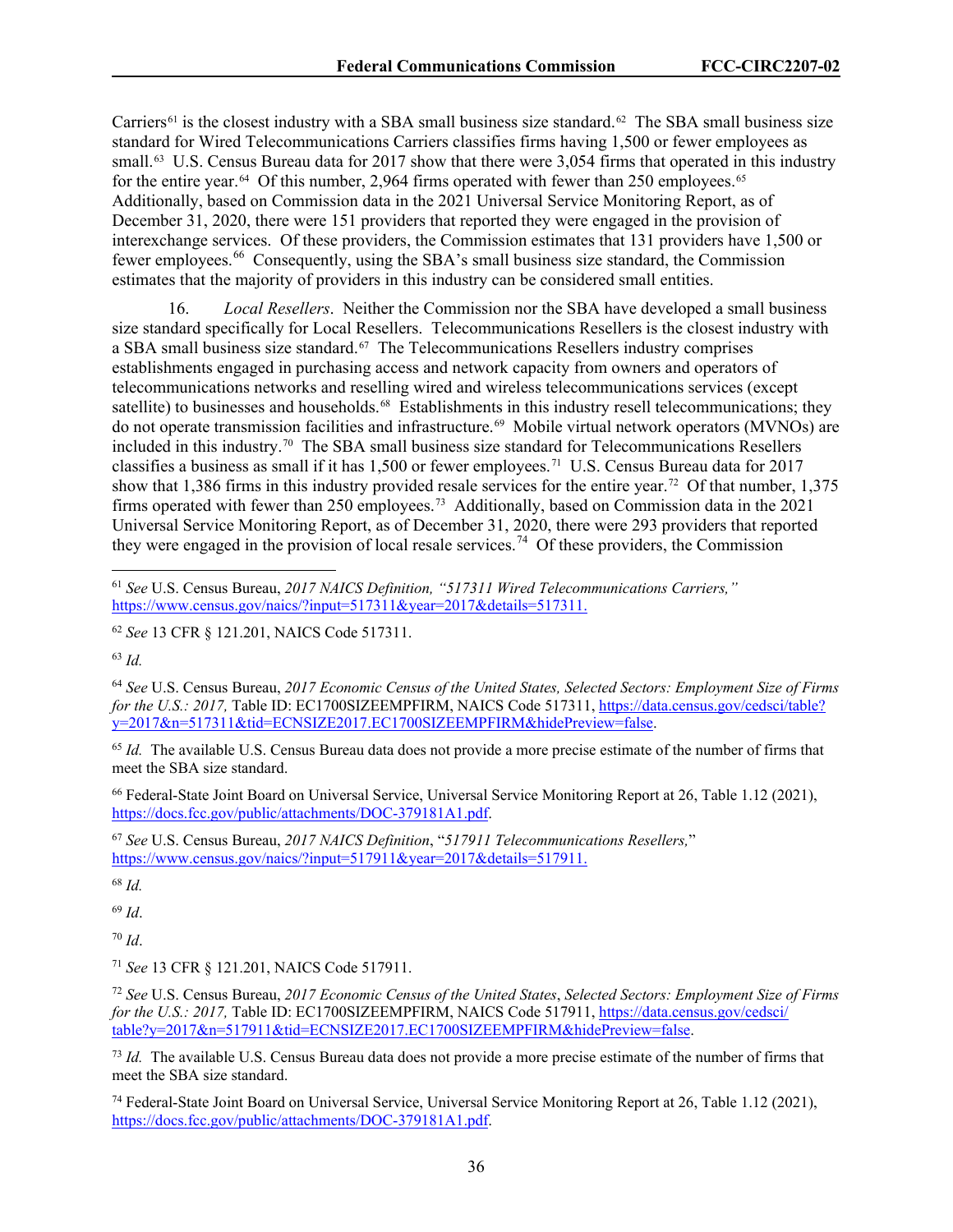estimates that 289 providers have 1,500 or fewer employees.<sup>[75](#page-37-0)</sup> Consequently, using the SBA's small business size standard, most of these providers can be considered small entities.

17. *Cable Companies and Systems (Rate Regulation).* The Commission has developed its own small business size standard for the purpose of cable rate regulation. Under the Commission's rules, a "small cable company" is one serving 400,000 or fewer subscribers nationwide.<sup>76</sup> Based on industry data, there are about 420 cable companies in the U.S.<sup>77</sup> Of these, only five have more than 400,000 subscribers.<sup>[78](#page-37-3)</sup> In addition, under the Commission's rules, a "small system" is a cable system serving 15,000 or fewer subscribers.[79](#page-37-4) Based on industry data, there are about 4,139 cable systems (headends) in the U.S.<sup>80</sup> Of these, about 639 have more than 15,000 subscribers.<sup>81</sup> Accordingly, the Commission estimates that the majority of cable companies and cable systems are small.

18. *Cable System Operators (Telecom Act Standard)*. The Communications Act of 1934, as amended, contains a size standard for a "small cable operator," which is "a cable operator that, directly or through an affiliate, serves in the aggregate fewer than one percent of all subscribers in the United States and is not affiliated with any entity or entities whose gross annual revenues in the aggregate exceed \$250,000,000."<sup>[82](#page-37-7)</sup> For purposes of the Telecom Act Standard, the Commission determined that a cable system operator that serves fewer than 677,000 subscribers, either directly or through affiliates, will meet the definition of a small cable operator based on the cable subscriber count established in a 2001 Public Notice.<sup>[83](#page-37-8)</sup> Based on industry data, only four cable system operators have more than 677,000 subscribers.<sup>[84](#page-37-9)</sup> Accordingly, the Commission estimates that the majority of cable system operators are small under this size standard. We note however, that the Commission neither requests nor collects information on whether cable system operators are affiliated with entities whose gross annual revenues exceed \$250 million.<sup>[85](#page-37-10)</sup> Therefore, we are unable at this time to estimate with greater precision the number of cable system operators that would qualify as small cable operators under the definition in the Communications Act.

<span id="page-37-1"></span><sup>76</sup> 47 CFR § 76.901(d).

<span id="page-37-2"></span><sup>77</sup> S&P Global Market Intelligence, S&P Capital IQ Pro, U.S. MediaCensus, *Operator Subscribers by Geography* (last visited May 26, 2022).

<span id="page-37-3"></span><sup>78</sup> S&P Global Market Intelligence, S&P Capital IQ Pro, *Top Cable MSOs 12/21Q (*last visited May 26, 2022).

<span id="page-37-4"></span> $79$  47 C.F.R. § 76.901(c).

<span id="page-37-5"></span><sup>80</sup> S&P Global Market Intelligence, S&P Capital IQ Pro, U.S. MediaCensus, *Operator Subscribers by Geography* (last visited May 26, 2022).

<span id="page-37-6"></span><sup>81</sup> S&P Global Market Intelligence, S&P Capital IQ Pro, *Top Cable MSOs 12/21Q (*last visited May 26, 2022).

<span id="page-37-7"></span> $82$  47 U.S.C. § 543(m)(2).

<span id="page-37-8"></span><sup>83</sup> *FCC Announces New Subscriber Count for the Definition of Small Cable Operator*, Public Notice, 16 FCC Rcd 2225 (CSB 2001) (*2001 Subscriber Count PN*). In this Public Notice, the Commission determined that there were approximately 67.7 million cable subscribers in the United States at that time using the most reliable source publicly available. *Id*. We recognize that the number of cable subscribers changed since then and that the Commission has recently estimated the number of cable subscribers to be approximately 48.6 million. *See Communications Marketplace Report*, GN Docket No. 20-60, 2020 Communications Marketplace Report, 36 FCC Rcd 2945, 3049, para. 156 (2020) (*2020 Communications Marketplace Report*). However, because the Commission has not issued a public notice subsequent to the *2001 Subscriber Count PN,* the Commission still relies on the subscriber count threshold established by the *2001 Subscriber Count PN* for purposes of this rule. *See* 47 CFR § 76.901(e)(1).

<span id="page-37-9"></span><sup>84</sup> S&P Global Market Intelligence, S&P Capital IQ Pro, *Top Cable MSOs 12/21Q (*last visited May 26, 2022).

<span id="page-37-10"></span><sup>85</sup> The Commission does receive such information on a case-by-case basis if a cable operator appeals a local franchise authority's finding that the operator does not qualify as a small cable operator pursuant to  $\S$  76.901(e) of the Commission's rules. *See* 47 CFR § 76.910(b).

<span id="page-37-0"></span><sup>75</sup> *Id.*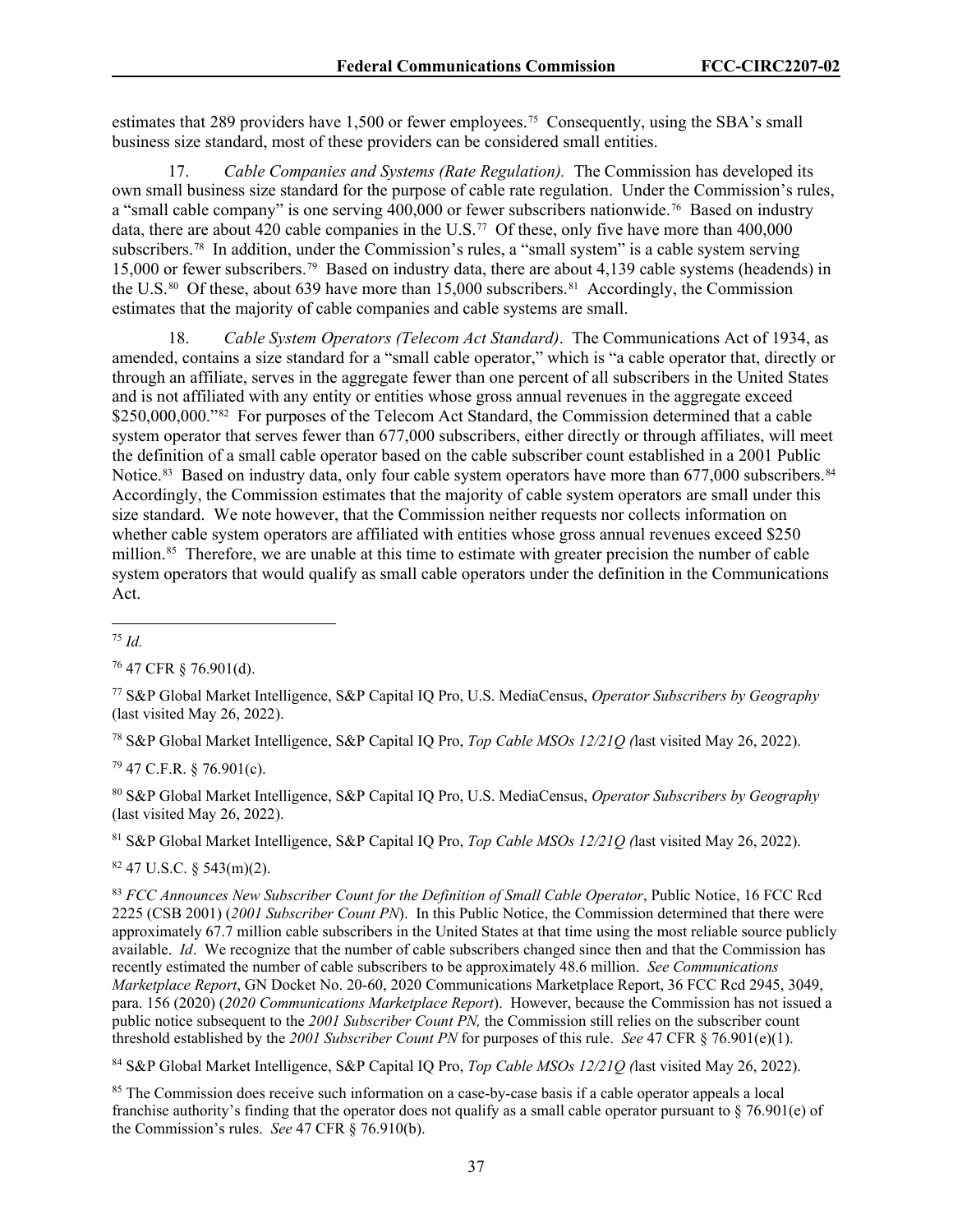19. *All Other Telecommunications.*This industry is comprised of establishments primarily engaged in providing specialized telecommunications services, such as satellite tracking, communications telemetry, and radar station operation.<sup>[86](#page-38-0)</sup> This industry also includes establishments primarily engaged in providing satellite terminal stations and associated facilities connected with one or more terrestrial systems and capable of transmitting telecommunications to, and receiving telecommunications from, satellite systems.[87](#page-38-1) Providers of Internet services (e.g., dial-up ISPs) or voice over Internet protocol (VoIP) services, via client-supplied telecommunications connections are also included in this industry.[88](#page-38-2) The SBA small business size standard for this industry classifies firms with annual receipts of \$35 million or less as small. [89](#page-38-3) U.S. Census Bureau data for 2017 show that there were 1,079 firms in this industry that operated for the entire year.<sup>90</sup> Of those firms, 1,039 had revenue of less than \$25 million.<sup>91</sup> Based on this data, the Commission estimates that the majority of "All Other Telecommunications" firms can be considered small.

## **D. Description of Projected Reporting, Recordkeeping, and Other Compliance Requirements for Small Entities**

20. In the Further Notice, we propose and seek comment on rule changes that will affect LECs, Intermediate Access Providers, and IPES Providers. We propose to modify our Access Stimulation Rules to address arbitrage which takes place when an IPES Provider is incorporated into the call flow. In the Further Notice, we propose rules to further limit or eliminate the occurrence of access arbitrage, including access stimulation, which could affect potential reporting requirements. The proposed rules also contain recordkeeping, reporting and third-party notification requirements for accessstimulating LECs and IPES Providers, which may impact small entities. Some of the proposed requirements may also involve tariff changes.

21. We propose that when a LEC delivers traffic to an IPES Provider and the terminating-tooriginating traffic ratios of the IPES Provider exceed the triggers in the Access Stimulation Rules, the IPES Provider will be deemed to be engaged in access stimulation.<sup>[92](#page-38-6)</sup> We propose that the IPES Provider be responsible for calculating its traffic ratios and for making the required third-party notifications. As such, providers may need to modify their in-house recordkeeping to comply with the proposed rules. Under our proposal, if the IPES Provider's ratios exceed the applicable rule triggers, it would have to notify the Intermediate Access Provider, the Commission, and affected IXCs.<sup>93</sup> The Intermediate Access Provider would then be prohibited from charging IXCs tariffed rates for terminating switched access tandem switching or terminating switched access transport charges.<sup>94</sup>

<span id="page-38-1"></span><sup>87</sup> *Id.*

<span id="page-38-2"></span><sup>88</sup> *Id*.

<span id="page-38-3"></span><sup>89</sup> *See* 13 CFR § 121.201, NAICS Code 517919.

<span id="page-38-6"></span><sup>92</sup> *See supra* Section III.A.

<span id="page-38-0"></span><sup>86</sup> *See* U.S. Census Bureau, *2017 NAICS Definition*, "*517919 All Other Telecommunications,*" https://www.census.gov/naics/?input=517919&year=2017&details=517919.

<span id="page-38-4"></span><sup>90</sup> *See* U.S. Census Bureau, *2017 Economic Census of the United States*, *Selected Sectors: Sales, Value of Shipments, or Revenue Size of Firms for the U.S.: 2017,* Table ID: EC1700SIZEREVFIRM, NAICS Code 517919, https://data.census.gov/cedsci/table?y=2017&n=517919&tid=ECNSIZE2017.EC1700SIZEREVFIRM&hidePrevie w=false.

<span id="page-38-5"></span><sup>91</sup> *Id.* The available U.S. Census Bureau data does not provide a more precise estimate of the number of firms that meet the SBA size standard. We also note that according to the U.S. Census Bureau glossary, the terms receipts and revenues are used interchangeably, *see* https://www.census.gov/glossary/#term\_ReceiptsRevenueServices.

<span id="page-38-7"></span><sup>93</sup> *See supra* Section III.A.

<span id="page-38-8"></span><sup>94</sup> *See supra* Section III.A.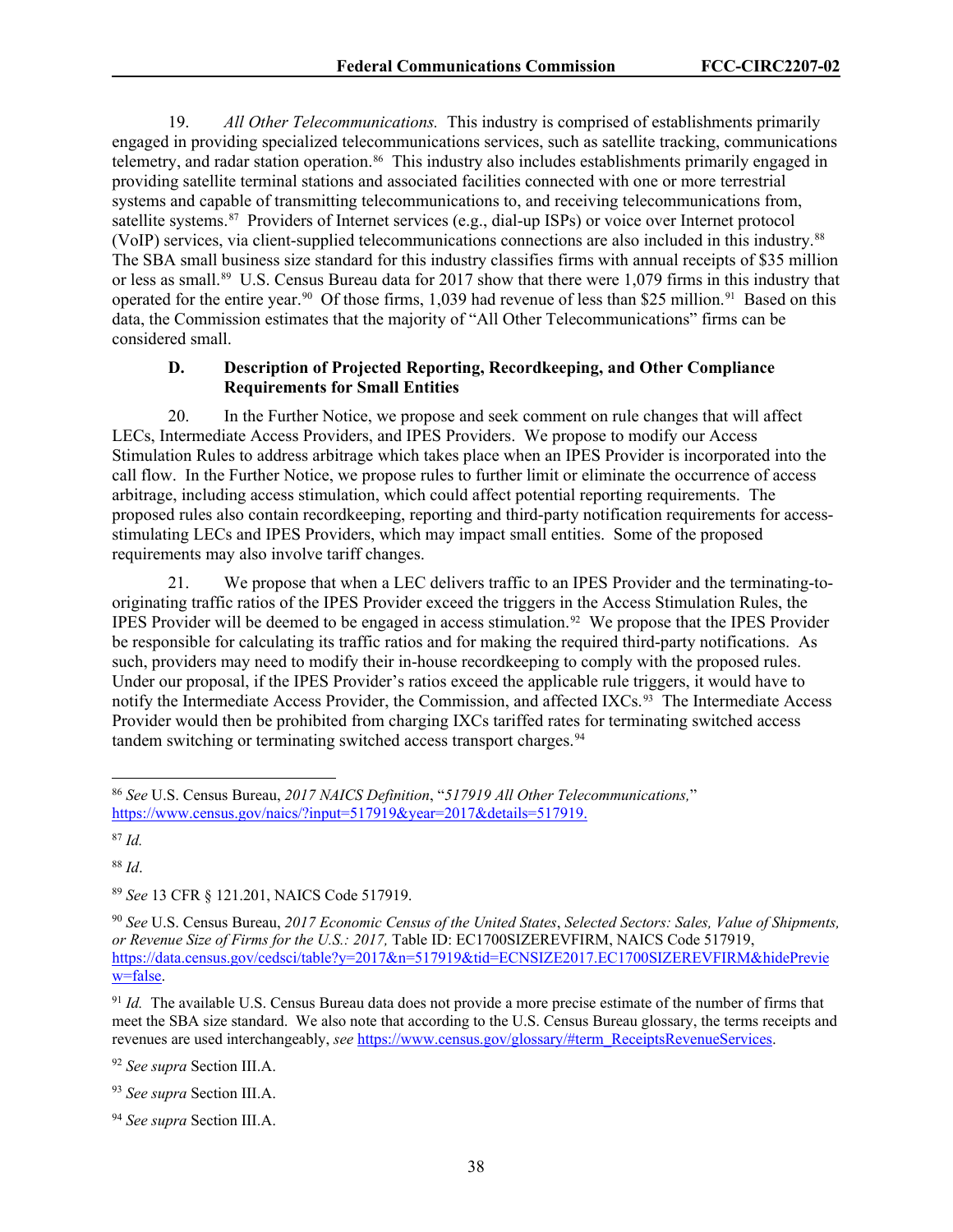22. Our proposals may also require affected LECs and Intermediate Access Providers to file tariff revisions to remove any tariff provisions they have filed for terminating tandem switched access or terminating switched access transport charges. Although we decline to opine on whether our proposals may require carriers to file further tariff revisions, affected carriers may nonetheless choose to file additional tariff revisions to add provisions allowing them to charge access-stimulating LECs or accessstimulating IPES Providers, rather than IXCs, for the termination of traffic.

23. As an alternative to imposing a measurement requirement on the IPES Provider, we seek comment on requiring that the Intermediate Access Provider calculate the IPES Provider's traffic ratios for purposes of our Access Stimulation Rules. [95](#page-39-0) If adopted, this proposal could impose recordkeeping, reporting, and third-party notification requirements on Intermediate Access Providers. Under this alternative proposal, if the Intermediate Access Provider cannot perform this calculation, or the IPES Provider will not share relevant traffic ratio information with the Intermediate Access Provider, the Intermediate Access Provider would not be able to charge IXCs terminating switched access tandem switching or terminating switched access transport charges.<sup>96</sup>

24. Our proposals may also necessitate that affected carriers make various revisions to their billing systems. For example, Intermediate Access Providers that serve LECs with access-stimulating IPES Providers in the call path (or that deliver traffic directly to an IPES Provider when no LEC is in the call path) will no longer be able to charge IXCs terminating tandem switched access rates and transport charges. As Intermediate Access Providers cease billing IXCs they will likely need to make corresponding adjustments to their billing systems.

25. In the Further Notice, we also seek comment on other actions we could take to further discourage or eliminate access arbitrage activity. Rules which achieve these objectives could potentially affect recordkeeping, reporting, and third-party notification requirements.

#### **E. Steps Taken to Minimize the Significant Economic Impact on Small Entities and Significant Alternatives Considered**

26. The RFA requires an agency to describe any significant alternatives that it has considered in reaching its proposed approach, which may include the following four alternatives (among others): (1) the establishment of differing compliance or reporting requirements or timetables that take into account the resources available to small entities; (2) the clarification, consolidation, or simplification of compliance and reporting requirements under the rules for such small entities; (3) the use of performance rather than design standards; and (4) an exemption from coverage of the rule, or any part thereof, for such small entities.<sup>[97](#page-39-2)</sup> We expect to consider all of these factors when we receive substantive comment from the public and potentially affected entities.

27. In this Further Notice, we invite comment on a number of proposals and alternatives to modify our Access Stimulation Rules. The Commission has found these arbitrage practices inefficient and to ultimately increase consumer telecommunications rates. Therefore, in the Further Notice, we propose rules to further limit or eliminate the occurrence of access stimulation in turn promoting the efficient function of the nation's telecommunications network. We believe that if companies are able to operate with greater efficiency this will benefit the communications network as a whole, and its users, by allowing companies to increase their investment in broadband deployment.

Thus, we propose to adopt rules to address arbitrage which takes place when an IPES Provider is incorporated into the call flow.<sup>98</sup> We propose that when a LEC delivers traffic to an IPES

<span id="page-39-0"></span><sup>95</sup> *See supra* Section III.A.

<span id="page-39-1"></span><sup>96</sup> *See supra* Section III.A.

<span id="page-39-2"></span> $97\,5$  U.S.C. § 603(c)(1)-(4).

<span id="page-39-3"></span><sup>98</sup> *See supra* Section III.A.